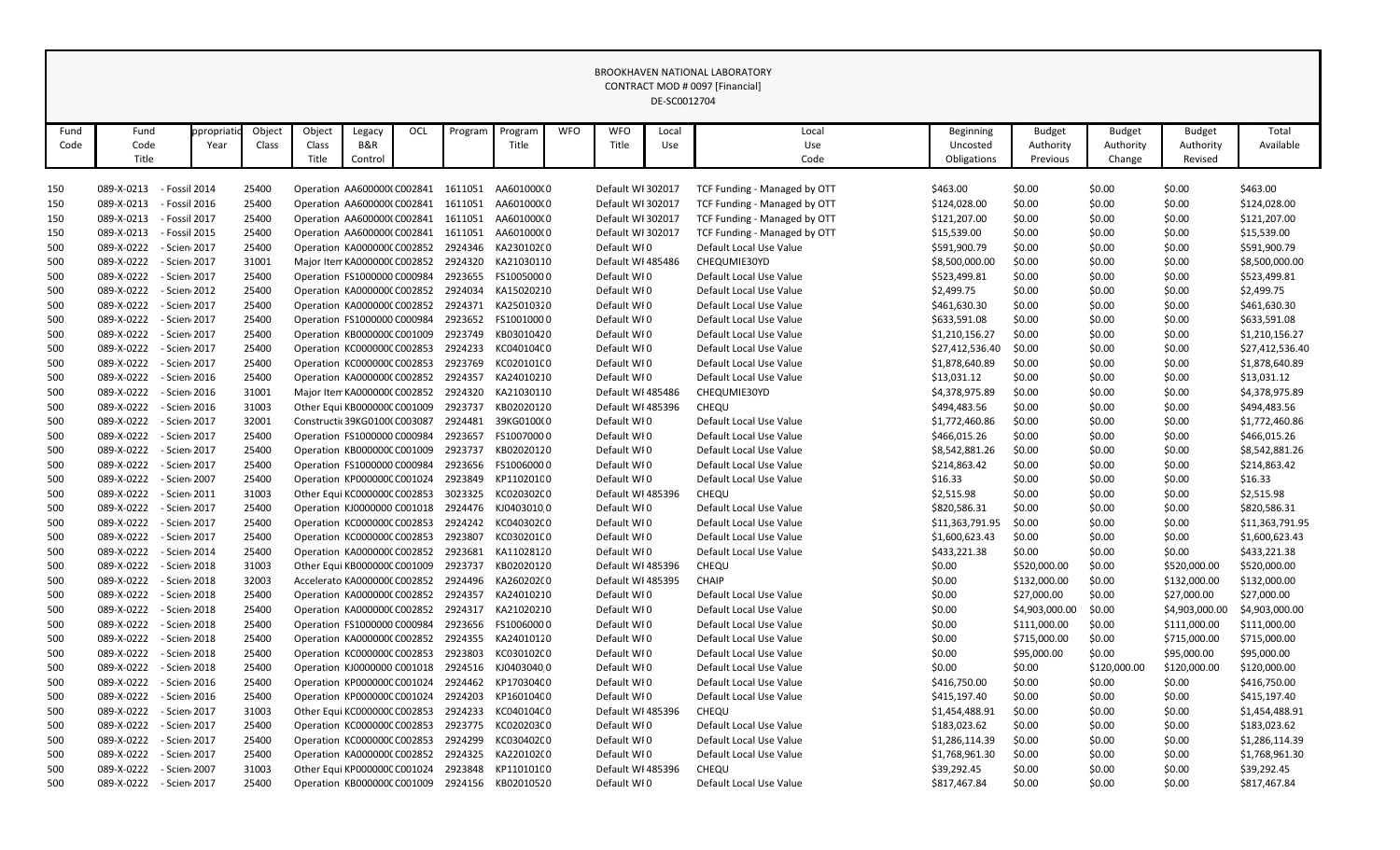| Fund | Fund       | ppropriati   | Object | Object | Legacy                       | OCL | Program                                        | Program    | <b>WFO</b> | <b>WFO</b>        | Local | Local                   | <b>Beginning</b> | <b>Budget</b>  | <b>Budget</b> | <b>Budget</b>  | Total          |
|------|------------|--------------|--------|--------|------------------------------|-----|------------------------------------------------|------------|------------|-------------------|-------|-------------------------|------------------|----------------|---------------|----------------|----------------|
| Code | Code       | Year         | Class  | Class  | B&R                          |     |                                                | Title      |            | Title             | Use   | Use                     | Uncosted         | Authority      | Authority     | Authority      | Available      |
|      | Title      |              |        | Title  | Control                      |     |                                                |            |            |                   |       | Code                    | Obligations      | Previous       | Change        | Revised        |                |
| 500  | 089-X-0222 | - Scien 2017 | 25400  |        | Operation KP000000C C001024  |     | 2924209                                        | KP160501C0 |            | Default WI0       |       | Default Local Use Value | \$2,440,282.49   | \$0.00         | \$0.00        | \$0.00         | \$2,440,282.49 |
| 500  | 089-X-0222 | - Scien 2017 | 25400  |        | Operation KP000000C C001024  |     | 2924462 KP170304C0                             |            |            | Default WI0       |       | Default Local Use Value | \$1,431,000.00   | \$0.00         | \$0.00        | \$0.00         | \$1,431,000.00 |
| 500  | 089-X-0222 | - Scien 2017 | 32003  |        | Accelerato KB000000C C001009 |     | 2923736                                        | KB02020110 |            | Default WI 485395 |       | <b>CHAIP</b>            | \$2,369,000.00   | \$0.00         | \$0.00        | \$0.00         | \$2,369,000.00 |
| 500  | 089-X-0222 | - Scien 2017 | 25400  |        | Operation KP000000C C001024  |     | 2924203                                        | KP160104C0 |            | Default WI0       |       | Default Local Use Value | \$492,000.00     | \$0.00         | \$0.00        | \$0.00         | \$492,000.00   |
| 500  | 089-X-0222 | - Scien 2017 | 25400  |        | Operation KA0000000 C002852  |     | 2924314                                        | KA210103(0 |            | Default WI0       |       | Default Local Use Value | \$138,670.00     | \$0.00         | \$0.00        | \$0.00         | \$138,670.00   |
| 500  | 089-X-0222 | - Scien 2017 | 25400  |        | Operation KA0000000 C002852  |     | 2924355                                        | KA24010120 |            | Default WI0       |       | Default Local Use Value | \$1,183,684.51   | \$0.00         | \$0.00        | \$0.00         | \$1,183,684.51 |
| 500  | 089-X-0222 | - Scien 2017 | 25400  |        | Operation KA0000000 C002852  |     | 2924382                                        | KA260201(0 |            | Default WI0       |       | Default Local Use Value | \$328,880.99     | \$0.00         | \$0.00        | \$0.00         | \$328,880.99   |
| 500  | 089-X-0222 | - Scien 2012 | 25400  |        | Operation KA0000000 C002852  |     | 2923679                                        | KA110208(0 |            | Default WI0       |       | Default Local Use Value | \$1,492.25       | \$0.00         | \$0.00        | \$0.00         | \$1,492.25     |
| 500  | 089-X-0222 | - Scien 2017 | 25400  |        | Operation KC000000C C002853  |     | 2924447                                        | KC02130100 |            | Default WI0       |       | Default Local Use Value | \$2,875,000.00   | \$0.00         | \$0.00        | \$0.00         | \$2,875,000.00 |
| 500  | 089-X-0222 | - Scien 2017 | 25400  |        | Operation KA000000(C002852   |     | 2924357                                        | KA24010210 |            | Default WI0       |       | Default Local Use Value | \$120,000.00     | \$0.00         | \$0.00        | \$0.00         | \$120,000.00   |
| 500  | 089-X-0222 | - Scien 2018 | 25400  |        | Operation KP000000C C001024  |     | 2924200                                        | KP160101C0 |            | Default WI0       |       | Default Local Use Value | \$0.00           | \$233,000.00   | \$0.00        | \$233,000.00   | \$233,000.00   |
| 500  | 089-X-0222 | - Scien 2018 | 25400  |        | Operation KA0000000 C002852  |     | 2924325                                        | KA220102(0 |            | Default WI0       |       | Default Local Use Value | \$0.00           | \$1,207,000.00 | \$0.00        | \$1,207,000.00 | \$1,207,000.00 |
| 500  | 089-X-0222 | - Scien 2018 | 25400  |        | Operation KB000000C C001009  |     | 2923755                                        | KB04010220 |            | Default WI0       |       | Default Local Use Value | \$0.00           | \$130,000.00   | \$0.00        | \$130,000.00   | \$130,000.00   |
| 500  | 089-X-0222 | - Scien 2018 | 25400  |        | Operation KA0000000 C002852  |     | 2924320                                        | KA21030110 |            | Default WI 485493 |       | CHOPEMIE61BM            | \$0.00           | \$2,800,000.00 | \$0.00        | \$2,800,000.00 | \$2,800,000.00 |
| 500  | 089-X-0222 | - Scien 2018 | 25400  |        | Operation KP000000C C001024  |     | 2924209                                        | KP160501C0 |            | Default WI0       |       | Default Local Use Value | \$0.00           | \$473,000.00   | \$0.00        | \$473,000.00   | \$473,000.00   |
| 500  | 089-X-0222 | - Scien 2018 | 25400  |        | Operation KA0000000 C002852  |     | 2924336                                        | KA220209(0 |            | Default WI0       |       | Default Local Use Value | \$0.00           | \$86,000.00    | \$0.00        | \$86,000.00    | \$86,000.00    |
| 500  | 089-X-0222 | - Scien 2018 | 25400  |        | Operation KB000000C C001009  |     | 2923721                                        | KB01010220 |            | Default WI0       |       | Default Local Use Value | \$0.00           | \$440,000.00   | \$0.00        | \$440,000.00   | \$440,000.00   |
| 500  | 089-X-0222 | - Scien 2018 | 25400  |        | Operation KB000000C C001009  |     | 2923749                                        | KB03010420 |            | Default WI0       |       | Default Local Use Value | \$0.00           | \$620,000.00   | \$0.00        | \$620,000.00   | \$620,000.00   |
| 500  | 089-X-0222 | - Scien 2018 | 25400  |        | Operation KA0000000 C002852  |     | 2924328                                        | KA220201(0 |            | Default WI0       |       | Default Local Use Value | \$0.00           | \$0.00         | \$270,000.00  | \$270,000.00   | \$270,000.00   |
| 500  | 089-X-0222 | - Scien 2017 | 25400  |        | Operation FS1000000 C000984  |     | 2923654                                        | FS10040000 |            | Default WI0       |       | Default Local Use Value | \$154,019.41     | \$0.00         | \$0.00        | \$0.00         | \$154,019.41   |
| 500  | 089-X-0222 | - Scien 2016 | 25400  |        | Operation KC000000C C002853  |     | 2924305                                        | KC040602C0 |            | Default WI0       |       | Default Local Use Value | \$60,138.03      | \$0.00         | \$0.00        | \$0.00         | \$60,138.03    |
| 500  | 089-X-0222 | - Scien 2013 | 25400  |        | Operation KP000000C C001024  |     | 2924200                                        | KP160101C0 |            | Default WI0       |       | Default Local Use Value | \$42,626.46      | \$0.00         | \$0.00        | \$0.00         | \$42,626.46    |
| 500  | 089-X-0222 | - Scien 2017 | 25400  |        | Operation KA0000000 C002852  |     | 2924369                                        | KA25010220 |            | Default WI0       |       | Default Local Use Value | \$250,000.00     | \$0.00         | \$0.00        | \$0.00         | \$250,000.00   |
| 500  | 089-X-0222 | - Scien 2017 | 25400  |        | Operation KC000000C C002853  |     | 2923803                                        | KC030102C0 |            | Default WI0       |       | Default Local Use Value | \$625,908.28     | \$0.00         | \$0.00        | \$0.00         | \$625,908.28   |
| 500  | 089-X-0222 | - Scien 2016 | 25400  |        | Operation KP000000C C001024  |     | 2924216                                        | KP170302C0 |            | Default WI0       |       | Default Local Use Value | \$90,001.99      | \$0.00         | \$0.00        | \$0.00         | \$90,001.99    |
| 500  | 089-X-0222 | - Scien 2017 | 31003  |        | Other Equi KB000000C C001009 |     | 2923736                                        | KB02020110 |            | Default WI 485396 |       | CHEQU                   | \$1,094,000.00   | \$0.00         | \$0.00        | \$0.00         | \$1,094,000.00 |
| 500  | 089-X-0222 | - Scien 2017 | 25400  |        | Operation KB000000C C001009  |     | 2923752                                        | KB03010520 |            | Default WI0       |       | Default Local Use Value | \$367,444.68     | \$0.00         | \$0.00        | \$0.00         | \$367,444.68   |
| 500  | 089-X-0222 | - Scien 2005 | 25400  |        | Operation KA0000000 C002852  |     | 2923681                                        | KA11028120 |            | Default WI0       |       | Default Local Use Value | \$13,915.26      | \$0.00         | \$0.00        | \$0.00         | \$13,915.26    |
| 500  | 089-X-0222 | - Scien 2016 | 25400  |        |                              |     | Operation KC000000C C002853 2924192 KC020701C0 |            |            | Default WI0       |       | Default Local Use Value | \$308,303.74     | \$0.00         | \$0.00        | \$0.00         | \$308,303.74   |
| 500  | 089-X-0222 | - Scien 2016 | 31003  |        | Other Equi KC000000C C002853 |     | 2924242 KC040302C0                             |            |            | Default WI 485396 |       | <b>CHEQU</b>            | \$410,798.13     | \$0.00         | \$0.00        | \$0.00         | \$410,798.13   |
| 500  | 089-X-0222 | - Scien 2016 | 25400  |        | Operation KP000000C C001024  |     | 2924209                                        | KP160501C0 |            | Default WI0       |       | Default Local Use Value | \$159,617.13     | \$0.00         | \$0.00        | \$0.00         | \$159,617.13   |
| 500  | 089-X-0222 | - Scien 2018 | 25400  |        | Operation KC000000C C002853  |     | 2924460                                        | KC030105C0 |            | Default WI0       |       | Default Local Use Value | \$0.00           | \$76,000.00    | \$0.00        | \$76,000.00    | \$76,000.00    |
| 500  | 089-X-0222 | - Scien 2018 | 25400  |        | Operation KC000000C C002853  |     | 3023325                                        | KC020302C0 |            | Default WI0       |       | Default Local Use Value | \$0.00           | \$351,000.00   | \$0.00        | \$351,000.00   | \$351,000.00   |
| 500  | 089-X-0222 | - Scien 2018 | 32003  |        | Accelerato KB000000C C001009 |     | 2923736                                        | KB02020110 |            | Default WI 485395 |       | <b>CHAIP</b>            | \$0.00           | \$450,000.00   | \$0.00        | \$450,000.00   | \$450,000.00   |
| 500  | 089-X-0222 | - Scien 2018 | 25400  |        | Operation KA000000(C002852   |     | 2924346 KA230102(0                             |            |            | Default WI0       |       | Default Local Use Value | \$0.00           | \$285,000.00   | \$0.00        | \$285,000.00   | \$285,000.00   |
| 500  | 089-X-0222 | - Scien 2018 | 31003  |        | Other Equi KB000000C C001009 |     | 2923736 KB02020110                             |            |            | Default WI 485396 |       | CHEQU                   | \$0.00           | \$210,000.00   | \$0.00        | \$210,000.00   | \$210,000.00   |
| 500  | 089-X-0222 | - Scien 2018 | 25400  |        | Operation FS1000000 C000984  |     | 2923657                                        | FS10070000 |            | Default WI0       |       | Default Local Use Value | \$0.00           | \$133,000.00   | \$0.00        | \$133,000.00   | \$133,000.00   |
| 500  | 089-X-0222 | - Scien 2018 | 25400  |        | Operation KC000000C C002853  |     | 2924506                                        | KC02020310 |            | Default WI0       |       | Default Local Use Value | \$0.00           | \$370,000.00   | \$0.00        | \$370,000.00   | \$370,000.00   |
| 500  | 089-X-0222 | - Scien 2018 | 25400  |        | Operation FS1000000 C000984  |     | 2923653                                        | FS10020000 |            | Default WI0       |       | Default Local Use Value | \$0.00           | \$168,000.00   | \$0.00        | \$168,000.00   | \$168,000.00   |
| 500  | 089-X-0222 | - Scien 2017 | 25400  |        | Operation KC000000CC002853   |     | 2924192                                        | KC020701(0 |            | Default WI0       |       | Default Local Use Value | \$3,332,000.00   | \$0.00         | \$0.00        | \$0.00         | \$3,332,000.00 |
| 500  | 089-X-0222 | - Scien 2017 | 31003  |        | Other Equi KC000000C C002853 |     | 2924242                                        | KC040302C0 |            | Default WI 485396 |       | CHEQU                   | \$600,000.00     | \$0.00         | \$0.00        | \$0.00         | \$600,000.00   |
| 500  | 089-X-0222 | - Scien 2017 | 25400  |        | Operation KL0000000 C001021  |     | 2924408 KL10030000                             |            |            | Default WI0       |       | Default Local Use Value | \$120,000.00     | \$0.00         | \$0.00        | \$0.00         | \$120,000.00   |
| 500  | 089-X-0222 | - Scien 2017 | 25400  |        | Operation KA0000000 C002852  |     | 2924313                                        | KA210102(0 |            | Default WI0       |       | Default Local Use Value | \$2,551,418.41   | \$0.00         | \$0.00        | \$0.00         | \$2,551,418.41 |
| 500  | 089-X-0222 | - Scien 2017 | 25400  |        | Operation KC000000C C002853  |     | 2924405                                        | KC020106C0 |            | Default WI0       |       | Default Local Use Value | \$330,037.56     | \$0.00         | \$0.00        | \$0.00         | \$330,037.56   |
| 500  | 089-X-0222 | - Scien 2016 | 31003  |        | Other Equi FS1000000 C000984 |     | 2923655                                        | FS10050000 |            | Default WI 485396 |       | <b>CHEQU</b>            | \$508,268.60     | \$0.00         | \$0.00        | \$0.00         | \$508,268.60   |
| 500  | 089-X-0222 | - Scien 2017 | 25400  |        | Operation FS1000000 C000984  |     | 2923658                                        | FS10090000 |            | Default WI0       |       | Default Local Use Value | \$511,951.37     | \$0.00         | \$0.00        | \$0.00         | \$511,951.37   |
| 500  | 089-X-0222 | - Scien 2015 | 25400  |        | Operation KA000000(C002852   |     | 2924313                                        | KA210102(0 |            | Default WI 485474 |       | CHOPEMIE30YD            | \$43,502.97      | \$0.00         | \$0.00        | \$0.00         | \$43,502.97    |
| 500  | 089-X-0222 | - Scien 2017 | 25400  |        |                              |     | Operation KC000000CC002853 2924460 KC030105C0  |            |            | Default WI0       |       | Default Local Use Value | \$379,501.80     | \$0.00         | \$0.00        | \$0.00         | \$379,501.80   |

| Beginning      | <b>Budget</b>  | <b>Budget</b> | <b>Budget</b>  | Total          |
|----------------|----------------|---------------|----------------|----------------|
| Uncosted       | Authority      | Authority     | Authority      | Available      |
| Obligations    | Previous       | Change        | Revised        |                |
| \$2,440,282.49 | \$0.00         | \$0.00        | \$0.00         | \$2,440,282.49 |
| \$1,431,000.00 | \$0.00         | \$0.00        | \$0.00         | \$1,431,000.00 |
| \$2,369,000.00 | \$0.00         | \$0.00        | \$0.00         | \$2,369,000.00 |
| \$492,000.00   | \$0.00         | \$0.00        | \$0.00         | \$492,000.00   |
| \$138,670.00   | \$0.00         | \$0.00        | \$0.00         | \$138,670.00   |
| \$1,183,684.51 | \$0.00         | \$0.00        | \$0.00         | \$1,183,684.51 |
| \$328,880.99   | \$0.00         | \$0.00        | \$0.00         | \$328,880.99   |
| \$1,492.25     | \$0.00         | \$0.00        | \$0.00         | \$1,492.25     |
| \$2,875,000.00 | \$0.00         | \$0.00        | \$0.00         | \$2,875,000.00 |
| \$120,000.00   | \$0.00         | \$0.00        | \$0.00         | \$120,000.00   |
| \$0.00         | \$233,000.00   | \$0.00        | \$233,000.00   | \$233,000.00   |
| \$0.00         | \$1,207,000.00 | \$0.00        | \$1,207,000.00 | \$1,207,000.00 |
| \$0.00         | \$130,000.00   | \$0.00        | \$130,000.00   | \$130,000.00   |
| \$0.00         | \$2,800,000.00 | \$0.00        | \$2,800,000.00 | \$2,800,000.00 |
| \$0.00         | \$473,000.00   | \$0.00        | \$473,000.00   | \$473,000.00   |
| \$0.00         | \$86,000.00    | \$0.00        | \$86,000.00    | \$86,000.00    |
| \$0.00         | \$440,000.00   | \$0.00        | \$440,000.00   | \$440,000.00   |
| \$0.00         | \$620,000.00   | \$0.00        | \$620,000.00   | \$620,000.00   |
| \$0.00         | \$0.00         | \$270,000.00  | \$270,000.00   | \$270,000.00   |
| \$154,019.41   | \$0.00         | \$0.00        | \$0.00         | \$154,019.41   |
| \$60,138.03    | \$0.00         | \$0.00        | \$0.00         | \$60,138.03    |
| \$42,626.46    | \$0.00         | \$0.00        | \$0.00         | \$42,626.46    |
| \$250,000.00   | \$0.00         | \$0.00        | \$0.00         | \$250,000.00   |
| \$625,908.28   | \$0.00         | \$0.00        | \$0.00         | \$625,908.28   |
| \$90,001.99    | \$0.00         | \$0.00        | \$0.00         | \$90,001.99    |
| \$1,094,000.00 | \$0.00         | \$0.00        | \$0.00         | \$1,094,000.00 |
| \$367,444.68   | \$0.00         | \$0.00        | \$0.00         | \$367,444.68   |
| \$13,915.26    | \$0.00         | \$0.00        | \$0.00         | \$13,915.26    |
| \$308,303.74   | \$0.00         | \$0.00        | \$0.00         | \$308,303.74   |
| \$410,798.13   | \$0.00         | \$0.00        | \$0.00         | \$410,798.13   |
| \$159,617.13   | \$0.00         | \$0.00        | \$0.00         | \$159,617.13   |
| \$0.00         | \$76,000.00    | \$0.00        | \$76,000.00    | \$76,000.00    |
| \$0.00         | \$351,000.00   | \$0.00        | \$351,000.00   | \$351,000.00   |
| \$0.00         | \$450,000.00   | \$0.00        | \$450,000.00   | \$450,000.00   |
| \$0.00         | \$285,000.00   | \$0.00        | \$285,000.00   | \$285,000.00   |
| \$0.00         | \$210,000.00   | \$0.00        | \$210,000.00   | \$210,000.00   |
| \$0.00         | \$133,000.00   | \$0.00        | \$133,000.00   | \$133,000.00   |
| \$0.00         | \$370,000.00   | \$0.00        | \$370,000.00   | \$370,000.00   |
| \$0.00         | \$168,000.00   | \$0.00        | \$168,000.00   | \$168,000.00   |
| \$3,332,000.00 | \$0.00         | \$0.00        | \$0.00         | \$3,332,000.00 |
| \$600,000.00   | \$0.00         | \$0.00        | \$0.00         | \$600,000.00   |
| \$120,000.00   | \$0.00         | \$0.00        | \$0.00         | \$120,000.00   |
| \$2,551,418.41 | \$0.00         | \$0.00        | \$0.00         | \$2,551,418.41 |
| \$330,037.56   | \$0.00         | \$0.00        | \$0.00         | \$330,037.56   |
| \$508,268.60   | \$0.00         | \$0.00        | \$0.00         | \$508,268.60   |
| \$511,951.37   | \$0.00         | \$0.00        | \$0.00         | \$511,951.37   |
| \$43,502.97    | \$0.00         | \$0.00        | \$0.00         | \$43,502.97    |
| \$379,501.80   | \$0.00         | \$0.00        | \$0.00         | \$379,501.80   |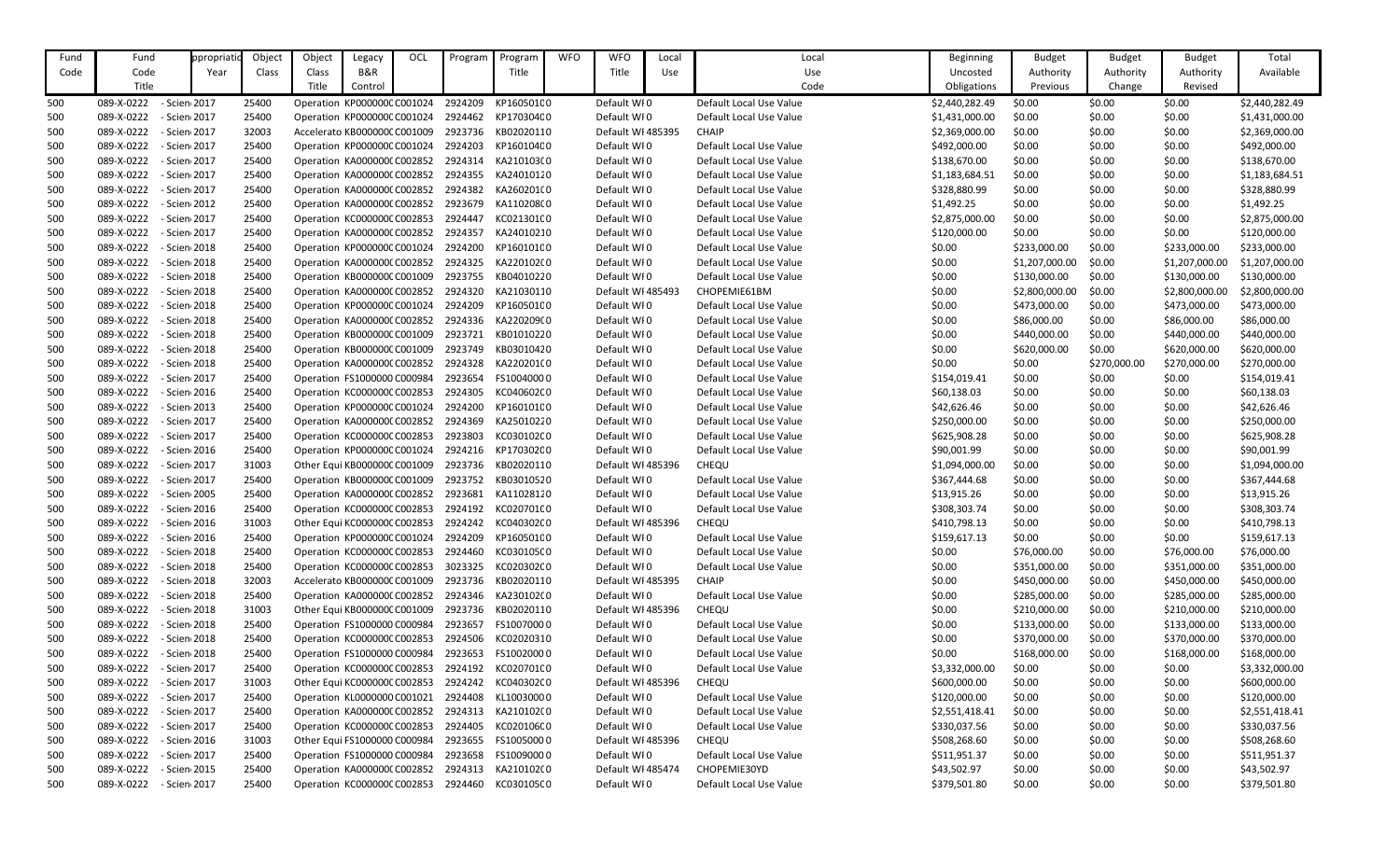| Fund | Fund       | ppropriatio  | Object | Object | Legacy                              | OCL | Program            | Program    | <b>WFO</b> | <b>WFO</b>        | Local | Local                   | <b>Beginning</b> | <b>Budget</b>  | <b>Budget</b>  | <b>Budget</b>  | Total          |
|------|------------|--------------|--------|--------|-------------------------------------|-----|--------------------|------------|------------|-------------------|-------|-------------------------|------------------|----------------|----------------|----------------|----------------|
| Code | Code       | Year         | Class  | Class  | B&R                                 |     |                    | Title      |            | Title             | Use   | Use                     | Uncosted         | Authority      | Authority      | Authority      | Available      |
|      | Title      |              |        | Title  | Control                             |     |                    |            |            |                   |       | Code                    | Obligations      | Previous       | Change         | Revised        |                |
| 500  | 089-X-0222 | - Scien 2017 | 25400  |        | Operation KA000000(C002852          |     | 2924368            | KA25010210 |            | Default WI0       |       | Default Local Use Value | \$1,191,242.15   | \$0.00         | \$0.00         | \$0.00         | \$1,191,242.15 |
| 500  | 089-X-0222 | - Scien 2017 | 31003  |        | Other Equi KB000000C C001009        |     | 2923737            | KB02020120 |            | Default WI 485396 |       | CHEQU                   | \$2,650,000.00   | \$0.00         | \$0.00         | \$0.00         | \$2,650,000.00 |
| 500  | 089-X-0222 | - Scien 2015 | 25400  |        | Operation KP000000C C001024         |     | 2924200            | KP160101C0 |            | Default WI0       |       | Default Local Use Value | \$180,000.00     | \$0.00         | \$0.00         | \$0.00         | \$180,000.00   |
| 500  | 089-X-0222 | - Scien 2016 | 31003  |        | Other Equi KB000000C C001009        |     | 2923736            | KB02020110 |            | Default WI 485396 |       | CHEQU                   | \$756,638.70     | \$0.00         | \$0.00         | \$0.00         | \$756,638.70   |
| 500  | 089-X-0222 | - Scien 2018 | 25400  |        | Operation KB000000C C001009         |     | 2923746            | KB030102(0 |            | Default WI0       |       | Default Local Use Value | \$0.00           | \$550,000.00   | \$0.00         | \$550,000.00   | \$550,000.00   |
| 500  | 089-X-0222 | - Scien 2018 | 25400  |        | Operation KA0000000 C002852         |     | 2924320            | KA21030110 |            | Default WI 485492 |       | CHOPEMIE61BL            | \$0.00           | \$799,000.00   | \$0.00         | \$799,000.00   | \$799,000.00   |
| 500  | 089-X-0222 | - Scien 2018 | 25400  |        | Operation KA0000000 C002852         |     | 2924496 KA260202(0 |            |            | Default WI0       |       | Default Local Use Value | \$0.00           | \$860,000.00   | \$0.00         | \$860,000.00   | \$860,000.00   |
| 500  | 089-X-0222 | - Scien 2018 | 25400  |        | Operation KA0000000 C002852         |     | 2924368            | KA25010210 |            | Default WI0       |       | Default Local Use Value | \$0.00           | \$604,000.00   | \$0.00         | \$604,000.00   | \$604,000.00   |
| 500  | 089-X-0222 | - Scien 2018 | 25400  |        | Operation KC000000C C002853         |     | 2924504            | KC02020210 |            | Default WI0       |       | Default Local Use Value | \$0.00           | \$357,000.00   | \$0.00         | \$357,000.00   | \$357,000.00   |
| 500  | 089-X-0222 | - Scien 2018 | 25400  |        | Operation KP000000C C001024         |     | 2924211            | KP170100C0 |            | Default WI0       |       | Default Local Use Value | \$0.00           | \$931,000.00   | \$0.00         | \$931,000.00   | \$931,000.00   |
| 500  | 089-X-0222 | - Scien 2018 | 25400  |        | Operation KA0000000 C002852         |     | 2924313            | KA210102(0 |            | Default WI0       |       | Default Local Use Value | \$0.00           | \$1,117,000.00 | \$0.00         | \$1,117,000.00 | \$1,117,000.00 |
| 500  | 089-X-0222 | - Scien 2018 | 25400  |        | Operation KC000000CC002853          |     | 2924405            | KC020106C0 |            | Default WI0       |       | Default Local Use Value | \$0.00           | \$444,000.00   | \$0.00         | \$444,000.00   | \$444,000.00   |
| 500  | 089-X-0222 | - Scien 2017 | 25400  |        | Operation KA0000000 C002852         |     | 2924317            | KA21020210 |            | Default WI0       |       | Default Local Use Value | \$9,236,115.22   | \$0.00         | \$0.00         | \$0.00         | \$9,236,115.22 |
| 500  | 089-X-0222 | - Scien 2017 | 25400  |        | Operation KA0000000 C002852         |     | 2924380            | KA260102(0 |            | Default WI0       |       | Default Local Use Value | \$350,944.67     | \$0.00         | \$0.00         | \$0.00         | \$350,944.67   |
| 500  | 089-X-0222 | - Scien 2013 | 32001  |        | Constructic 39KG0000(C002739        |     | 2924227            | 39KG0100(0 |            | Default WI0       |       | Default Local Use Value | \$127.20         | \$0.00         | \$0.00         | \$0.00         | \$127.20       |
| 500  | 089-X-0222 | - Scien 2014 | 25400  |        | Operation KB000000C C001009         |     | 2923741            | KB02810110 |            | Default WI0       |       | Default Local Use Value | \$82,974.96      | \$0.00         | \$0.00         | \$0.00         | \$82,974.96    |
| 500  | 089-X-0222 | - Scien 2017 | 32003  |        | Accelerato KA0000000 C002852        |     | 2924382            | KA260201(0 |            | Default WI 485395 |       | <b>CHAIP</b>            | \$892,530.03     | \$0.00         | \$0.00         | \$0.00         | \$892,530.03   |
| 500  | 089-X-0222 | - Scien 2016 | 25400  |        | Operation KC000000C C002853         |     | 2924447            | KC021301(0 |            | Default WI0       |       | Default Local Use Value | \$2,141,187.26   | \$0.00         | \$0.00         | \$0.00         | \$2,141,187.26 |
| 500  | 089-X-0222 | - Scien 2017 | 25400  |        | Operation KA0000000 C002852         |     | 2924319            | KA210209(0 |            | Default WI0       |       | Default Local Use Value | \$97,189.23      | \$0.00         | \$0.00         | \$0.00         | \$97,189.23    |
| 500  | 089-X-0222 | - Scien 2017 | 32003  |        | Accelerato KC000000C C002853        |     | 2924233            | KC040104C0 |            | Default WI 485395 |       | <b>CHAIP</b>            | \$1,800,000.00   | \$0.00         | \$0.00         | \$0.00         | \$1,800,000.00 |
| 500  | 089-X-0222 | - Scien 2017 | 25400  |        | Operation KC000000C C002853         |     | 2924300            | KC030403C0 |            | Default WI0       |       | Default Local Use Value | \$2,845,516.62   | \$0.00         | \$0.00         | \$0.00         | \$2,845,516.62 |
| 500  | 089-X-0222 | - Scien 2016 | 25400  |        | Operation KJ0000000 C001018         |     | 2924135            | KJ04020000 |            | Default WI0       |       | Default Local Use Value | \$200,953.34     | \$0.00         | \$0.00         | \$0.00         | \$200,953.34   |
| 500  | 089-X-0222 | - Scien 2017 | 25400  |        | Operation KB000000C C001009         |     | 2923733            | KB02010210 |            | Default WI0       |       | Default Local Use Value | \$1,821,032.34   | \$0.00         | \$0.00         | \$0.00         | \$1,821,032.34 |
| 500  | 089-X-0222 | - Scien 2016 | 31001  |        | Major Item KC000000C C002853        |     | 2924289            | KC040506C0 |            | Default WI 485469 |       | CHEQUMIE21XG            | \$698,538.41     | \$0.00         | \$0.00         | \$0.00         | \$698,538.41   |
| 500  | 089-X-0222 | - Scien 2016 | 25400  |        | Operation KL0000000 C001021         |     | 2924408            | KL10030000 |            | Default WI0       |       | Default Local Use Value | \$4,603.33       | \$0.00         | \$0.00         | \$0.00         | \$4,603.33     |
| 500  | 089-X-0222 | - Scien 2017 | 25400  |        | Operation KL0000000 C001021         |     | 2924414 KL15000000 |            |            | Default WI0       |       | Default Local Use Value | \$76,950.00      | \$0.00         | \$0.00         | \$0.00         | \$76,950.00    |
| 500  | 089-X-0222 | - Scien 2017 | 25400  |        | Operation KC000000C C002853         |     | 3023325            | KC020302C0 |            | Default WI0       |       | Default Local Use Value | \$887,796.19     | \$0.00         | \$0.00         | \$0.00         | \$887,796.19   |
| 500  | 089-X-0222 | - Scien 2015 | 25400  |        | Operation KC000000C C002853         |     | 2924232            | KC04010300 |            | Default WI0       |       | Default Local Use Value | \$783.45         | \$0.00         | \$0.00         | \$0.00         | \$783.45       |
| 500  | 089-X-0222 | - Scien 2017 | 25400  |        | Operation KA0000000 C002852 2924320 |     |                    | KA21030110 |            | Default WI 485493 |       | CHOPEMIE61BM            | \$1,149,482.75   | \$0.00         | \$0.00         | \$0.00         | \$1,149,482.75 |
| 500  | 089-X-0222 | - Scien 2017 | 25400  |        | Operation KJ0000000 C001018         |     | 2924474            | KJ04020100 |            | Default WI0       |       | Default Local Use Value | \$450,000.00     | \$0.00         | \$0.00         | \$0.00         | \$450,000.00   |
| 500  | 089-X-0222 | - Scien 2017 | 25400  |        | Operation KJ0000000 C001018         |     | 2924137            | KJ04040000 |            | Default WI0       |       | Default Local Use Value | \$730,000.00     | \$0.00         | \$0.00         | \$0.00         | \$730,000.00   |
| 500  | 089-X-0222 | - Scien 2018 | 25400  |        | Operation KA0000000 C002852         |     | 2924380            | KA260102(0 |            | Default WI0       |       | Default Local Use Value | \$0.00           | \$69,000.00    | \$0.00         | \$69,000.00    | \$69,000.00    |
| 500  | 089-X-0222 | - Scien 2018 | 25400  |        | Operation KC000000C C002853         |     | 2924472            | KC02010700 |            | Default WI0       |       | Default Local Use Value | \$0.00           | \$321,000.00   | \$0.00         | \$321,000.00   | \$321,000.00   |
| 500  | 089-X-0222 | - Scien 2018 | 25400  |        | Operation KC000000C C002853         |     | 2924294            | KC020204C0 |            | Default WI0       |       | Default Local Use Value | \$0.00           | \$38,000.00    | \$0.00         | \$38,000.00    | \$38,000.00    |
| 500  | 089-X-0222 | - Scien 2018 | 31003  |        | Other Equi KC000000C C002853        |     | 2924233            | KC040104C0 |            | Default WI 485396 |       | <b>CHEQU</b>            | \$0.00           | \$0.00         | \$2,600,000.00 | \$2,600,000.00 | \$2,600,000.00 |
| 500  | 089-X-0222 | - Scien 2017 | 25400  |        | Operation KC000000CC002853          |     | 2924305            | KC040602C0 |            | Default WI0       |       | Default Local Use Value | \$518,000.00     | \$0.00         | \$0.00         | \$0.00         | \$518,000.00   |
| 500  | 089-X-0222 | - Scien 2014 | 25400  |        | Operation KP000000C C001024         |     | 2924200            | KP160101C0 |            | Default WI0       |       | Default Local Use Value | \$180,000.00     | \$0.00         | \$0.00         | \$0.00         | \$180,000.00   |
| 500  | 089-X-0222 | - Scien 2009 | 25400  |        | Operation KB000000C C001009         |     | 2923741            | KB02810110 |            | Default WI0       |       | Default Local Use Value | \$267,025.04     | \$0.00         | \$0.00         | \$0.00         | \$267,025.04   |
| 500  | 089-X-0222 | - Scien 2017 | 32001  |        | Constructic 39KA00000 C002786       |     | 2924263            | 39KA000000 |            | Default WI0       |       | Default Local Use Value | \$1,650,069.21   | \$0.00         | \$0.00         | \$0.00         | \$1,650,069.21 |
| 500  | 089-X-0222 | - Scien 2017 | 25400  |        | Operation KB000000C C001009         |     | 2923736            | KB02020110 |            | Default WI0       |       | Default Local Use Value | \$2,878,588.37   | \$0.00         | \$0.00         | \$0.00         | \$2,878,588.37 |
| 500  | 089-X-0222 | - Scien 2017 | 25400  |        | Operation KP000000C C001024         |     | 2924211            | KP170100C0 |            | Default WI0       |       | Default Local Use Value | \$1,194,416.20   | \$0.00         | \$0.00         | \$0.00         | \$1,194,416.20 |
| 500  | 089-X-0222 | - Scien 2017 | 31003  |        | Other Equi KA000000(C002852         |     | 2924363            | KA24030130 |            | Default WI 485396 |       | <b>CHEQU</b>            | \$750,000.00     | \$0.00         | \$0.00         | \$0.00         | \$750,000.00   |
| 500  | 089-X-0222 | - Scien 2017 | 25400  |        | Operation KB000000C C001009         |     | 2923721            | KB01010220 |            | Default WI0       |       | Default Local Use Value | \$348,402.54     | \$0.00         | \$0.00         | \$0.00         | \$348,402.54   |
| 500  | 089-X-0222 | - Scien 2014 | 25400  |        | Operation KC000000C C002853         |     | 2923794            | KC02810130 |            | Default WI0       |       | Default Local Use Value | \$165,193.55     | \$0.00         | \$0.00         | \$0.00         | \$165,193.55   |
| 500  | 089-X-0222 | - Scien 2017 | 25400  |        | Operation KC000000C C002853         |     | 2924295            | KC020205C0 |            | Default WI0       |       | Default Local Use Value | \$19,932.29      | \$0.00         | \$0.00         | \$0.00         | \$19,932.29    |
| 500  | 089-X-0222 | - Scien 2017 | 25400  |        | Operation KB000000C C001009         |     | 2923755            | KB04010220 |            | Default WI0       |       | Default Local Use Value | \$257,562.78     | \$0.00         | \$0.00         | \$0.00         | \$257,562.78   |
| 500  | 089-X-0222 | - Scien 2011 | 25400  |        | Operation KP000000C C001024         |     | 2924206            | KP160202C0 |            | Default WI0       |       | Default Local Use Value | \$75,857.94      | \$0.00         | \$0.00         | \$0.00         | \$75,857.94    |
| 500  | 089-X-0222 | - Scien 2017 | 25400  |        | Operation KL0000000 C001021         |     | 2924406 KL10010000 |            |            | Default WI0       |       | Default Local Use Value | \$553,646.70     | \$0.00         | \$0.00         | \$0.00         | \$553,646.70   |
|      |            |              |        |        |                                     |     |                    |            |            |                   |       |                         |                  |                |                |                |                |

| Beginning      | <b>Budget</b>  | <b>Budget</b>  | <b>Budget</b>  | Total          |
|----------------|----------------|----------------|----------------|----------------|
| Uncosted       | Authority      | Authority      | Authority      | Available      |
| Obligations    | Previous       | Change         | Revised        |                |
| \$1,191,242.15 | \$0.00         | \$0.00         | \$0.00         | \$1,191,242.15 |
| \$2,650,000.00 | \$0.00         | \$0.00         | \$0.00         | \$2,650,000.00 |
| \$180,000.00   | \$0.00         | \$0.00         | \$0.00         | \$180,000.00   |
| \$756,638.70   | \$0.00         | \$0.00         | \$0.00         | \$756,638.70   |
| \$0.00         | \$550,000.00   | \$0.00         | \$550,000.00   | \$550,000.00   |
| \$0.00         | \$799,000.00   | \$0.00         | \$799,000.00   | \$799,000.00   |
| \$0.00         | \$860,000.00   | \$0.00         | \$860,000.00   | \$860,000.00   |
| \$0.00         | \$604,000.00   | \$0.00         | \$604,000.00   | \$604,000.00   |
| \$0.00         | \$357,000.00   | \$0.00         | \$357,000.00   | \$357,000.00   |
| \$0.00         | \$931,000.00   | \$0.00         | \$931,000.00   | \$931,000.00   |
| \$0.00         | \$1,117,000.00 | \$0.00         | \$1,117,000.00 | \$1,117,000.00 |
| \$0.00         | \$444,000.00   | \$0.00         | \$444,000.00   | \$444,000.00   |
| \$9,236,115.22 | \$0.00         | \$0.00         | \$0.00         | \$9,236,115.22 |
| \$350,944.67   | \$0.00         | \$0.00         | \$0.00         | \$350,944.67   |
| \$127.20       | \$0.00         | \$0.00         | \$0.00         | \$127.20       |
| \$82,974.96    | \$0.00         | \$0.00         | \$0.00         | \$82,974.96    |
| \$892,530.03   | \$0.00         | \$0.00         | \$0.00         | \$892,530.03   |
| \$2,141,187.26 | \$0.00         | \$0.00         | \$0.00         | \$2,141,187.26 |
| \$97,189.23    | \$0.00         | \$0.00         | \$0.00         | \$97,189.23    |
| \$1,800,000.00 | \$0.00         | \$0.00         | \$0.00         | \$1,800,000.00 |
| \$2,845,516.62 | \$0.00         | \$0.00         | \$0.00         | \$2,845,516.62 |
| \$200,953.34   | \$0.00         | \$0.00         | \$0.00         | \$200,953.34   |
| \$1,821,032.34 | \$0.00         | \$0.00         | \$0.00         | \$1,821,032.34 |
| \$698,538.41   | \$0.00         | \$0.00         | \$0.00         | \$698,538.41   |
| \$4,603.33     | \$0.00         | \$0.00         | \$0.00         | \$4,603.33     |
| \$76,950.00    | \$0.00         | \$0.00         | \$0.00         | \$76,950.00    |
| \$887,796.19   | \$0.00         | \$0.00         | \$0.00         | \$887,796.19   |
| \$783.45       | \$0.00         | \$0.00         | \$0.00         | \$783.45       |
| \$1,149,482.75 | \$0.00         | \$0.00         | \$0.00         | \$1,149,482.75 |
| \$450,000.00   | \$0.00         | \$0.00         | \$0.00         | \$450,000.00   |
| \$730,000.00   | \$0.00         | \$0.00         | \$0.00         | \$730,000.00   |
| \$0.00         | \$69,000.00    | \$0.00         | \$69,000.00    | \$69,000.00    |
| \$0.00         | \$321,000.00   | \$0.00         | \$321,000.00   | \$321,000.00   |
| \$0.00         | \$38,000.00    | \$0.00         | \$38,000.00    | \$38,000.00    |
| \$0.00         | \$0.00         | \$2,600,000.00 | \$2,600,000.00 | \$2,600,000.00 |
| \$518,000.00   | \$0.00         | \$0.00         | \$0.00         | \$518,000.00   |
| \$180,000.00   | \$0.00         | \$0.00         | \$0.00         | \$180,000.00   |
| \$267,025.04   | \$0.00         | \$0.00         | \$0.00         | \$267,025.04   |
| \$1,650,069.21 | \$0.00         | \$0.00         | \$0.00         | \$1,650,069.21 |
| \$2,878,588.37 | \$0.00         | \$0.00         | \$0.00         | \$2,878,588.37 |
| \$1,194,416.20 | \$0.00         | \$0.00         | \$0.00         | \$1,194,416.20 |
| \$750,000.00   | \$0.00         | \$0.00         | \$0.00         | \$750,000.00   |
| \$348,402.54   | \$0.00         | \$0.00         | \$0.00         | \$348,402.54   |
| \$165,193.55   | \$0.00         | \$0.00         | \$0.00         | \$165,193.55   |
| \$19,932.29    | \$0.00         | \$0.00         | \$0.00         | \$19,932.29    |
| \$257,562.78   | \$0.00         | \$0.00         | \$0.00         | \$257,562.78   |
| \$75,857.94    | \$0.00         | \$0.00         | \$0.00         | \$75,857.94    |
| \$553,646.70   | \$0.00         | \$0.00         | \$0.00         | \$553,646.70   |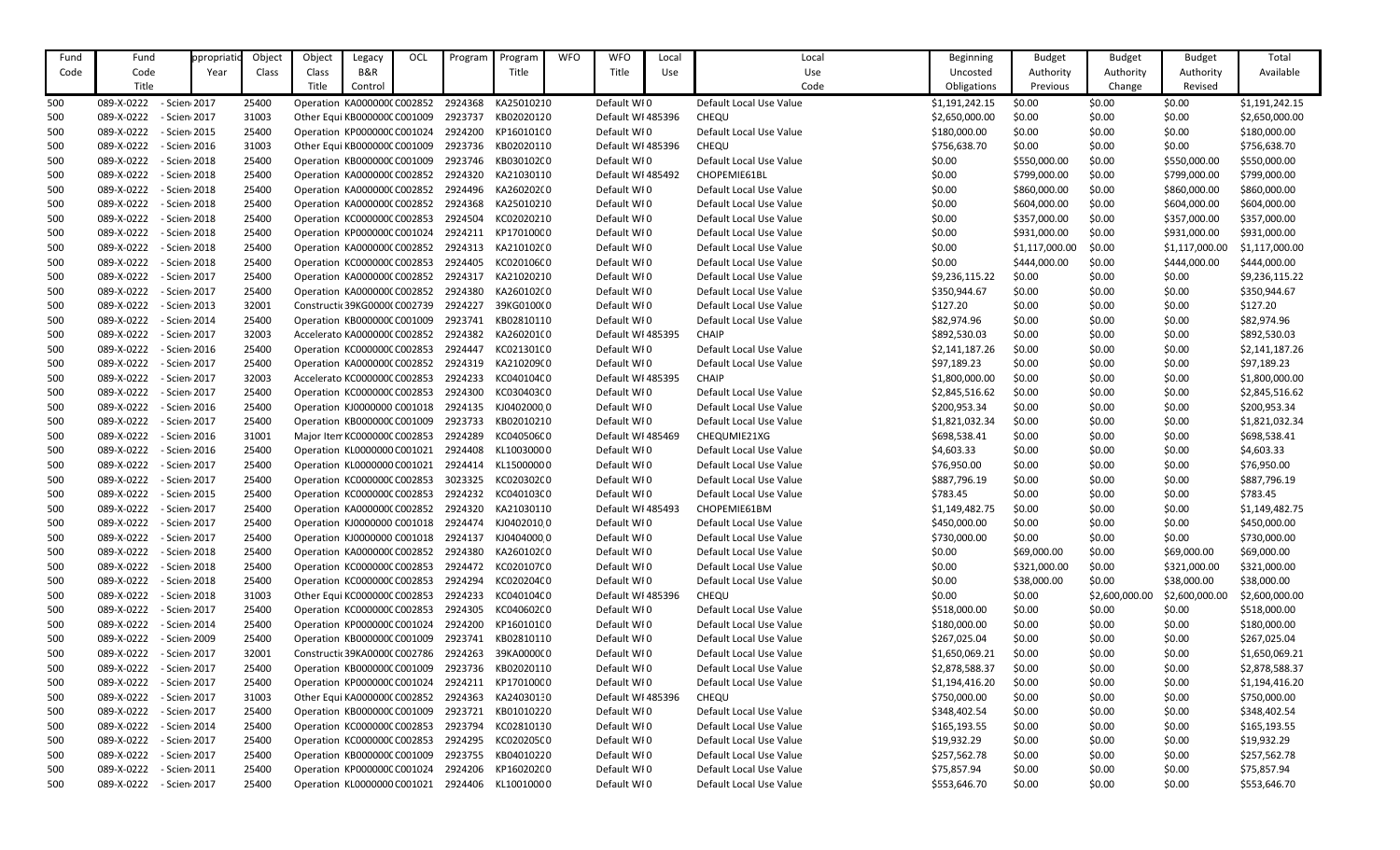| Fund | Fund       | ppropriat    | Object | Object                               | Legacy                        | OCL | Program | Program                                        | <b>WFO</b> | <b>WFO</b>         | Local | Local                   | Beginning      | <b>Budget</b>          | <b>Budget</b>    | <b>Budget</b>   | Total           |
|------|------------|--------------|--------|--------------------------------------|-------------------------------|-----|---------|------------------------------------------------|------------|--------------------|-------|-------------------------|----------------|------------------------|------------------|-----------------|-----------------|
| Code | Code       | Year         | Class  | Class                                | B&R                           |     |         | Title                                          |            | Title              | Use   | Use                     | Uncosted       | Authority              | Authority        | Authority       | Available       |
|      | Title      |              |        | Title                                | Control                       |     |         |                                                |            |                    |       | Code                    | Obligations    | Previous               | Change           | Revised         |                 |
| 500  | 089-X-0222 | - Scien 2005 | 25400  | Operation KB000000C C001009          |                               |     | 2923741 | KB02810110                                     |            | Default WI0        |       | Default Local Use Value | \$201,097.43   | \$0.00                 | \$0.00           | \$0.00          | \$201,097.43    |
| 500  | 089-X-0222 | - Scien 2005 | 25400  | Operation KA0000000 C002852          |                               |     | 2923680 | KA11028110                                     |            | Default WI0        |       | Default Local Use Value | \$437,633.18   | \$0.00                 | \$0.00           | \$0.00          | \$437,633.18    |
| 500  | 089-X-0222 | - Scien 2018 | 25400  | Operation FS1000000 C000984          |                               |     | 2923654 | FS10040000                                     |            | Default WI0        |       | Default Local Use Value | \$0.00         | \$96,000.00            | \$0.00           | \$96,000.00     | \$96,000.00     |
| 500  | 089-X-0222 | - Scien 2018 | 25400  | Operation KC000000C C002853          |                               |     | 2924300 | KC030403C0                                     |            | Default WI0        |       | Default Local Use Value | \$0.00         | \$987,000.00           | \$0.00           | \$987,000.00    | \$987,000.00    |
| 500  | 089-X-0222 | - Scien 2018 | 25400  | Operation FS1000000 C000984          |                               |     | 2923658 | FS10090000                                     |            | Default WI0        |       | Default Local Use Value | \$0.00         | \$140,000.00           | \$0.00           | \$140,000.00    | \$140,000.00    |
| 500  | 089-X-0222 | - Scien 2018 | 25400  | Operation KC000000C C002853          |                               |     | 2924233 | KC040104C0                                     |            | Default WI0        |       | Default Local Use Value | \$0.00         | \$21,092,000.00        | $-52,600,000.00$ | \$18,492,000.00 | \$18,492,000.00 |
| 500  | 089-X-0222 | - Scien 2018 | 32001  |                                      | Constructic 39KA00000 C002786 |     | 2924263 | 39KA0000000                                    |            | Default WI0        |       | Default Local Use Value | \$0.00         | \$1,300,000.00         | \$0.00           | \$1,300,000.00  | \$1,300,000.00  |
| 500  | 089-X-0222 | - Scien 2018 | 32001  | Constructic 39KG01000 C003087        |                               |     | 2924481 | 39KG0100(0                                     |            | Default WI0        |       | Default Local Use Value | \$0.00         | \$337,890.00           | \$0.00           | \$337,890.00    | \$337,890.00    |
| 500  | 089-X-0222 | - Scien 2016 | 25400  | Operation KL0000000 C001021          |                               |     | 2924414 | KL15000000                                     |            | Default WI0        |       | Default Local Use Value | \$2,262.77     | \$0.00                 | \$0.00           | \$0.00          | \$2,262.77      |
| 500  | 089-X-0222 | - Scien 2016 | 25400  | Operation KA0000000 C002852          |                               |     | 2924314 | KA210103(0                                     |            | Default WI0        |       | Default Local Use Value | \$85,265.00    | \$0.00                 | \$0.00           | \$0.00          | \$85,265.00     |
| 500  | 089-X-0222 | - Scien 2017 | 25400  | Operation KP000000C C001024          |                               |     |         | 2924216 KP170302C0                             |            | Default WI0        |       | Default Local Use Value | \$358,481.36   | \$0.00                 | \$0.00           | \$0.00          | \$358,481.36    |
| 500  | 089-X-0222 | - Scien 2016 | 32003  |                                      | Accelerato KB000000C C001009  |     | 2923736 | KB02020110                                     |            | Default WI 485395  |       | <b>CHAIP</b>            | \$138,941.27   | \$0.00                 | \$0.00           | \$0.00          | \$138,941.27    |
| 500  | 089-X-0222 | - Scien 2016 | 25400  | Operation KP000000C C001024          |                               |     | 2924205 | KP160201C0                                     |            | Default WI0        |       | Default Local Use Value | \$521,900.65   | \$0.00                 | \$0.00           | \$0.00          | \$521,900.65    |
| 500  | 089-X-0222 | - Scien 2014 | 25400  | Operation KB000000C C001009          |                               |     | 2923728 | KB01810120                                     |            | Default WI0        |       | Default Local Use Value | \$34,228.17    | \$0.00                 | \$0.00           | \$0.00          | \$34,228.17     |
| 500  | 089-X-0222 | - Scien 2017 | 25400  | Operation KA0000000 C002852          |                               |     | 2924336 | KA220209(0                                     |            | Default WI0        |       | Default Local Use Value | \$16,370.35    | \$0.00                 | \$0.00           | \$0.00          | \$16,370.35     |
| 500  | 089-X-0222 | - Scien 2017 | 25400  | Operation KA0000000 C002852          |                               |     | 2924363 | KA24030130                                     |            | Default WI0        |       | Default Local Use Value | \$107,115.36   | \$0.00                 | \$0.00           | \$0.00          | \$107,115.36    |
| 500  | 089-X-0222 | - Scien 2016 | 25400  | Operation KA0000000 C002852          |                               |     | 2924369 | KA25010220                                     |            | Default WI0        |       | Default Local Use Value | \$490,519.01   | \$0.00                 | \$0.00           | \$0.00          | \$490,519.01    |
| 500  | 089-X-0222 | - Scien 2015 | 25400  | Operation KA0000000 C002852          |                               |     | 2924342 | KA22030120                                     |            | Default WI0        |       | Default Local Use Value | \$219.26       | \$0.00                 | \$0.00           | \$0.00          | \$219.26        |
| 500  | 089-X-0222 | - Scien 2016 | 25400  | Operation KJ0000000 C001018          |                               |     | 2924137 | KJ04040000                                     |            | Default WI0        |       | Default Local Use Value | \$70,692.64    | \$0.00                 | \$0.00           | \$0.00          | \$70,692.64     |
| 500  | 089-X-0222 | - Scien 2017 | 25400  | Operation KL0000000 C001021          |                               |     | 2924407 | KL10020000                                     |            | Default WI0        |       | Default Local Use Value | \$95,172.95    | \$0.00                 | \$0.00           | \$0.00          | \$95,172.95     |
| 500  | 089-X-0222 | - Scien 2018 | 25400  | Operation KC000000C C002853          |                               |     | 2923769 | KC020101C0                                     |            | Default WI0        |       | Default Local Use Value | \$0.00         | \$611,000.00           | \$0.00           | \$611,000.00    | \$611,000.00    |
| 500  | 089-X-0222 | - Scien 2018 | 25400  | Operation FS1000000 C000984          |                               |     | 2923655 | FS10050000                                     |            | Default WI0        |       | Default Local Use Value | \$0.00         | \$394,000.00           | \$0.00           | \$394,000.00    | \$394,000.00    |
| 500  | 089-X-0222 | - Scien 2018 | 25400  | Operation KB000000C C001009          |                               |     | 2923737 | KB02020120                                     |            | Default WI0        |       | Default Local Use Value | \$0.00         | \$6,880,000.00         | \$0.00           | \$6,880,000.00  | \$6,880,000.00  |
| 500  | 089-X-0222 | - Scien 2018 | 25400  | Operation KB000000C C001009          |                               |     | 2923736 | KB02020110                                     |            | Default WI0        |       | Default Local Use Value | \$0.00         | \$25,360,000.00 \$0.00 |                  | \$25,360,000.00 | \$25,360,000.00 |
| 500  | 089-X-0222 | - Scien 2018 | 25400  | Operation KC000000C C002853          |                               |     | 2923807 | KC03020100                                     |            | Default WI0        |       | Default Local Use Value | \$0.00         | \$587,000.00           | \$0.00           | \$587,000.00    | \$587,000.00    |
| 500  | 089-X-0222 | - Scien 2018 | 25400  | Operation FS1000000 C000984          |                               |     | 2923652 | FS10010000                                     |            | Default WI0        |       | Default Local Use Value | \$0.00         | \$1,276,000.00         | \$0.00           | \$1,276,000.00  | \$1,276,000.00  |
| 500  | 089-X-0222 | - Scien 2017 | 25400  | Operation KC000000C C002853          |                               |     | 2923774 | KC020202C0                                     |            | Default WI0        |       | Default Local Use Value | \$477,041.88   | \$0.00                 | \$0.00           | \$0.00          | \$477,041.88    |
| 500  | 089-X-0222 | - Scien 2017 | 25400  | Operation KC000000C C002853          |                               |     | 2923809 | KC030203C0                                     |            | Default WI0        |       | Default Local Use Value | \$89,285.79    | \$0.00                 | \$0.00           | \$0.00          | \$89,285.79     |
| 500  | 089-X-0222 | - Scien 2017 | 25400  | Operation KC000000C C002853          |                               |     | 2924294 | KC020204C0                                     |            | Default WI0        |       | Default Local Use Value | \$10,411.59    | \$0.00                 | \$0.00           | \$0.00          | \$10,411.59     |
| 500  | 089-X-0222 | - Scien 2017 | 25400  | Operation KA0000000 C002852 2924328  |                               |     |         | KA220201(0                                     |            | Default WI0        |       | Default Local Use Value | \$359,003.14   | \$0.00                 | \$0.00           | \$0.00          | \$359,003.14    |
| 500  | 089-X-0222 | - Scien 2017 | 25400  | Operation KA0000000 C002852          |                               |     |         | 2924366 KA25010120                             |            | Default WI0        |       | Default Local Use Value | \$924.97       | \$0.00                 | \$0.00           | \$0.00          | \$924.97        |
| 500  | 089-X-0222 | - Scien 2017 | 25400  | Operation KB000000C C001009          |                               |     | 2923746 | KB030102(0                                     |            | Default WI0        |       | Default Local Use Value | \$2,050,352.25 | \$0.00                 | \$0.00           | \$0.00          | \$2,050,352.25  |
| 500  | 089-X-0222 | - Scien 2014 | 25400  | Operation KA0000000 C002852 2923680  |                               |     |         | KA11028110                                     |            | Default WI0        |       | Default Local Use Value | \$11,981.92    | \$0.00                 | \$0.00           | \$0.00          | \$11,981.92     |
| 500  | 089-X-0222 | - Scien 2017 | 25400  | Operation KP000000C C001024          |                               |     | 2924200 | KP160101C0                                     |            | Default WI0        |       | Default Local Use Value | \$2,125,100.00 | \$0.00                 | \$0.00           | \$0.00          | \$2,125,100.00  |
| 500  | 089-X-0222 | - Scien 2017 | 25400  |                                      |                               |     |         | Operation KA000000(C002852 2924358 KA24010220  |            | Default WI0        |       | Default Local Use Value | \$232,519.94   | \$0.00                 | \$0.00           | \$0.00          | \$232,519.94    |
| 500  | 089-X-0222 | - Scien 2017 | 31001  | Major Item KA0000000 C002852 2924350 |                               |     |         | KA23030110                                     |            | Default WI 4809008 |       | CHEQUMIE11WB            | \$2,334,659.11 | \$0.00                 | \$0.00           | \$0.00          | \$2,334,659.11  |
| 500  | 089-X-0222 | - Scien 2015 | 25400  | Operation KP000000C C001024 2924417  |                               |     |         | KP160600C0                                     |            | Default WI0        |       | Default Local Use Value | \$426,274.76   | \$0.00                 | \$0.00           | \$0.00          | \$426,274.76    |
| 500  | 089-X-0222 | - Scien 2017 | 25400  | Operation FS1000000 C000984 2923653  |                               |     |         | FS10020000                                     |            | Default WI0        |       | Default Local Use Value | \$750,295.68   | \$0.00                 | \$0.00           | \$0.00          | \$750,295.68    |
| 500  | 089-X-0222 | - Scien 2017 | 25400  | Operation KC000000CC002853           |                               |     | 2924421 | KC040603C0                                     |            | Default WI0        |       | Default Local Use Value | \$1,650,263.63 | \$0.00                 | \$0.00           | \$0.00          | \$1,650,263.63  |
| 500  | 089-X-0222 | - Scien 2017 | 25400  | Operation KC000000CC002853           |                               |     | 2924472 | KC020107C0                                     |            | Default WI0        |       | Default Local Use Value | \$595,500.79   | \$0.00                 | \$0.00           | \$0.00          | \$595,500.79    |
| 500  | 089-X-0222 | - Scien 2018 | 25400  | Operation KA0000000 C002852          |                               |     | 2924358 | KA24010220                                     |            | Default WI0        |       | Default Local Use Value | \$0.00         | \$50,000.00            | \$0.00           | \$50,000.00     | \$50,000.00     |
| 500  | 089-X-0222 | - Scien 2018 | 25400  | Operation KP000000C C001024 2924203  |                               |     |         | KP160104C0                                     |            | Default WI0        |       | Default Local Use Value | \$0.00         | \$70,000.00            | \$0.00           | \$70,000.00     | \$70,000.00     |
| 500  | 089-X-0222 | - Scien 2018 | 25400  |                                      |                               |     |         | Operation KA000000(C002852 2924371 KA25010320  |            | Default WI0        |       | Default Local Use Value | \$0.00         | \$250,000.00           | \$0.00           | \$250,000.00    | \$250,000.00    |
| 500  | 089-X-0222 | - Scien 2018 | 25400  | Operation KB000000C C001009          |                               |     | 2923733 | KB02010210                                     |            | Default WI0        |       | Default Local Use Value | \$0.00         | \$881,000.00           | \$0.00           | \$881,000.00    | \$881,000.00    |
| 500  | 089-X-0222 | - Scien 2018 | 25400  |                                      |                               |     |         | Operation KP000000C C001024 2924462 KP170304C0 |            | Default WI0        |       | Default Local Use Value | \$0.00         | \$57,000.00            | \$0.00           | \$57,000.00     | \$57,000.00     |
| 500  | 089-X-0222 | - Scien 2018 | 25400  | Operation KC000000C C002853          |                               |     | 2924299 | KC030402C0                                     |            | Default WI0        |       | Default Local Use Value | \$0.00         | \$558,000.00           | \$0.00           | \$558,000.00    | \$558,000.00    |
| 510  | 089-X-0222 | - Scien 2017 | 25400  | Operation 4.56E+08 C003005           |                               |     | 6600199 | 4561650214860934                               |            | CHAGR8730          |       | Default Local Use Value | \$5,519.07     | \$0.00                 | \$0.00           | \$0.00          | \$5,519.07      |
| 510  | 089-X-0222 | - Scien 2017 | 25400  | Operation 4.56E+08 C003005 6600199   |                               |     |         | 4561650214861036                               |            | CHAGR8400          |       | Default Local Use Value | \$10,223.77    | \$0.00                 | \$0.00           | \$0.00          | \$10,223.77     |
|      |            |              |        |                                      |                               |     |         |                                                |            |                    |       |                         |                |                        |                  |                 |                 |

| Beginning      | <b>Budget</b>   | <b>Budget</b>    | <b>Budget</b>   | Total           |
|----------------|-----------------|------------------|-----------------|-----------------|
| Uncosted       | Authority       | Authority        | Authority       | Available       |
| Obligations    | Previous        | Change           | Revised         |                 |
| \$201,097.43   | \$0.00          | \$0.00           | \$0.00          | \$201,097.43    |
| \$437,633.18   | \$0.00          | \$0.00           | \$0.00          | \$437,633.18    |
| \$0.00         | \$96,000.00     | \$0.00           | \$96,000.00     | \$96,000.00     |
| \$0.00         | \$987,000.00    | \$0.00           | \$987,000.00    | \$987,000.00    |
| \$0.00         | \$140,000.00    | \$0.00           | \$140,000.00    | \$140,000.00    |
| \$0.00         | \$21,092,000.00 | $-52,600,000.00$ | \$18,492,000.00 | \$18,492,000.00 |
| \$0.00         | \$1,300,000.00  | \$0.00           | \$1,300,000.00  | \$1,300,000.00  |
| \$0.00         | \$337,890.00    | \$0.00           | \$337,890.00    | \$337,890.00    |
| \$2,262.77     | \$0.00          | \$0.00           | \$0.00          | \$2,262.77      |
| \$85,265.00    | \$0.00          | \$0.00           | \$0.00          | \$85,265.00     |
| \$358,481.36   | \$0.00          | \$0.00           | \$0.00          | \$358,481.36    |
| \$138,941.27   | \$0.00          | \$0.00           | \$0.00          | \$138,941.27    |
| \$521,900.65   | \$0.00          | \$0.00           | \$0.00          | \$521,900.65    |
| \$34,228.17    | \$0.00          | \$0.00           | \$0.00          | \$34,228.17     |
| \$16,370.35    | \$0.00          | \$0.00           | \$0.00          | \$16,370.35     |
| \$107,115.36   | \$0.00          | \$0.00           | \$0.00          | \$107,115.36    |
| \$490,519.01   | \$0.00          | \$0.00           | \$0.00          | \$490,519.01    |
| \$219.26       | \$0.00          | \$0.00           | \$0.00          | \$219.26        |
| \$70,692.64    | \$0.00          | \$0.00           | \$0.00          | \$70,692.64     |
| \$95,172.95    | \$0.00          | \$0.00           | \$0.00          | \$95,172.95     |
| \$0.00         | \$611,000.00    | \$0.00           | \$611,000.00    | \$611,000.00    |
| \$0.00         | \$394,000.00    | \$0.00           | \$394,000.00    | \$394,000.00    |
| \$0.00         | \$6,880,000.00  | \$0.00           | \$6,880,000.00  | \$6,880,000.00  |
| \$0.00         | \$25,360,000.00 | \$0.00           | \$25,360,000.00 | \$25,360,000.00 |
| \$0.00         | \$587,000.00    | \$0.00           | \$587,000.00    | \$587,000.00    |
| \$0.00         | \$1,276,000.00  | \$0.00           | \$1,276,000.00  | \$1,276,000.00  |
| \$477,041.88   | \$0.00          | \$0.00           | \$0.00          | \$477,041.88    |
| \$89,285.79    | \$0.00          | \$0.00           | \$0.00          | \$89,285.79     |
| \$10,411.59    | \$0.00          | \$0.00           | \$0.00          | \$10,411.59     |
| \$359,003.14   | \$0.00          | \$0.00           | \$0.00          | \$359,003.14    |
| \$924.97       | \$0.00          | \$0.00           | \$0.00          | \$924.97        |
| \$2,050,352.25 | \$0.00          | \$0.00           | \$0.00          | \$2,050,352.25  |
| \$11,981.92    | \$0.00          | \$0.00           | \$0.00          | \$11,981.92     |
| \$2,125,100.00 | \$0.00          | \$0.00           | \$0.00          | \$2,125,100.00  |
| \$232,519.94   | \$0.00          | \$0.00           | \$0.00          | \$232,519.94    |
| \$2,334,659.11 | \$0.00          | \$0.00           | \$0.00          | \$2,334,659.11  |
| \$426,274.76   | \$0.00          | \$0.00           | \$0.00          | \$426,274.76    |
| \$750,295.68   | \$0.00          | \$0.00           | \$0.00          | \$750,295.68    |
| \$1,650,263.63 | \$0.00          | \$0.00           | \$0.00          | \$1,650,263.63  |
| \$595,500.79   | \$0.00          | \$0.00           | \$0.00          | \$595,500.79    |
| \$0.00         | \$50,000.00     | \$0.00           | \$50,000.00     | \$50,000.00     |
| \$0.00         | \$70,000.00     | \$0.00           | \$70,000.00     | \$70,000.00     |
| \$0.00         | \$250,000.00    | \$0.00           | \$250,000.00    | \$250,000.00    |
| \$0.00         | \$881,000.00    | \$0.00           | \$881,000.00    | \$881,000.00    |
| \$0.00         | \$57,000.00     | \$0.00           | \$57,000.00     | \$57,000.00     |
| \$0.00         | \$558,000.00    | \$0.00           | \$558,000.00    | \$558,000.00    |
| \$5,519.07     | \$0.00          | \$0.00           | \$0.00          | \$5,519.07      |
| \$10,223.77    | \$0.00          | \$0.00           | \$0.00          | \$10,223.77     |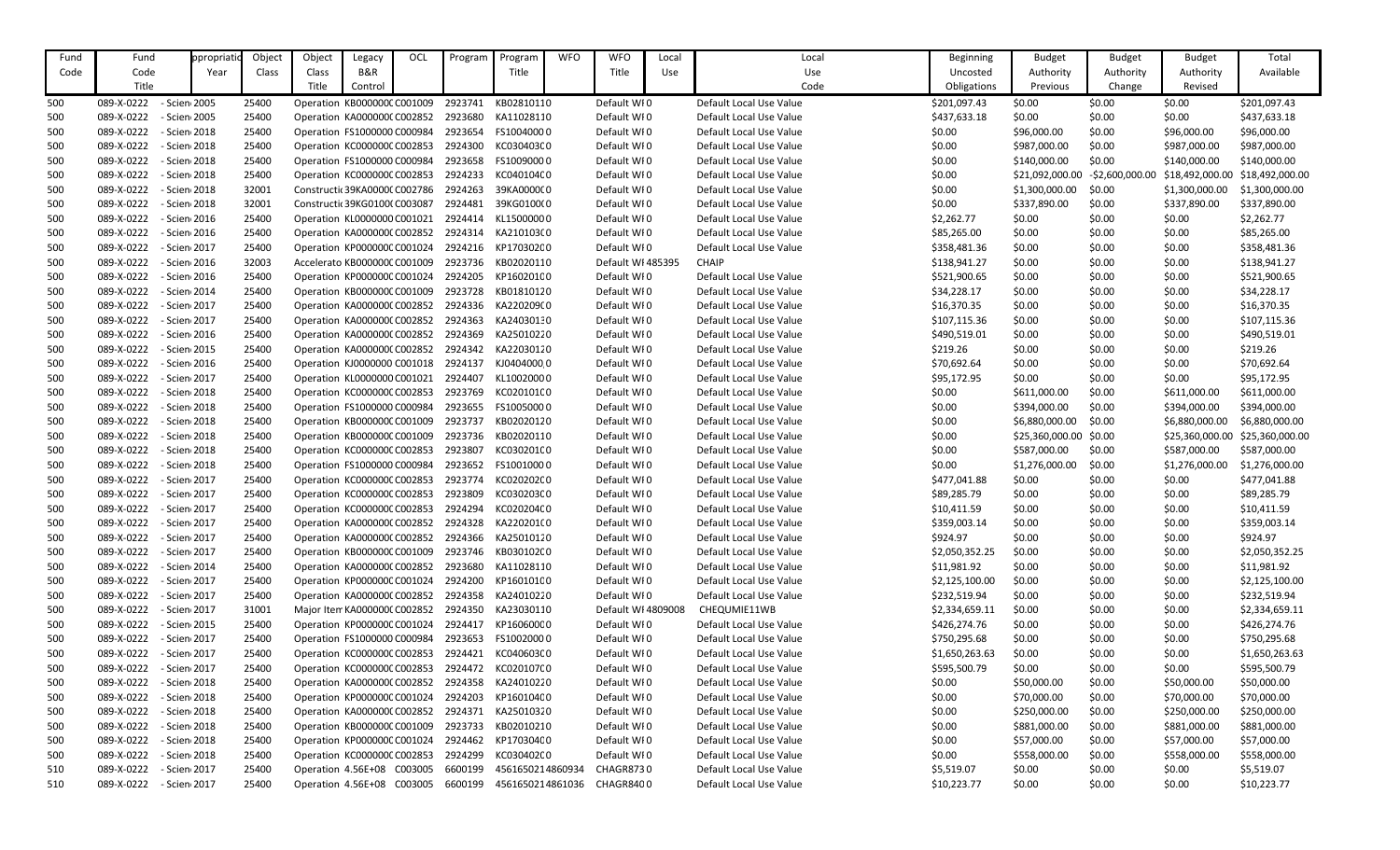| Fund | Fund       | ppropriat    | Object | Object             | Legacy                     | OCL                                | Program | Program          | <b>WFO</b> | <b>WFO</b>       | Local | Local                   | <b>Beginning</b> | <b>Budget</b> | <b>Budget</b> | <b>Budget</b> | Total          |
|------|------------|--------------|--------|--------------------|----------------------------|------------------------------------|---------|------------------|------------|------------------|-------|-------------------------|------------------|---------------|---------------|---------------|----------------|
| Code | Code       | Year         | Class  | Class              | B&R                        |                                    |         | Title            |            | Title            | Use   | Use                     | Uncosted         | Authority     | Authority     | Authority     | Available      |
|      | Title      |              |        | Title              | Control                    |                                    |         |                  |            |                  |       | Code                    | Obligations      | Previous      | Change        | Revised       |                |
| 510  | 089-X-0222 | - Scien 2017 | 25400  |                    | Operation 4.56E+08 C003005 |                                    | 6600199 | 4561650214860747 |            | <b>CHAGR8710</b> |       | Default Local Use Value | \$94,245.21      | \$0.00        | \$0.00        | \$0.00        | \$94,245.21    |
| 510  | 089-X-0222 | - Scien 2018 | 25400  |                    | Operation 4.56E+08 C003005 |                                    | 6600199 | 4561650214861014 |            | CHAGR8400        |       | Default Local Use Value | \$0.00           | \$51,159.85   | \$0.00        | \$51,159.85   | \$51,159.85    |
| 510  | 089-X-0222 | - Scien 2017 | 25400  | Operation 4.56E+08 |                            | C003005                            | 6600199 | 4561650214861004 |            | CHAGR8410        |       | Default Local Use Value | \$14,968.90      | \$0.00        | \$0.00        | \$0.00        | \$14,968.90    |
|      | 089-X-0222 | - Scien 2017 | 25400  |                    | Operation 4.56E+08 C003005 |                                    | 6600199 | 4561650214861014 |            | CHAGR8400        |       | Default Local Use Value | \$23,840.15      | \$0.00        | \$0.00        | \$0.00        | \$23,840.15    |
| 510  |            |              |        |                    |                            |                                    |         |                  |            | CHAGR8400        |       |                         |                  |               |               |               |                |
| 511  | 089-X-0222 | - Scien 2017 | 25400  | Operation 4.56E+08 |                            | C003005                            | 6600146 | 4561600314861026 |            |                  |       | Default Local Use Value | \$2,069.60       | \$0.00        | \$0.00        | \$0.00        | \$2,069.60     |
| 511  | 089-X-0222 | - Scien 2017 | 25400  |                    | Operation 4.56E+08 C003005 |                                    | 6600146 | 4561600314861029 |            | CHAGR8400        |       | Default Local Use Value | \$1,721.51       | \$0.00        | \$0.00        | \$0.00        | \$1,721.51     |
| 511  | 089-X-0222 | - Scien 2017 | 25400  |                    | Operation 4.56E+08 C003005 |                                    | 6600146 | 4561600314860982 |            | CHAGR8400        |       | Default Local Use Value | \$36,317.18      | \$0.00        | \$0.00        | \$0.00        | \$36,317.18    |
| 511  | 089-X-0222 | - Scien 2017 | 25400  |                    | Operation 4.56E+08 C003005 |                                    | 6600146 | 4561600314861033 |            | CHAGR8400        |       | Default Local Use Value | \$2,962.41       | \$0.00        | \$0.00        | \$0.00        | \$2,962.41     |
| 511  | 089-X-0222 | - Scien 2017 | 25400  |                    | Operation 4.56E+08 C003005 |                                    | 6600147 | 4561600324860978 |            | CHAGR8730        |       | Default Local Use Value | \$12,052.71      | \$0.00        | \$0.00        | \$0.00        | \$12,052.71    |
| 511  | 089-X-0222 | - Scien 2017 | 25400  |                    | Operation 4.56E+08 C003005 |                                    | 6600146 | 4561600314861022 |            | CHAGR8410        |       | Default Local Use Value | \$2,641,348.88   | \$0.00        | \$0.00        | \$0.00        | \$2,641,348.88 |
| 511  | 089-X-0222 | - Scien 2018 | 25400  |                    | Operation 4.56E+08 C003005 |                                    | 6600146 | 4561600314861033 |            | CHAGR8400        |       | Default Local Use Value | \$0.00           | \$27,000.00   | \$0.00        | \$27,000.00   | \$27,000.00    |
| 511  | 089-X-0222 | - Scien 2018 | 25400  | Operation 4.56E+08 |                            | C003005                            | 6600146 | 4561600314861058 |            | CHAGR8430        |       | Default Local Use Value | \$0.00           | \$45,000.00   | \$0.00        | \$45,000.00   | \$45,000.00    |
| 511  | 089-X-0222 | - Scien 2017 | 25400  |                    | Operation 4.56E+08 C003005 |                                    | 6600147 | 4561600324860874 |            | CHAGR8720        |       | Default Local Use Value | \$38,881.13      | \$0.00        | \$0.00        | \$0.00        | \$38,881.13    |
| 511  | 089-X-0222 | - Scien 2017 | 25400  |                    | Operation 4.56E+08 C003005 |                                    | 6600146 | 4561600314861028 |            | CHAGR8410        |       | Default Local Use Value | \$336.15         | \$0.00        | \$0.00        | \$0.00        | \$336.15       |
| 511  | 089-X-0222 | - Scien 2017 | 25400  |                    | Operation 4.56E+08 C003005 |                                    | 6600146 | 4561600314861020 |            | CHAGR8400        |       | Default Local Use Value | \$34,126.87      | \$0.00        | \$0.00        | \$0.00        | \$34,126.87    |
| 511  | 089-X-0222 | - Scien 2017 | 25400  |                    | Operation 4.56E+08 C003005 |                                    | 6600146 | 4561600314861023 |            | CHAGR8400        |       | Default Local Use Value | \$70,749.31      | \$0.00        | \$0.00        | \$0.00        | \$70,749.31    |
| 511  | 089-X-0222 | - Scien 2014 | 25400  | Operation 4.56E+08 |                            | C003005                            | 6600146 | 4561600314860840 |            | CHAGR8720        |       | Default Local Use Value | \$0.96           | \$0.00        | \$0.00        | \$0.00        | \$0.96         |
| 511  | 089-X-0222 | - Scien 2017 | 25400  |                    | Operation 4.56E+08 C003005 |                                    | 6600146 | 4561600314861053 |            | CHAGR8420        |       | Default Local Use Value | \$25,000.00      | \$0.00        | \$0.00        | \$0.00        | \$25,000.00    |
| 511  | 089-X-0222 | - Scien 2016 | 25400  |                    | Operation 4.56E+08 C003005 |                                    | 6600146 | 4561600314860686 |            | CHAGR8780        |       | Default Local Use Value | \$19,755.50      | \$0.00        | \$0.00        | \$0.00        | \$19,755.50    |
| 511  | 089-X-0222 | - Scien 2017 | 25400  |                    | Operation 4.56E+08 C003005 |                                    | 6600147 | 4561600324860984 |            | CHAGR8400        |       | Default Local Use Value | \$828.80         | \$0.00        | \$0.00        | \$0.00        | \$828.80       |
| 511  | 089-X-0222 | - Scien 2017 | 25400  |                    | Operation 4.56E+08 C003005 |                                    | 6600146 | 4561600314860989 |            | CHAGR8400        |       | Default Local Use Value | \$1,582.55       | \$0.00        | \$0.00        | \$0.00        | \$1,582.55     |
| 511  | 089-X-0222 | - Scien 2017 | 25400  | Operation 4.56E+08 |                            | C003005                            | 6600146 | 4561600314861031 |            | CHAGR8400        |       | Default Local Use Value | \$20,000.00      | \$0.00        | \$0.00        | \$0.00        | \$20,000.00    |
| 511  | 089-X-0222 | - Scien 2017 | 25400  |                    | Operation 4.56E+08 C003005 |                                    | 6600147 | 4561600324861032 |            | CHAGR8410        |       | Default Local Use Value | \$25,541.67      | \$0.00        | \$0.00        | \$0.00        | \$25,541.67    |
| 511  | 089-X-0222 | - Scien 2017 | 25400  |                    | Operation 4.56E+08 C003005 |                                    | 6600147 | 4561600324860800 |            | CHAGR8710        |       | Default Local Use Value | \$683.29         | \$0.00        | \$0.00        | \$0.00        | \$683.29       |
| 511  | 089-X-0222 | - Scien 2017 | 25400  |                    | Operation 4.56E+08 C003005 |                                    | 6600146 | 4561600314861021 |            | CHAGR8400        |       | Default Local Use Value | \$11,323.36      | \$0.00        | \$0.00        | \$0.00        | \$11,323.36    |
| 511  | 089-X-0222 | - Scien 2018 | 25400  |                    | Operation 4.56E+08 C003005 |                                    | 6600146 | 4561600314861021 |            | CHAGR8400        |       | Default Local Use Value | \$0.00           | \$348.18      | \$0.00        | \$348.18      | \$348.18       |
| 511  | 089-X-0222 | - Scien 2018 | 25400  | Operation 4.56E+08 |                            | C003005                            | 6600146 | 4561600314861059 |            | CHAGR8420        |       | Default Local Use Value | \$0.00           | \$6,000.00    | \$0.00        | \$6,000.00    | \$6,000.00     |
| 511  | 089-X-0222 | - Scien 2017 | 25400  |                    | Operation 4.56E+08 C003005 |                                    | 6600147 | 4561600324861015 |            | CHAGR8400        |       | Default Local Use Value | \$1,726,233.20   | \$0.00        | \$0.00        | \$0.00        | \$1,726,233.20 |
| 511  | 089-X-0222 | - Scien 2017 | 25400  |                    | Operation 4.56E+08 C003005 |                                    | 6600146 | 4561600314861052 |            | CHAGR8410        |       | Default Local Use Value | \$2,999,587.54   | \$0.00        | \$0.00        | \$0.00        | \$2,999,587.54 |
| 511  | 089-X-0222 | - Scien 2017 | 25400  |                    | Operation 4.56E+08 C003005 |                                    | 6600146 | 4561600314861046 |            | CHAGR8410        |       | Default Local Use Value | \$11,250.00      | \$0.00        | \$0.00        | \$0.00        | \$11,250.00    |
| 511  | 089-X-0222 | - Scien 2016 | 25400  |                    | Operation 4.56E+08 C003005 |                                    | 6600146 | 4561600314860871 |            | CHAGR8720        |       | Default Local Use Value | \$13,578.50      | \$0.00        | \$0.00        | \$0.00        | \$13,578.50    |
| 511  | 089-X-0222 | - Scien 2018 | 25400  |                    | Operation 4.56E+08 C003005 |                                    | 6600146 | 4561600314861023 |            | CHAGR8400        |       | Default Local Use Value | \$0.00           | \$8,943.10    | \$0.00        | \$8,943.10    | \$8,943.10     |
| 511  | 089-X-0222 | - Scien 2017 | 25400  |                    | Operation 4.56E+08 C003005 |                                    | 6600146 | 4561600314861045 |            | CHAGR8400        |       | Default Local Use Value | \$1,270.32       | \$0.00        | \$0.00        | \$0.00        | \$1,270.32     |
| 511  | 089-X-0222 | - Scien 2017 | 25400  |                    | Operation 4.56E+08 C003005 |                                    | 6600146 | 4561600314861050 |            | CHAGR8410        |       | Default Local Use Value | \$44,174.91      | \$0.00        | \$0.00        | \$0.00        | \$44,174.91    |
| 511  | 089-X-0222 | - Scien 2017 | 25400  |                    | Operation 4.56E+08 C003005 |                                    | 6600146 | 4561600314860969 |            | CHAGR8730        |       | Default Local Use Value | \$47,519.68      | \$0.00        | \$0.00        | \$0.00        | \$47,519.68    |
| 511  | 089-X-0222 | - Scien 2017 | 25400  |                    | Operation 4.56E+08 C003005 |                                    | 6600146 | 4561600314861030 |            | CHAGR8400        |       | Default Local Use Value | \$1,696.16       | \$0.00        | \$0.00        | \$0.00        | \$1,696.16     |
| 511  | 089-X-0222 | - Scien 2017 | 25400  |                    | Operation 4.56E+08 C003005 |                                    | 6600146 | 4561600314861009 |            | CHAGR8410        |       | Default Local Use Value | \$7,036.36       | \$0.00        | \$0.00        | \$0.00        | \$7,036.36     |
| 511  | 089-X-0222 | - Scien 2017 | 25400  |                    | Operation 4.56E+08 C003005 |                                    | 6600147 | 4561600324861040 |            | CHAGR8410        |       | Default Local Use Value | \$22,694.53      | -\$21,844.66  | \$0.00        | $-521,844.66$ | \$849.87       |
| 511  | 089-X-0222 | - Scien 2017 | 25400  |                    | Operation 4.56E+08 C003005 |                                    | 6600146 | 4561600314861047 |            | CHAGR8410        |       | Default Local Use Value | \$552.18         | \$0.00        | \$0.00        | \$0.00        | \$552.18       |
| 511  | 089-X-0222 | - Scien 2016 | 25400  |                    | Operation 4.56E+08 C003005 |                                    | 6600146 | 4561600314860880 |            | CHAGR8720        |       | Default Local Use Value | \$3,397.00       | \$0.00        | \$0.00        | \$0.00        | \$3,397.00     |
| 511  | 089-X-0222 | - Scien 2017 | 25400  |                    | Operation 4.56E+08 C003005 |                                    | 6600147 | 4561600324861001 |            | CHAGR8410        |       | Default Local Use Value | \$868.67         | $-5868.67$    | \$0.00        | $-5868.67$    | \$0.00         |
|      |            | - Scien 2018 |        |                    |                            |                                    |         |                  |            | CHAGR8400        |       |                         |                  |               |               |               |                |
| 511  | 089-X-0222 |              | 25400  |                    | Operation 4.56E+08 C003005 |                                    | 6600146 | 4561600314861020 |            |                  |       | Default Local Use Value | \$0.00           | \$55,873.13   | \$0.00        | \$55,873.13   | \$55,873.13    |
| 511  | 089-X-0222 | - Scien 2017 | 25400  |                    | Operation 4.56E+08 C003005 |                                    | 6600146 | 4561600314860936 |            | CHAGR8720        |       | Default Local Use Value | \$8,423.32       | \$0.00        | \$0.00        | \$0.00        | \$8,423.32     |
| 511  | 089-X-0222 | - Scien 2015 | 25400  |                    | Operation 4.56E+08 C003005 |                                    | 6600146 | 4561600314860880 |            | CHAGR8720        |       | Default Local Use Value | \$8,195.24       | \$0.00        | \$0.00        | \$0.00        | \$8,195.24     |
| 511  | 089-X-0222 | - Scien 2017 | 25400  |                    | Operation 4.56E+08 C003005 |                                    | 6600146 | 4561600314860748 |            | CHAGR8710        |       | Default Local Use Value | \$658.25         | \$0.00        | \$0.00        | \$0.00        | \$658.25       |
| 511  | 089-X-0222 | - Scien 2017 | 25400  |                    | Operation 4.56E+08 C003005 |                                    | 6600147 | 4561600324860813 |            | CHAGR8720        |       | Default Local Use Value | \$77,323.17      | \$0.00        | \$0.00        | \$0.00        | \$77,323.17    |
| 511  | 089-X-0222 | - Scien 2017 | 25400  |                    | Operation 4.56E+08 C003005 |                                    | 6600146 | 4561600314861043 |            | CHAGR8410        |       | Default Local Use Value | \$110,437.28     | \$0.00        | \$0.00        | \$0.00        | \$110,437.28   |
| 511  | 089-X-0222 | - Scien 2017 | 25400  |                    |                            | Operation 4.56E+08 C003005 6600146 |         | 4561600314860986 |            | CHAGR8400        |       | Default Local Use Value | \$288.29         | \$0.00        | \$0.00        | \$0.00        | \$288.29       |

| Beginning              | <b>Budget</b>         | <b>Budget</b>    | <b>Budget</b>         | Total                     |
|------------------------|-----------------------|------------------|-----------------------|---------------------------|
| Uncosted               | Authority             | Authority        | Authority             | Available                 |
| Obligations            | Previous              | Change           | Revised               |                           |
| \$94,245.21            | \$0.00                | \$0.00           | \$0.00                | \$94,245.21               |
| \$0.00                 | \$51,159.85           | \$0.00           | \$51,159.85           | \$51,159.85               |
| \$14,968.90            | \$0.00                | \$0.00           | \$0.00                | \$14,968.90               |
| \$23,840.15            | \$0.00                | \$0.00           | \$0.00                | \$23,840.15               |
| \$2,069.60             | \$0.00                | \$0.00           | \$0.00                | \$2,069.60                |
| \$1,721.51             | \$0.00                | \$0.00           | \$0.00                | \$1,721.51                |
| \$36,317.18            | \$0.00                | \$0.00           | \$0.00                | \$36,317.18               |
| \$2,962.41             | \$0.00                | \$0.00           | \$0.00                | \$2,962.41                |
| \$12,052.71            | \$0.00                | \$0.00           | \$0.00                | \$12,052.71               |
| \$2,641,348.88         | \$0.00                | \$0.00           | \$0.00                | \$2,641,348.88            |
| \$0.00                 | \$27,000.00           | \$0.00           | \$27,000.00           | \$27,000.00               |
| \$0.00                 | \$45,000.00           | \$0.00           | \$45,000.00           | \$45,000.00               |
| \$38,881.13            | \$0.00                | \$0.00           | \$0.00                | \$38,881.13               |
| \$336.15               | \$0.00                | \$0.00           | \$0.00                | \$336.15                  |
| \$34,126.87            | \$0.00                | \$0.00           | \$0.00                | \$34,126.87               |
| \$70,749.31            | \$0.00                | \$0.00           | \$0.00                | \$70,749.31               |
| \$0.96                 | \$0.00                | \$0.00           | \$0.00                | \$0.96                    |
| \$25,000.00            | \$0.00                | \$0.00           | \$0.00                | \$25,000.00               |
| \$19,755.50            | \$0.00                | \$0.00           | \$0.00                | \$19,755.50               |
| \$828.80               | \$0.00                | \$0.00           | \$0.00                | \$828.80                  |
| \$1,582.55             | \$0.00                | \$0.00           | \$0.00                | \$1,582.55                |
| \$20,000.00            | \$0.00                | \$0.00           | \$0.00                | \$20,000.00               |
| \$25,541.67            | \$0.00                | \$0.00           | \$0.00                | \$25,541.67               |
| \$683.29               | \$0.00                | \$0.00           | \$0.00                | \$683.29                  |
| \$11,323.36            | \$0.00                | \$0.00           | \$0.00                | \$11,323.36               |
| \$0.00                 | \$348.18              | \$0.00           | \$348.18              | \$348.18                  |
| \$0.00                 | \$6,000.00            | \$0.00           | \$6,000.00            | \$6,000.00                |
| \$1,726,233.20         | \$0.00                | \$0.00           | \$0.00                | \$1,726,233.20            |
| \$2,999,587.54         | \$0.00                | \$0.00           | \$0.00                | \$2,999,587.54            |
| \$11,250.00            | \$0.00                | \$0.00           | \$0.00                | \$11,250.00               |
| \$13,578.50            | \$0.00                | \$0.00           | \$0.00                | \$13,578.50               |
| \$0.00                 | \$8,943.10            | \$0.00           | \$8,943.10            | \$8,943.10                |
| \$1,270.32             | \$0.00                | \$0.00           | \$0.00                | \$1,270.32                |
| \$44,174.91            | \$0.00                | \$0.00           | \$0.00                | \$44,174.91               |
| \$47,519.68            | \$0.00                | \$0.00           | \$0.00                | \$47,519.68               |
| \$1,696.16             | \$0.00                | \$0.00           | \$0.00                | \$1,696.16                |
| \$7,036.36             | \$0.00                | \$0.00           | \$0.00                | \$7,036.36                |
| \$22,694.53            | $-521,844.66$         | \$0.00           | $-521,844.66$         | \$849.87                  |
| \$552.18               | \$0.00                | \$0.00           | \$0.00                | \$552.18                  |
| \$3,397.00<br>\$868.67 | \$0.00                | \$0.00           | \$0.00<br>$-$868.67$  | \$3,397.00<br>\$0.00      |
|                        | $-5868.67$            | \$0.00           |                       |                           |
| \$0.00<br>\$8,423.32   | \$55,873.13<br>\$0.00 | \$0.00<br>\$0.00 | \$55,873.13<br>\$0.00 | \$55,873.13<br>\$8,423.32 |
| \$8,195.24             | \$0.00                | \$0.00           | \$0.00                | \$8,195.24                |
| \$658.25               | \$0.00                | \$0.00           | \$0.00                | \$658.25                  |
| \$77,323.17            | \$0.00                | \$0.00           | \$0.00                | \$77,323.17               |
| \$110,437.28           | \$0.00                | \$0.00           | \$0.00                | \$110,437.28              |
| \$288.29               | \$0.00                | \$0.00           | \$0.00                | \$288.29                  |
|                        |                       |                  |                       |                           |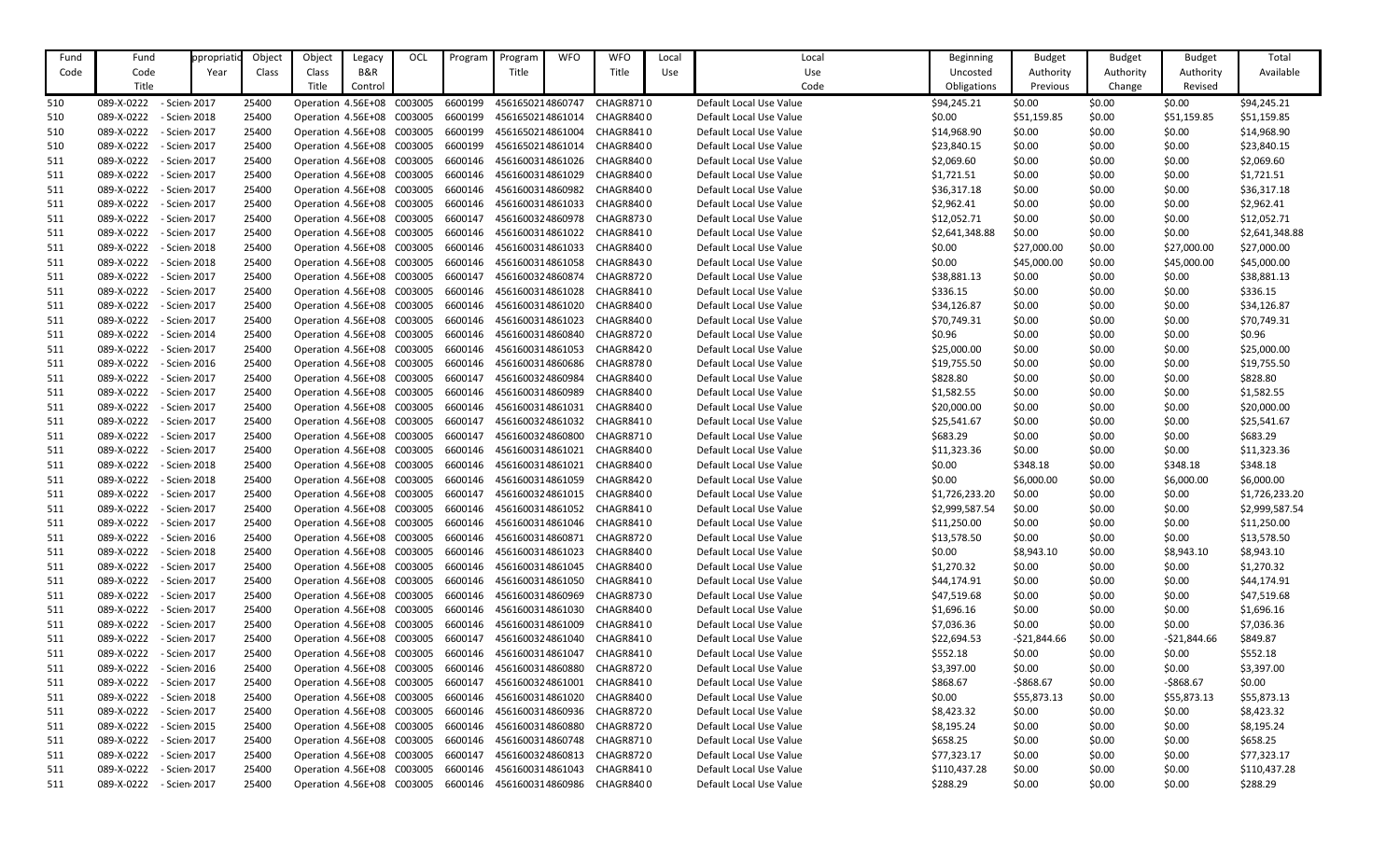| Fund | Fund       | ppropriat    | Object | Object             | Legacy                     | OCL                                | Program | Program          | <b>WFO</b> | <b>WFO</b>                  | Local | Local                   | <b>Beginning</b> | <b>Budget</b> | <b>Budget</b> | <b>Budget</b> | Total          |
|------|------------|--------------|--------|--------------------|----------------------------|------------------------------------|---------|------------------|------------|-----------------------------|-------|-------------------------|------------------|---------------|---------------|---------------|----------------|
| Code | Code       | Year         | Class  | Class              | B&R                        |                                    |         | Title            |            | Title                       | Use   | Use                     | Uncosted         | Authority     | Authority     | Authority     | Available      |
|      | Title      |              |        | Title              | Control                    |                                    |         |                  |            |                             |       | Code                    | Obligations      | Previous      | Change        | Revised       |                |
| 511  | 089-X-0222 | - Scien 2017 | 25400  |                    | Operation 4.56E+08 C003005 |                                    | 6600146 | 4561600314861056 |            | CHAGR8400                   |       | Default Local Use Value | \$29,126.21      | \$0.00        | \$0.00        | \$0.00        | \$29,126.21    |
| 511  | 089-X-0222 | - Scien 2017 | 25400  |                    | Operation 4.56E+08 C003005 |                                    | 6600147 | 4561600324801577 |            | CH AGR87{0                  |       | Default Local Use Value | \$54,993.37      | \$0.00        | \$0.00        | \$0.00        | \$54,993.37    |
| 511  | 089-X-0222 | - Scien 2017 | 25400  | Operation 4.56E+08 |                            | C003005                            | 6600146 | 4561600314860949 |            | CHAGR8730                   |       | Default Local Use Value | \$10,245.93      | \$0.00        | \$0.00        | \$0.00        | \$10,245.93    |
| 511  | 089-X-0222 | - Scien 2016 | 25400  |                    | Operation 4.56E+08 C003005 |                                    | 6600146 | 4561600314860931 |            | CHAGR8720                   |       | Default Local Use Value | \$5,157.98       | \$0.00        | \$0.00        | \$0.00        | \$5,157.98     |
| 511  | 089-X-0222 | - Scien 2017 | 25400  | Operation 4.56E+08 |                            | C003005                            | 6600146 | 4561600314860946 |            | CHAGR8730                   |       | Default Local Use Value | \$75,847.99      | \$0.00        | \$0.00        | \$0.00        | \$75,847.99    |
| 511  | 089-X-0222 | - Scien 2018 | 25400  |                    | Operation 4.56E+08 C003005 |                                    | 6600146 | 4561600314861046 |            | CHAGR8410                   |       | Default Local Use Value | \$0.00           | \$33,750.00   | \$0.00        | \$33,750.00   | \$33,750.00    |
| 511  | 089-X-0222 | - Scien 2017 | 25400  |                    | Operation 4.56E+08 C003005 |                                    | 6600146 | 4561600314860928 |            | CHAGR8730                   |       | Default Local Use Value | \$95,137.44      | \$0.00        | \$0.00        | \$0.00        | \$95,137.44    |
| 511  | 089-X-0222 | - Scien 2017 | 25400  |                    | Operation 4.56E+08 C003005 |                                    | 6600146 | 4561600314860971 |            | CHAGR8730                   |       | Default Local Use Value | \$51,738.93      | \$0.00        | \$0.00        | \$0.00        | \$51,738.93    |
| 511  | 089-X-0222 | - Scien 2017 | 25400  |                    | Operation 4.56E+08 C003005 |                                    | 6600147 | 4561600324860975 |            | CHAGR8730                   |       | Default Local Use Value | \$5,204.80       | \$0.00        | \$0.00        | \$0.00        | \$5,204.80     |
| 511  | 089-X-0222 | - Scien 2017 | 25400  |                    | Operation 4.56E+08 C003005 |                                    | 6600146 | 4561600314861027 |            | CHAGR8400                   |       | Default Local Use Value | \$22,087.45      | \$0.00        | \$0.00        | \$0.00        | \$22,087.45    |
|      |            |              |        |                    |                            |                                    | 6600146 |                  |            |                             |       |                         |                  |               |               |               |                |
| 511  | 089-X-0222 | - Scien 2017 | 25400  |                    | Operation 4.56E+08 C003005 |                                    |         | 4561600314861042 |            | CHAGR8400                   |       | Default Local Use Value | \$17.49          | $-517.49$     | \$0.00        | $-517.49$     | \$0.00         |
| 511  | 089-X-0222 | - Scien 2017 | 25400  | Operation 4.56E+08 |                            | C003005                            | 6600146 | 4561600314860977 |            | CHAGR8730                   |       | Default Local Use Value | \$5,748.27       | \$0.00        | \$0.00        | \$0.00        | \$5,748.27     |
| 511  | 089-X-0222 | - Scien 2014 | 25400  |                    | Operation 4.56E+08 C003005 |                                    | 6600146 | 4561600314860871 |            | CHAGR8720                   |       | Default Local Use Value | \$209,237.49     | \$0.00        | \$0.00        | \$0.00        | \$209,237.49   |
| 511  | 089-X-0222 | - Scien 2017 | 25400  |                    | Operation 4.56E+08 C003005 |                                    | 6600146 | 4561600314861044 |            | CHAGR8410                   |       | Default Local Use Value | \$0.03\$         | \$0.00        | \$0.00        | \$0.00        | \$0.03         |
| 511  | 089-X-0222 | - Scien 2017 | 25400  |                    | Operation 4.56E+08 C003005 |                                    | 6600146 | 4561600314861017 |            | CHAGR8410                   |       | Default Local Use Value | \$3,315.04       | \$0.00        | \$0.00        | \$0.00        | \$3,315.04     |
| 511  | 089-X-0222 | - Scien 2016 | 25400  |                    | Operation 4.56E+08 C003005 |                                    | 6600146 | 4561600314860831 |            | <b>CHAGR8720</b>            |       | Default Local Use Value | \$4,332.74       | \$0.00        | \$0.00        | \$0.00        | \$4,332.74     |
| 511  | 089-X-0222 | - Scien 2017 | 25400  | Operation 4.56E+08 |                            | C003005                            | 6600146 | 4561600314861034 |            | CHAGR8400                   |       | Default Local Use Value | \$0.10           | \$0.00        | \$0.00        | \$0.00        | \$0.10         |
| 512  | 089-X-0222 | - Scien 2005 | 25400  |                    | Operation 4.56E+08 C003005 |                                    | 6600073 | 4561403584806667 |            | CHAGRS030                   |       | Default Local Use Value | \$166.79         | \$0.00        | \$0.00        | \$0.00        | \$166.79       |
| 512  | 089-X-0222 | - Scien 2014 | 25400  |                    | Operation 4.56E+08 C003005 |                                    | 6600066 | 4561403514860917 |            | CHAGR1930                   |       | Default Local Use Value | \$2,119,046.57   | \$0.00        | \$0.00        | \$0.00        | \$2,119,046.57 |
| 512  | 089-X-0222 | - Scien 2014 | 25400  |                    | Operation 4.56E+08 C003005 |                                    | 6600099 | 4561403744860697 |            | CH189N670                   |       | Default Local Use Value | \$67,304.85      | \$0.00        | \$0.00        | \$0.00        | \$67,304.85    |
| 512  | 089-X-0222 | - Scien 2016 | 25400  |                    | Operation 4.56E+08 C003005 |                                    | 6600099 | 4561403744860894 |            | CHAGRNR(0                   |       | Default Local Use Value | \$144,163.11     | \$0.00        | \$0.00        | \$0.00        | \$144,163.11   |
| 512  | 089-X-0222 | - Scien 2012 | 25400  | Operation 4.56E+08 |                            | C003005                            | 6600053 | 4561402204804149 |            | CH AGRY1/0                  |       | Default Local Use Value | \$4,499.65       | \$0.00        | \$0.00        | \$0.00        | \$4,499.65     |
| 512  | 089-X-0222 | - Scien 2013 | 25400  |                    | Operation 4.56E+08 C003005 |                                    | 6600053 | 4561402204860794 |            | CHAGRAGI0                   |       | Default Local Use Value | \$135,011.94     | \$0.00        | \$0.00        | \$0.00        | \$135,011.94   |
| 512  | 089-X-0222 | - Scien 2017 | 25400  |                    | Operation 4.56E+08 C003005 |                                    | 6600007 | 4561400504861037 |            | CHAGR17E0                   |       | Default Local Use Value | \$3.72           | \$0.00        | \$0.00        | \$0.00        | \$3.72         |
| 512  | 089-X-0222 | - Scien 2015 | 25400  |                    | Operation 4.56E+08 C003005 |                                    | 6600007 | 4561400504860959 |            | CHAGR2010                   |       | Default Local Use Value | \$47,049.87      | \$0.00        | \$0.00        | \$0.00        | \$47,049.87    |
| 512  | 089-X-0222 | - Scien 2005 | 25400  |                    | Operation 4.56E+08 C003005 |                                    | 6600096 | 4561403714800194 |            | CH 189J29!0                 |       | Default Local Use Value | \$0.01           | \$0.00        | \$0.00        | \$0.00        | \$0.01         |
| 512  | 089-X-0222 | - Scien 2009 | 25400  | Operation 4.56E+08 |                            | C003005                            | 6600067 | 4561403524860553 |            | CHAGRSIA <sub>/</sub> 0     |       | Default Local Use Value | \$39.54          | \$0.00        | \$0.00        | \$0.00        | \$39.54        |
| 512  | 089-X-0222 | - Scien 2013 | 25400  |                    | Operation 4.56E+08 C003005 |                                    | 6600067 |                  |            | 4561403524860796 CHAGRSIA/0 |       | Default Local Use Value | \$19.78          | \$0.00        | \$0.00        | \$0.00        | \$19.78        |
| 512  | 089-X-0222 | - Scien 2009 | 25400  |                    | Operation 4.56E+08 C003005 |                                    | 6600053 | 4561402204860502 |            | CHAGRF320                   |       | Default Local Use Value | \$50,054.00      | \$0.00        | \$0.00        | \$0.00        | \$50,054.00    |
| 512  | 089-X-0222 | - Scien 2014 | 25400  |                    | Operation 4.56E+08 C003005 |                                    | 6600053 | 4561402204860836 |            | CHAGRAGI0                   |       | Default Local Use Value | \$767.68         | \$0.00        | \$0.00        | \$0.00        | \$767.68       |
| 512  | 089-X-0222 | - Scien 2017 | 25400  |                    | Operation 4.56E+08 C003005 |                                    | 6600050 | 4561401964860920 |            | CHAGRRPC 0                  |       | Default Local Use Value | \$38,834.95      | \$0.00        | \$0.00        | \$0.00        | \$38,834.95    |
| 512  | 089-X-0222 | - Scien 2017 | 25400  |                    | Operation 4.56E+08 C003005 |                                    | 6600100 | 4561403754860765 |            | CH189N750                   |       | Default Local Use Value | \$91,434.45      | \$0.00        | \$0.00        | \$0.00        | \$91,434.45    |
| 512  | 089-X-0222 | - Scien 2014 | 25400  |                    | Operation 4.56E+08 C003005 |                                    | 6600072 | 4561403574860914 |            | CHAGR1930                   |       | Default Local Use Value | \$6,708.87       | \$0.00        | \$0.00        | \$0.00        | \$6,708.87     |
| 512  | 089-X-0222 | - Scien 2010 | 25400  |                    | Operation 4.56E+08 C003005 |                                    | 6600050 | 4561401964860623 |            | CHAGRNNI0                   |       | Default Local Use Value | \$6.11           | \$0.00        | \$0.00        | \$0.00        | \$6.11         |
| 512  | 089-X-0222 | - Scien 2014 | 25400  |                    | Operation 4.56E+08 C003005 |                                    | 6600067 | 4561403524860918 |            | CHAGR1930                   |       | Default Local Use Value | \$158.82         | \$0.00        | \$0.00        | \$0.00        | \$158.82       |
| 512  | 089-X-0222 | - Scien 2005 | 25400  |                    | Operation 4.56E+08 C003005 |                                    | 6600053 | 4561402204804155 |            | CH AGRY1I 0                 |       | Default Local Use Value | \$108.32         | \$0.00        | \$0.00        | \$0.00        | \$108.32       |
| 512  | 089-X-0222 | - Scien 2017 | 25400  |                    | Operation 4.56E+08 C003005 |                                    | 6600050 | 4561401964860992 |            | CHAGRNN <sub></sub> O       |       | Default Local Use Value | \$5,637.57       | \$0.00        | \$0.00        | \$0.00        | \$5,637.57     |
| 512  | 089-X-0222 | - Scien 2016 | 25400  |                    | Operation 4.56E+08 C003005 |                                    | 6600050 | 4561401964860745 |            | CHAGRNN.0                   |       | Default Local Use Value | \$6,224.31       | \$0.00        | \$0.00        | \$0.00        | \$6,224.31     |
| 512  | 089-X-0222 | - Scien 2016 | 25400  |                    | Operation 4.56E+08 C003005 |                                    | 6600099 | 4561403744860817 |            | CH189V64(0                  |       | Default Local Use Value | \$1,784.78       | \$0.00        | \$0.00        | \$0.00        | \$1,784.78     |
| 512  | 089-X-0222 | - Scien 2013 | 25400  |                    | Operation 4.56E+08 C003005 |                                    | 6600066 | 4561403514860844 |            | CHAGRSIA <sub>/</sub> 0     |       | Default Local Use Value | \$517,499.83     | \$0.00        | \$0.00        | \$0.00        | \$517,499.83   |
| 512  | 089-X-0222 | - Scien 2017 | 25400  |                    | Operation 4.56E+08 C003005 |                                    | 6600096 | 4561403714860873 |            | CHAGRNR(0                   |       | Default Local Use Value | \$1,393,376.16   | -\$577.31     | \$0.00        | $-5577.31$    | \$1,392,798.85 |
| 512  | 089-X-0222 | - Scien 2016 | 25400  |                    | Operation 4.56E+08 C003005 |                                    | 6600099 | 4561403744860912 |            | CHAGRNR(0                   |       | Default Local Use Value | \$2,678.74       | \$0.00        | \$0.00        | \$0.00        | \$2,678.74     |
| 512  | 089-X-0222 | - Scien 2017 | 25400  |                    | Operation 4.56E+08 C003005 |                                    | 6600053 | 4561402204860902 |            | CHAGRP410                   |       | Default Local Use Value | \$2,656,305.43   | \$0.00        | \$0.00        | \$0.00        | \$2,656,305.43 |
| 512  | 089-X-0222 | - Scien 2016 | 25400  |                    | Operation 4.56E+08 C003005 |                                    | 6600099 | 4561403744860760 |            | CH189N690                   |       | Default Local Use Value | \$13,279.83      | \$0.00        | \$0.00        | \$0.00        | \$13,279.83    |
| 512  | 089-X-0222 | - Scien 2012 | 25400  |                    | Operation 4.56E+08 C003005 |                                    | 6600053 | 4561402204860788 |            | CHAGR12F0                   |       | Default Local Use Value | \$152,272.29     | \$0.00        | \$0.00        | \$0.00        | \$152,272.29   |
| 512  | 089-X-0222 | - Scien 2014 | 25400  |                    | Operation 4.56E+08 C003005 |                                    | 6600073 | 4561403583011110 |            | CRAGRS-OI0                  |       | Default Local Use Value | \$121.25         | \$0.00        | \$0.00        | \$0.00        | \$121.25       |
| 512  | 089-X-0222 | - Scien 2012 | 25400  |                    | Operation 4.56E+08 C003005 |                                    | 6600053 | 4561402204804168 |            | CH AGRY1(0                  |       | Default Local Use Value | \$3,309.73       | \$0.00        | \$0.00        | \$0.00        | \$3,309.73     |
| 512  | 089-X-0222 | - Scien 2017 | 25400  |                    |                            | Operation 4.56E+08 C003005 6600007 |         | 4561400504860843 |            | CHAGR2010                   |       | Default Local Use Value | \$194,174.76     | \$0.00        | \$0.00        | \$0.00        | \$194,174.76   |
|      |            |              |        |                    |                            |                                    |         |                  |            |                             |       |                         |                  |               |               |               |                |

| Beginning      | <b>Budget</b> | <b>Budget</b> | <b>Budget</b> | Total          |
|----------------|---------------|---------------|---------------|----------------|
| Uncosted       | Authority     | Authority     | Authority     | Available      |
| Obligations    | Previous      | Change        | Revised       |                |
| \$29,126.21    | \$0.00        | \$0.00        | \$0.00        | \$29,126.21    |
| \$54,993.37    | \$0.00        | \$0.00        | \$0.00        | \$54,993.37    |
| \$10,245.93    | \$0.00        | \$0.00        | \$0.00        | \$10,245.93    |
| \$5,157.98     | \$0.00        | \$0.00        | \$0.00        | \$5,157.98     |
| \$75,847.99    | \$0.00        | \$0.00        | \$0.00        | \$75,847.99    |
| \$0.00         | \$33,750.00   | \$0.00        | \$33,750.00   | \$33,750.00    |
| \$95,137.44    | \$0.00        | \$0.00        | \$0.00        | \$95,137.44    |
| \$51,738.93    | \$0.00        | \$0.00        | \$0.00        | \$51,738.93    |
| \$5,204.80     | \$0.00        | \$0.00        | \$0.00        | \$5,204.80     |
| \$22,087.45    | \$0.00        | \$0.00        | \$0.00        | \$22,087.45    |
| \$17.49        | $-517.49$     | \$0.00        | $-$17.49$     | \$0.00         |
| \$5,748.27     | \$0.00        | \$0.00        | \$0.00        | \$5,748.27     |
| \$209,237.49   | \$0.00        | \$0.00        | \$0.00        | \$209,237.49   |
| \$0.03         | \$0.00        | \$0.00        | \$0.00        | \$0.03         |
| \$3,315.04     | \$0.00        | \$0.00        | \$0.00        | \$3,315.04     |
| \$4,332.74     | \$0.00        | \$0.00        | \$0.00        | \$4,332.74     |
| \$0.10         | \$0.00        | \$0.00        | \$0.00        | \$0.10         |
| \$166.79       | \$0.00        | \$0.00        | \$0.00        | \$166.79       |
| \$2,119,046.57 | \$0.00        | \$0.00        | \$0.00        | \$2,119,046.57 |
| \$67,304.85    | \$0.00        | \$0.00        | \$0.00        | \$67,304.85    |
| \$144,163.11   | \$0.00        | \$0.00        | \$0.00        | \$144,163.11   |
| \$4,499.65     | \$0.00        | \$0.00        | \$0.00        | \$4,499.65     |
| \$135,011.94   | \$0.00        | \$0.00        | \$0.00        | \$135,011.94   |
| \$3.72         | \$0.00        | \$0.00        | \$0.00        | \$3.72         |
| \$47,049.87    | \$0.00        | \$0.00        | \$0.00        | \$47,049.87    |
| \$0.01         | \$0.00        | \$0.00        | \$0.00        | \$0.01         |
| \$39.54        | \$0.00        | \$0.00        | \$0.00        | \$39.54        |
| \$19.78        | \$0.00        | \$0.00        | \$0.00        | \$19.78        |
| \$50,054.00    | \$0.00        | \$0.00        | \$0.00        | \$50,054.00    |
| \$767.68       | \$0.00        | \$0.00        | \$0.00        | \$767.68       |
| \$38,834.95    | \$0.00        | \$0.00        | \$0.00        | \$38,834.95    |
| \$91,434.45    | \$0.00        | \$0.00        | \$0.00        | \$91,434.45    |
| \$6,708.87     | \$0.00        | \$0.00        | \$0.00        | \$6,708.87     |
| \$6.11         | \$0.00        | \$0.00        | \$0.00        | \$6.11         |
| \$158.82       | \$0.00        | \$0.00        | \$0.00        | \$158.82       |
| \$108.32       | \$0.00        | \$0.00        | \$0.00        | \$108.32       |
| \$5,637.57     | \$0.00        | \$0.00        | \$0.00        | \$5,637.57     |
| \$6,224.31     | \$0.00        | \$0.00        | \$0.00        | \$6,224.31     |
| \$1,784.78     | \$0.00        | \$0.00        | \$0.00        | \$1,784.78     |
| \$517,499.83   | \$0.00        | \$0.00        | \$0.00        | \$517,499.83   |
| \$1,393,376.16 | $-5577.31$    | \$0.00        | $-5577.31$    | \$1,392,798.85 |
| \$2,678.74     | \$0.00        | \$0.00        | \$0.00        | \$2,678.74     |
| \$2,656,305.43 | \$0.00        | \$0.00        | \$0.00        | \$2,656,305.43 |
| \$13,279.83    | \$0.00        | \$0.00        | \$0.00        | \$13,279.83    |
| \$152,272.29   | \$0.00        | \$0.00        | \$0.00        | \$152,272.29   |
| \$121.25       | \$0.00        | \$0.00        | \$0.00        | \$121.25       |
| \$3,309.73     | \$0.00        | \$0.00        | \$0.00        | \$3,309.73     |
| \$194,174.76   | \$0.00        | \$0.00        | \$0.00        | \$194,174.76   |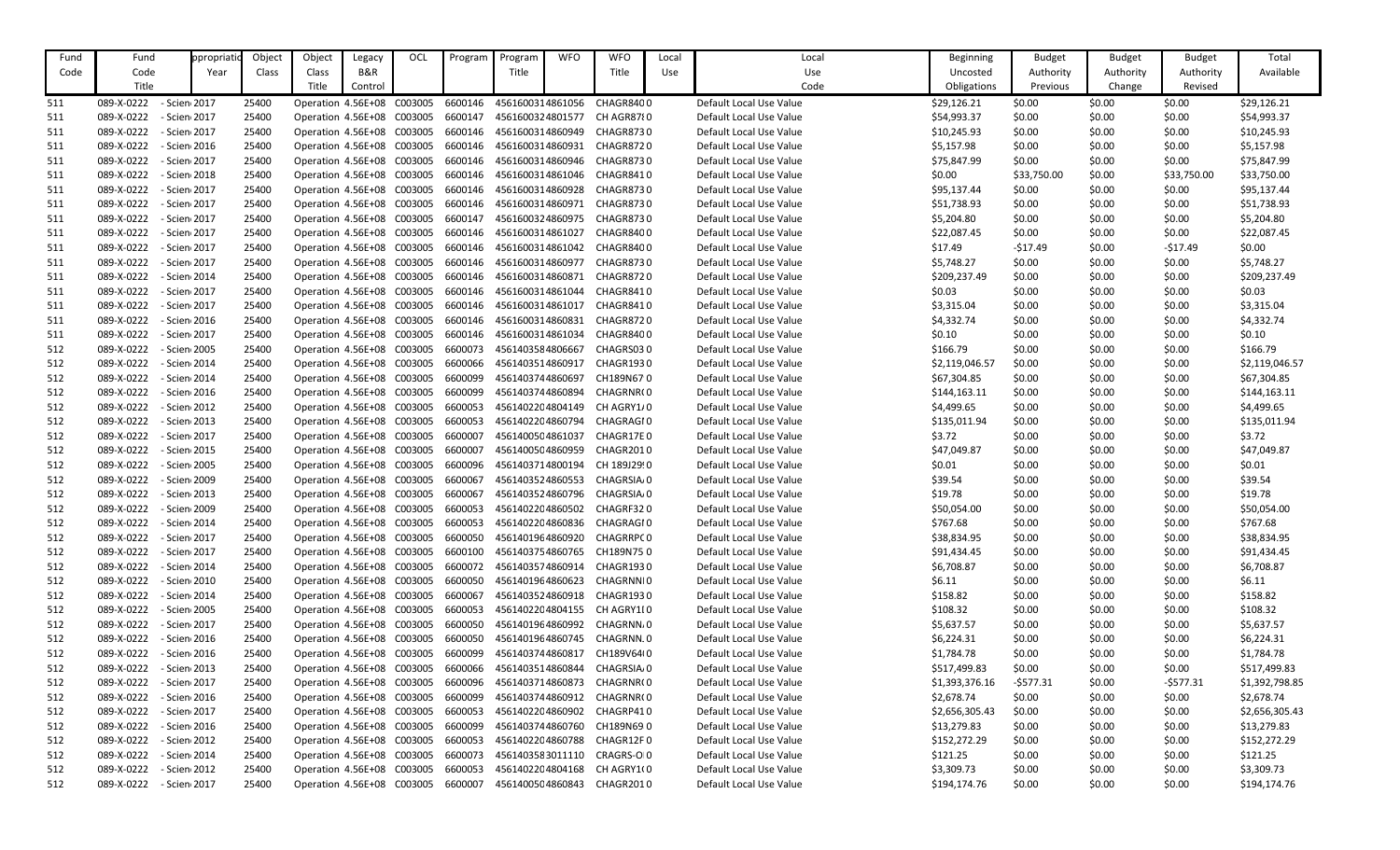| Fund | Fund                       | ppropriat    | Object | Object                             | Legacy                     | OCL     | Program | Program          | <b>WFO</b> | <b>WFO</b>              | Local | Local                   | <b>Beginning</b> | <b>Budget</b> | <b>Budget</b> | <b>Budget</b> | Total          |
|------|----------------------------|--------------|--------|------------------------------------|----------------------------|---------|---------|------------------|------------|-------------------------|-------|-------------------------|------------------|---------------|---------------|---------------|----------------|
| Code | Code                       | Year         | Class  | Class                              | B&R                        |         |         | Title            |            | Title                   | Use   | Use                     | Uncosted         | Authority     | Authority     | Authority     | Available      |
|      | Title                      |              |        | Title                              | Control                    |         |         |                  |            |                         |       | Code                    | Obligations      | Previous      | Change        | Revised       |                |
| 512  | 089-X-0222                 | - Scien 2008 | 25400  |                                    | Operation 4.56E+08 C003005 |         | 6600053 | 4561402204860502 |            | CHAGRF320               |       | Default Local Use Value | \$11,278.07      | \$0.00        | \$0.00        | \$0.00        | \$11,278.07    |
| 512  | 089-X-0222<br>- Scien 2013 |              | 25400  |                                    | Operation 4.56E+08 C003005 |         | 6600007 | 4561400504860561 |            | CHAGR9EV0               |       | Default Local Use Value | \$11,621.01      | \$0.00        | \$0.00        | \$0.00        | \$11,621.01    |
| 512  | 089-X-0222                 | - Scien 2017 | 25400  | Operation 4.56E+08                 |                            | C003005 | 6600050 | 4561401964860979 |            | CHAGRNN.0               |       | Default Local Use Value | \$4,990,353.90   | \$0.00        | \$0.00        | \$0.00        | \$4,990,353.90 |
| 512  | 089-X-0222                 | - Scien 2017 | 25400  |                                    | Operation 4.56E+08 C003005 |         | 6600050 | 4561401964860991 |            | CHAGRNNI0               |       | Default Local Use Value | \$86,256.88      | \$0.00        | \$0.00        | \$0.00        | \$86,256.88    |
| 512  | 089-X-0222                 | - Scien 2016 | 25400  | Operation 4.56E+08 C003005         |                            |         | 6600096 | 4561403714860773 |            | <b>CH189QBI(0</b>       |       | Default Local Use Value | \$763.41         | \$0.00        | \$0.00        | \$0.00        | \$763.41       |
| 512  | 089-X-0222                 | - Scien 2015 | 25400  |                                    | Operation 4.56E+08 C003005 |         | 6600099 | 4561403744860894 |            | CHAGRNR(0               |       | Default Local Use Value | \$85,351.58      | \$0.00        | \$0.00        | \$0.00        | \$85,351.58    |
| 512  | 089-X-0222<br>- Scien 2017 |              | 25400  |                                    | Operation 4.56E+08 C003005 |         | 6600069 | 4561403544860930 |            | CHAGRAID 0              |       | Default Local Use Value | \$493,602.93     | \$0.00        | \$0.00        | \$0.00        | \$493,602.93   |
| 512  | 089-X-0222                 | - Scien 2016 | 25400  | Operation 4.56E+08                 |                            | C003005 | 6600050 | 4561401964860920 |            | CHAGRRPC 0              |       | Default Local Use Value | \$23,244.37      | \$0.00        | \$0.00        | \$0.00        | \$23,244.37    |
| 512  | 089-X-0222                 | - Scien 2014 | 25400  |                                    | Operation 4.56E+08 C003005 |         | 6600072 | 4561403573010549 |            | CRAGRS-OI0              |       | Default Local Use Value | \$211.96         | \$0.00        | \$0.00        | \$0.00        | \$211.96       |
| 512  | 089-X-0222                 | - Scien 2016 | 25400  | Operation 4.56E+08 C003005         |                            |         | 6600050 | 4561401964860932 |            | CHAGRNN(0               |       | Default Local Use Value | \$468.40         | \$0.00        | \$0.00        | \$0.00        | \$468.40       |
| 512  | 089-X-0222<br>- Scien 2007 |              | 25400  |                                    | Operation 4.56E+08 C003005 |         | 6600067 | 4561403524860490 |            | CHAGRSIA <sub>/</sub> 0 |       | Default Local Use Value | \$46.59          | \$0.00        | \$0.00        | \$0.00        | \$46.59        |
| 512  | 089-X-0222                 | - Scien 2017 | 25400  |                                    | Operation 4.56E+08 C003005 |         | 6600066 | 4561403514861057 |            | CH1931CP: 0             |       | Default Local Use Value | \$7,500,000.00   | \$0.00        | \$0.00        | \$0.00        | \$7,500,000.00 |
| 512  | 089-X-0222                 | - Scien 2017 | 25400  |                                    | Operation 4.56E+08 C003005 |         | 6600050 | 4561401964860942 |            | CHAGRNN.0               |       | Default Local Use Value | \$966.13         | \$0.00        | \$0.00        | \$0.00        | \$966.13       |
| 512  | 089-X-0222                 | - Scien 2015 | 25400  |                                    | Operation 4.56E+08 C003005 |         | 6600099 | 4561403744860657 |            | CH189V61!0              |       | Default Local Use Value | \$9,708.74       | \$0.00        | \$0.00        | \$0.00        | \$9,708.74     |
| 512  | 089-X-0222                 | - Scien 2016 | 25400  | Operation 4.56E+08                 |                            | C003005 | 6600007 | 4561400504860843 |            | CHAGR2010               |       | Default Local Use Value | \$213,413.25     | \$0.00        | \$0.00        | \$0.00        | \$213,413.25   |
| 512  | 089-X-0222                 | - Scien 2016 | 25400  |                                    | Operation 4.56E+08 C003005 |         | 6600099 | 4561403744860724 |            | CH189V61!0              |       | Default Local Use Value | \$3,761.11       | \$0.00        | \$0.00        | \$0.00        | \$3,761.11     |
| 512  | 089-X-0222                 | - Scien 2012 | 25400  | Operation 4.56E+08                 |                            | C003005 | 6600053 | 4561402204860792 |            | CHAGRAA/0               |       | Default Local Use Value | \$35,616.06      | \$0.00        | \$0.00        | \$0.00        | \$35,616.06    |
| 512  | 089-X-0222                 | - Scien 2016 | 25400  |                                    | Operation 4.56E+08 C003005 |         | 6600099 | 4561403744860941 |            | CHAGRNR(0               |       | Default Local Use Value | \$26,293.22      | \$0.00        | \$0.00        | \$0.00        | \$26,293.22    |
| 512  | 089-X-0222                 | - Scien 2015 | 25400  |                                    | Operation 4.56E+08 C003005 |         | 6600099 | 4561403744860622 |            | CH189N680               |       | Default Local Use Value | \$561.39         | \$0.00        | \$0.00        | \$0.00        | \$561.39       |
| 512  | 089-X-0222                 | - Scien 2005 | 25400  | Operation 4.56E+08                 |                            | C003005 | 6600099 | 4561403744800376 |            | CH 189W6 0              |       | Default Local Use Value | \$0.01           | \$0.00        | \$0.00        | \$0.00        | \$0.01         |
| 512  | 089-X-0222                 | - Scien 2014 | 25400  |                                    | Operation 4.56E+08 C003005 |         | 6600007 | 4561400504860561 |            | CHAGR9EV0               |       | Default Local Use Value | \$8,737.52       | \$0.00        | \$0.00        | \$0.00        | \$8,737.52     |
| 512  | 089-X-0222                 | - Scien 2017 | 25400  | Operation 4.56E+08                 |                            | C003005 | 6600007 | 4561400504861041 |            | CHAGR2010               |       | Default Local Use Value | \$109.78         | \$0.00        | \$0.00        | \$0.00        | \$109.78       |
| 512  | 089-X-0222                 | - Scien 2011 | 25400  |                                    | Operation 4.56E+08 C003005 |         | 6600050 | 4561401964860463 |            | CHAGRNN.0               |       | Default Local Use Value | \$0.26           | \$0.00        | \$0.00        | \$0.00        | \$0.26         |
| 512  | 089-X-0222                 | - Scien 2015 | 25400  |                                    | Operation 4.56E+08 C003005 |         | 6600099 | 4561403744860913 |            | CHAGRNR(0               |       | Default Local Use Value | \$151.73         | \$0.00        | \$0.00        | \$0.00        | \$151.73       |
| 512  | 089-X-0222<br>- Scien 2014 |              | 25400  | Operation 4.56E+08                 |                            | C003005 | 6600007 | 4561400504860850 |            | CHAGR2010               |       | Default Local Use Value | \$9,189.04       | \$0.00        | \$0.00        | \$0.00        | \$9,189.04     |
| 512  | 089-X-0222                 | - Scien 2016 | 25400  |                                    | Operation 4.56E+08 C003005 |         | 6600066 | 4561403514860970 |            | CHAGR1930               |       | Default Local Use Value | \$2,970,697.61   | \$0.00        | \$0.00        | \$0.00        | \$2,970,697.61 |
| 512  | 089-X-0222                 | - Scien 2011 | 25400  | Operation 4.56E+08                 |                            | C003005 | 6600096 | 4561403714860532 |            | CH189J4140              |       | Default Local Use Value | \$3,429.21       | \$0.00        | \$0.00        | \$0.00        | \$3,429.21     |
| 512  | 089-X-0222<br>- Scien 2017 |              | 25400  |                                    | Operation 4.56E+08 C003005 |         | 6600099 | 4561403744860947 |            | CHAGRNR(0               |       | Default Local Use Value | \$1,430.36       | \$0.00        | \$0.00        | \$0.00        | \$1,430.36     |
| 512  | 089-X-0222<br>- Scien 2016 |              | 25400  | Operation 4.56E+08 C003005         |                            |         | 6600050 | 4561401964860957 |            | CHAGRNNI0               |       | Default Local Use Value | \$1,554.98       | \$0.00        | \$0.00        | \$0.00        | \$1,554.98     |
| 512  | 089-X-0222                 | - Scien 2013 | 25400  | Operation 4.56E+08 C003005         |                            |         | 6600007 | 4561400504860675 |            | CHAGRM10                |       | Default Local Use Value | \$19,422.33      | \$0.00        | \$0.00        | \$0.00        | \$19,422.33    |
| 512  | 089-X-0222<br>- Scien 2014 |              | 25400  | Operation 4.56E+08 C003005         |                            |         | 6600053 | 4561402204803492 |            | CH AGRNII 0             |       | Default Local Use Value | \$733,390.21     | \$0.00        | \$0.00        | \$0.00        | \$733,390.21   |
| 512  | 089-X-0222                 | - Scien 2017 | 25400  | Operation 4.56E+08 C003005         |                            |         | 6600050 | 4561401964860995 |            | CHAGRNNI0               |       | Default Local Use Value | \$16,078.16      | \$0.00        | \$0.00        | \$0.00        | \$16,078.16    |
| 512  | 089-X-0222                 | - Scien 2017 | 25400  |                                    | Operation 4.56E+08 C003005 |         | 6600099 | 4561403744860901 |            | CHAGRNR(0               |       | Default Local Use Value | \$34,951.46      | \$0.00        | \$0.00        | \$0.00        | \$34,951.46    |
| 512  | 089-X-0222                 | - Scien 2014 | 25400  | Operation 4.56E+08 C003005         |                            |         | 6600096 | 4561403714860776 |            | CH189QBV0               |       | Default Local Use Value | \$9,993.07       | \$0.00        | \$0.00        | \$0.00        | \$9,993.07     |
| 512  | 089-X-0222                 | - Scien 2015 | 25400  | Operation 4.56E+08 C003005         |                            |         | 6600050 | 4561401964860927 |            | CHARGNNI0               |       | Default Local Use Value | \$354.45         | \$0.00        | \$0.00        | \$0.00        | \$354.45       |
| 512  | 089-X-0222                 | - Scien 2012 | 25400  | Operation 4.56E+08 C003005         |                            |         | 6600033 | 4561401244860786 |            | CHAGR1000               |       | Default Local Use Value | \$200,507.89     | \$0.00        | \$0.00        | \$0.00        | \$200,507.89   |
| 512  | 089-X-0222<br>- Scien 2015 |              | 25400  | Operation 4.56E+08 C003005         |                            |         | 6600053 | 4561402204860897 |            | CHAGRR210               |       | Default Local Use Value | \$112,577.63     | \$0.00        | \$0.00        | \$0.00        | \$112,577.63   |
| 512  | 089-X-0222                 | - Scien 2005 | 25400  |                                    | Operation 4.56E+08 C003005 |         | 6600053 | 4561402204803774 |            | CH AGRRW0               |       | Default Local Use Value | \$527,491.57     | \$0.00        | \$0.00        | \$0.00        | \$527,491.57   |
| 512  | 089-X-0222                 | - Scien 2005 | 25400  | Operation 4.56E+08 C003005         |                            |         | 6600073 | 4561403584806635 |            | CHAGR9030               |       | Default Local Use Value | \$43,756.46      | \$0.00        | \$0.00        | \$0.00        | \$43,756.46    |
| 512  | 089-X-0222                 | - Scien 2016 | 25400  | Operation 4.56E+08 C003005         |                            |         | 6600099 | 4561403744860901 |            | CHAGRNR(0               |       | Default Local Use Value | \$21,200.11      | \$0.00        | \$0.00        | \$0.00        | \$21,200.11    |
| 512  | 089-X-0222                 | - Scien 2016 | 25400  | Operation 4.56E+08 C003005         |                            |         | 6600066 | 4561403514861012 |            | CHAGR1930               |       | Default Local Use Value | \$5,251,928.11   | \$0.00        | \$0.00        | \$0.00        | \$5,251,928.11 |
| 512  | 089-X-0222                 | - Scien 2017 | 25400  | Operation 4.56E+08 C003005         |                            |         | 6600050 | 4561401964861025 |            | CHAGRNNI0               |       | Default Local Use Value | \$17,920.86      | \$0.00        | \$0.00        | \$0.00        | \$17,920.86    |
| 512  | 089-X-0222<br>- Scien 2005 |              | 25400  |                                    | Operation 4.56E+08 C003005 |         | 6600066 | 4561403514806666 |            | CHAGRRW 0               |       | Default Local Use Value | \$394,234.20     | \$0.00        | \$0.00        | \$0.00        | \$394,234.20   |
| 512  | 089-X-0222                 | - Scien 2014 | 25400  | Operation 4.56E+08 C003005         |                            |         | 6600099 | 4561403744860657 |            | CH189V61!0              |       | Default Local Use Value | \$29,137.54      | \$0.00        | \$0.00        | \$0.00        | \$29,137.54    |
| 512  | 089-X-0222                 | - Scien 2013 | 25400  | Operation 4.56E+08 C003005         |                            |         | 6600007 | 4561400504860849 |            | CHAGR2010               |       | Default Local Use Value | \$2,007.03       | \$0.00        | \$0.00        | \$0.00        | \$2,007.03     |
| 512  | 089-X-0222                 | - Scien 2017 | 25400  | Operation 4.56E+08 C003005         |                            |         | 6600007 | 4561400504861054 |            | CHAGRNA: 0              |       | Default Local Use Value | \$67,324.27      | \$0.00        | \$0.00        | \$0.00        | \$67,324.27    |
| 512  | 089-X-0222                 | - Scien 2007 | 25400  | Operation 4.56E+08 C003005         |                            |         | 6600099 | 4561403744860303 |            | CH189N610               |       | Default Local Use Value | \$0.02\$         | \$0.00        | \$0.00        | \$0.00        | \$0.02\$       |
| 512  | 089-X-0222<br>- Scien 2015 |              | 25400  | Operation 4.56E+08 C003005 6600053 |                            |         |         | 4561402204803492 |            | CH AGRNII 0             |       | Default Local Use Value | \$822,752.00     | \$0.00        | \$0.00        | \$0.00        | \$822,752.00   |

| <b>Beginning</b> | <b>Budget</b> | <b>Budget</b> | <b>Budget</b> | Total          |
|------------------|---------------|---------------|---------------|----------------|
| Uncosted         | Authority     | Authority     | Authority     | Available      |
| Obligations      | Previous      | Change        | Revised       |                |
| \$11,278.07      | \$0.00        | \$0.00        | \$0.00        | \$11,278.07    |
| \$11,621.01      | \$0.00        | \$0.00        | \$0.00        | \$11,621.01    |
| \$4,990,353.90   | \$0.00        | \$0.00        | \$0.00        | \$4,990,353.90 |
| \$86,256.88      | \$0.00        | \$0.00        | \$0.00        | \$86,256.88    |
| \$763.41         | \$0.00        | \$0.00        | \$0.00        | \$763.41       |
| \$85,351.58      | \$0.00        | \$0.00        | \$0.00        | \$85,351.58    |
| \$493,602.93     | \$0.00        | \$0.00        | \$0.00        | \$493,602.93   |
| \$23,244.37      | \$0.00        | \$0.00        | \$0.00        | \$23,244.37    |
| \$211.96         | \$0.00        | \$0.00        | \$0.00        | \$211.96       |
| \$468.40         | \$0.00        | \$0.00        | \$0.00        | \$468.40       |
| \$46.59          | \$0.00        | \$0.00        | \$0.00        | \$46.59        |
| \$7,500,000.00   | \$0.00        | \$0.00        | \$0.00        | \$7,500,000.00 |
| \$966.13         | \$0.00        | \$0.00        | \$0.00        | \$966.13       |
| \$9,708.74       | \$0.00        | \$0.00        | \$0.00        | \$9,708.74     |
| \$213,413.25     | \$0.00        | \$0.00        | \$0.00        | \$213,413.25   |
| \$3,761.11       | \$0.00        | \$0.00        | \$0.00        | \$3,761.11     |
| \$35,616.06      | \$0.00        | \$0.00        | \$0.00        | \$35,616.06    |
| \$26,293.22      | \$0.00        | \$0.00        | \$0.00        | \$26,293.22    |
| \$561.39         | \$0.00        | \$0.00        | \$0.00        | \$561.39       |
| \$0.01           | \$0.00        | \$0.00        | \$0.00        | \$0.01         |
| \$8,737.52       | \$0.00        | \$0.00        | \$0.00        | \$8,737.52     |
| \$109.78         | \$0.00        | \$0.00        | \$0.00        | \$109.78       |
| \$0.26           | \$0.00        | \$0.00        | \$0.00        | \$0.26         |
| \$151.73         | \$0.00        | \$0.00        | \$0.00        | \$151.73       |
| \$9,189.04       | \$0.00        | \$0.00        | \$0.00        | \$9,189.04     |
| \$2,970,697.61   | \$0.00        | \$0.00        | \$0.00        | \$2,970,697.61 |
| \$3,429.21       | \$0.00        | \$0.00        | \$0.00        | \$3,429.21     |
| \$1,430.36       | \$0.00        | \$0.00        | \$0.00        | \$1,430.36     |
| \$1,554.98       | \$0.00        | \$0.00        | \$0.00        | \$1,554.98     |
| \$19,422.33      | \$0.00        | \$0.00        | \$0.00        | \$19,422.33    |
| \$733,390.21     | \$0.00        | \$0.00        | \$0.00        | \$733,390.21   |
| \$16,078.16      | \$0.00        | \$0.00        | \$0.00        | \$16,078.16    |
| \$34,951.46      | \$0.00        | \$0.00        | \$0.00        | \$34,951.46    |
| \$9,993.07       | \$0.00        | \$0.00        | \$0.00        | \$9,993.07     |
| \$354.45         | \$0.00        | \$0.00        | \$0.00        | \$354.45       |
| \$200,507.89     | \$0.00        | \$0.00        | \$0.00        | \$200,507.89   |
| \$112,577.63     | \$0.00        | \$0.00        | \$0.00        | \$112,577.63   |
| \$527,491.57     | \$0.00        | \$0.00        | \$0.00        | \$527,491.57   |
| \$43,756.46      | \$0.00        | \$0.00        | \$0.00        | \$43,756.46    |
| \$21,200.11      | \$0.00        | \$0.00        | \$0.00        | \$21,200.11    |
| \$5,251,928.11   | \$0.00        | \$0.00        | \$0.00        | \$5,251,928.11 |
| \$17,920.86      | \$0.00        | \$0.00        | \$0.00        | \$17,920.86    |
| \$394,234.20     | \$0.00        | \$0.00        | \$0.00        | \$394,234.20   |
| \$29,137.54      | \$0.00        | \$0.00        | \$0.00        | \$29,137.54    |
| \$2,007.03       | \$0.00        | \$0.00        | \$0.00        | \$2,007.03     |
| \$67,324.27      | \$0.00        | \$0.00        | \$0.00        | \$67,324.27    |
| \$0.02           | \$0.00        | \$0.00        | \$0.00        | \$0.02         |
| \$822,752.00     | \$0.00        | \$0.00        | \$0.00        | \$822,752.00   |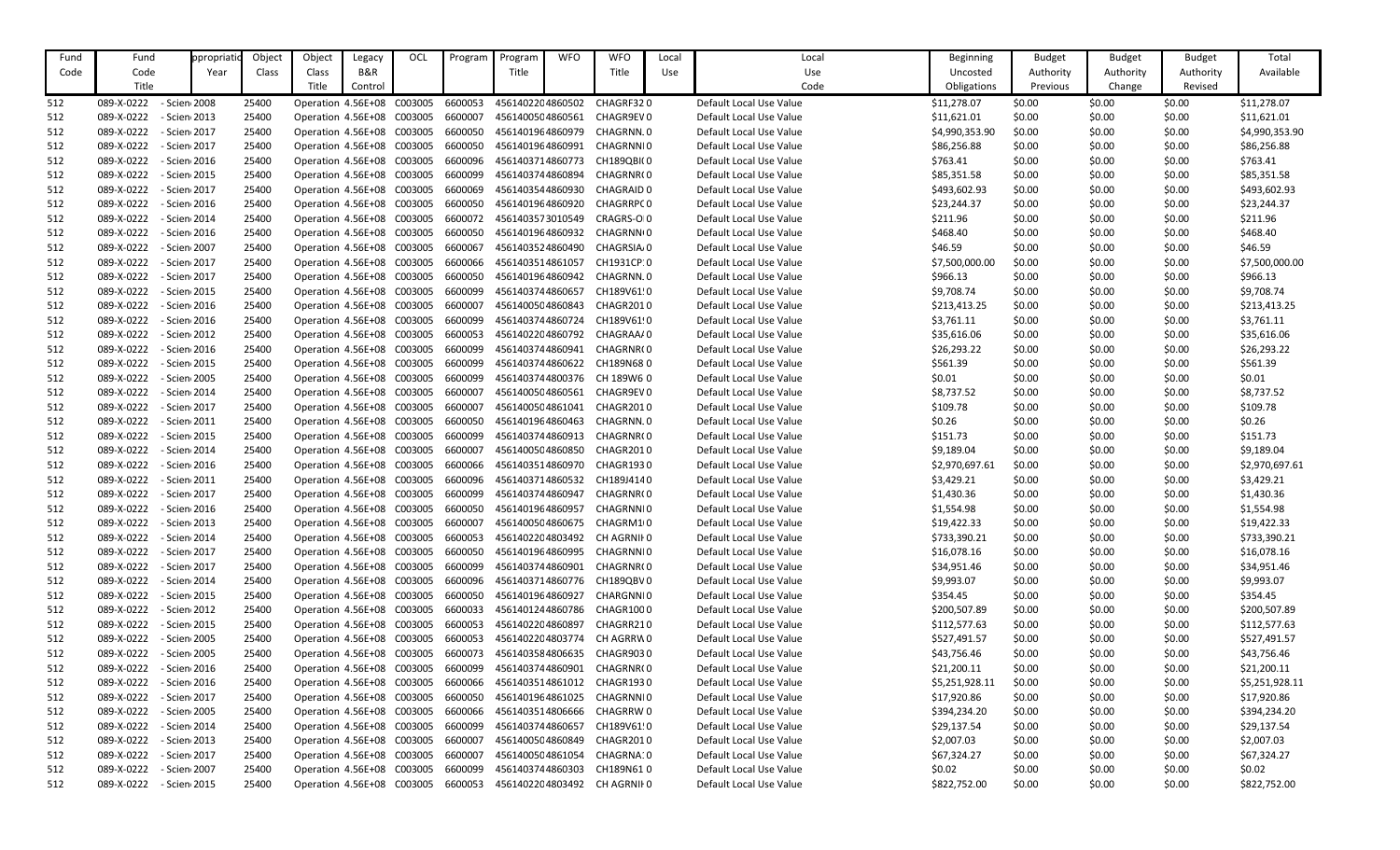| Fund | Fund                          | ppropriat | Object | Object                     | Legacy                     | OCL     | Program | Program          | <b>WFO</b> | <b>WFO</b>              | Local | Local                          | <b>Beginning</b> | <b>Budget</b> | <b>Budget</b> | <b>Budget</b> | Total          |
|------|-------------------------------|-----------|--------|----------------------------|----------------------------|---------|---------|------------------|------------|-------------------------|-------|--------------------------------|------------------|---------------|---------------|---------------|----------------|
| Code | Code                          | Year      | Class  | Class                      | B&R                        |         |         | Title            |            | Title                   | Use   | Use                            | Uncosted         | Authority     | Authority     | Authority     | Available      |
|      | Title                         |           |        | Title                      | Control                    |         |         |                  |            |                         |       | Code                           | Obligations      | Previous      | Change        | Revised       |                |
| 512  | 089-X-0222<br>- Scien 2011    |           | 25400  |                            | Operation 4.56E+08 C003005 |         | 6600050 | 4561401964860467 |            | CHAGRNN.0               |       | Default Local Use Value        | \$360,508.07     | \$0.00        | \$0.00        | \$0.00        | \$360,508.07   |
| 512  | 089-X-0222<br>- Scien 2017    |           | 25400  |                            | Operation 4.56E+08 C003005 |         | 6600099 | 4561403744860911 |            | CHAGRNR(0               |       | Default Local Use Value        | \$197,511.28     | \$0.00        | \$0.00        | \$0.00        | \$197,511.28   |
| 512  | 089-X-0222<br>- Scien 2015    |           | 25400  | Operation 4.56E+08         |                            | C003005 | 6600072 | 4561403574860914 |            | CHAGR1930               |       | Default Local Use Value        | \$260.99         | \$0.00        | \$0.00        | \$0.00        | \$260.99       |
| 512  | 089-X-0222<br>- Scien 2016    |           | 25400  |                            | Operation 4.56E+08 C003005 |         | 6600053 | 4561402204803492 |            | CH AGRNII 0             |       | Default Local Use Value        | \$455,077.00     | \$0.00        | \$0.00        | \$0.00        | \$455,077.00   |
| 512  | 089-X-0222<br>- Scien 2015    |           | 25400  | Operation 4.56E+08 C003005 |                            |         | 6600067 | 4561403524860964 |            | CHAGR1930               |       | Default Local Use Value        | \$68,048.75      | \$0.00        | \$0.00        | \$0.00        | \$68,048.75    |
| 512  | 089-X-0222<br>- Scien 2007    |           | 25400  | Operation 4.56E+08 C003005 |                            |         | 6600050 | 4561401964860316 |            | CHAGRNN.0               |       | Default Local Use Value        | \$20,870.32      | \$0.00        | \$0.00        | \$0.00        | \$20,870.32    |
| 512  | 089-X-0222<br>- Scien 2014    |           | 25400  |                            | Operation 4.56E+08 C003005 |         | 6600073 | 4561403584860852 |            | CHAGR0170               |       | Default Local Use Value        | \$83,084.91      | \$0.00        | \$0.00        | \$0.00        | \$83,084.91    |
| 512  | 089-X-0222<br>- Scien 2016    |           | 25400  |                            | Operation 4.56E+08         | C003005 | 6600099 | 4561403744860948 |            | CHAGRNR(0               |       | Default Local Use Value        | \$97,780.64      | \$0.00        | \$0.00        | \$0.00        | \$97,780.64    |
| 512  | 089-X-0222<br>- Scien 2005    |           | 25400  |                            | Operation 4.56E+08 C003005 |         | 6600099 | 4561403744800324 |            | CH 189L25 0             |       | Default Local Use Value        | \$133.81         | \$0.00        | \$0.00        | \$0.00        | \$133.81       |
| 512  | 089-X-0222<br>- Scien 2008    |           | 25400  | Operation 4.56E+08 C003005 |                            |         | 6600007 | 4561400504802949 |            | CH AGRM30               |       | Default Local Use Value        | \$509,058.59     | \$0.00        | \$0.00        | \$0.00        | \$509,058.59   |
| 512  | 089-X-0222<br>- Scien 2015    |           | 25400  |                            | Operation 4.56E+08 C003005 |         | 6600007 | 4561400504860561 |            | CHAGR9EV 0              |       | Default Local Use Value        | \$1.29           | \$0.00        | \$0.00        | \$0.00        | \$1.29         |
| 517  | 089-X-0222<br>- Scien 2017    |           | 25400  |                            | Operation 4.56E+08 C003005 |         | 6600207 | 456167SC04861010 |            | CHAGR8730               |       | Default Local Use Value        | \$76,566.43      | \$0.00        | \$0.00        | \$0.00        | \$76,566.43    |
| 517  | 089-X-0222<br>- Scien 2017    |           | 25400  |                            | Operation 4.56E+08 C003005 |         | 6600207 | 456167SC04860834 |            | CHAGR8720               |       | Default Local Use Value        | \$30,195.40      | \$0.00        | \$0.00        | \$0.00        | \$30,195.40    |
| 517  | 089-X-0222<br>- Scien 2018    |           | 25400  |                            | Operation 4.56E+08 C003005 |         | 6600207 | 456167SC04860826 |            | CHAGR8720               |       | Default Local Use Value        | \$0.00           | \$717,996.12  | \$0.00        | \$717,996.12  | \$717,996.12   |
| 517  | 089-X-0222<br>- Scien 2015    |           | 25400  | Operation 4.56E+08 C003005 |                            |         | 6600207 | 456167SC04860823 |            | <b>CHAGR8720</b>        |       | Default Local Use Value        | \$36,038.18      | \$0.00        | \$0.00        | \$0.00        | \$36,038.18    |
| 517  | 089-X-0222<br>- Scien 2016    |           | 25400  |                            | Operation 4.56E+08 C003005 |         | 6600207 | 456167SC04860826 |            | <b>CHAGR8720</b>        |       | Default Local Use Value        | \$23,465.53      | \$0.00        | \$0.00        | \$0.00        | \$23,465.53    |
| 679  | 089-15/16-0228 - DA 2015      |           | 25400  |                            | Operation WA220000 C001104 |         | 2822390 | WA2230100        |            | Default WI 302064       |       | Climate REDI / CEM FY15 632(a) | \$40,000.00      | \$0.00        | \$0.00        | \$0.00        | \$40,000.00    |
| 681  | 089-14/15-0228 - DA 2014      |           | 25400  |                            | Operation WA220000 C001104 |         | 2822390 | WA2230100        |            | Default WI0             |       | Default Local Use Value        | \$39,548.18      | \$0.00        | \$0.00        | \$0.00        | \$39,548.18    |
| 692  | 089-14/15-0228 - DA 2014      |           | 25400  |                            | Operation WN00000CC001118  |         | 1721222 | WN0219064860825  |            | <b>CHAGR8720</b>        |       | Default Local Use Value        | \$17,728.79      | \$0.00        | \$0.00        | \$0.00        | \$17,728.79    |
| 900  | 089-X-0240<br>- Wear 2014     |           | 25400  |                            | Operation DP400000(C000925 |         | 2222480 | DP401109:0       |            | Default WI0             |       | Default Local Use Value        | \$2,057.91       | \$0.00        | \$0.00        | \$0.00        | \$2,057.91     |
| 900  | 089-X-0240<br>- Wear 2015     |           | 25400  |                            | Operation DP800000(C002982 |         | 2222989 | DP800000(0       |            | Default WI0             |       | Default Local Use Value        | \$49,412.56      | \$0.00        | \$0.00        | \$0.00        | \$49,412.56    |
| 900  | 089-X-0240<br>- Wear 2018     |           | 25400  | Operation DP090900(C002955 |                            |         | 2223112 | DP090901(0       |            | Default WI0             |       | Default Local Use Value        | \$0.00           | \$0.00        | \$48,573.00   | \$48,573.00   | \$48,573.00    |
| 900  | 089-X-0240<br>- Wear 2015     |           | 25400  |                            | Operation DP400000(C000925 |         | 2221775 | DP40150110       |            | Default WI0             |       | Default Local Use Value        | \$0.01           | \$0.00        | \$0.00        | \$0.00        | \$0.01         |
| 900  | 089-X-0240<br>- Wear 2014     |           | 25400  |                            | Operation DP120400(C000912 |         | 2220743 | DP120401(0       |            | Default WI0             |       | Default Local Use Value        | \$836.82         | \$0.00        | \$0.00        | \$0.00        | \$836.82       |
| 900  | 089-X-0240<br>- Wear 2017     |           | 25400  | Operation DP090900(C002955 |                            |         | 2223112 | DP090901(0       |            | Default WI0             |       | Default Local Use Value        | \$15,478.29      | \$0.00        | \$0.00        | \$0.00        | \$15,478.29    |
| 910  | 089-X-0240<br>- WA R 2014     |           | 25400  |                            | Operation 4.56E+08 C003005 |         | 6600084 | 45614036E4841247 |            | <b>CHAGRHSF0</b>        |       | Default Local Use Value        | \$4,212.25       | \$0.00        | \$0.00        | \$0.00        | \$4,212.25     |
| 910  | 089-X-0240<br>- WA R 2014     |           | 25400  | Operation 4.56E+08         |                            | C003005 | 6600084 | 45614036E4860915 |            | <b>CHAGRHSHO</b>        |       | Default Local Use Value        | \$11,352.52      | \$0.00        | \$0.00        | \$0.00        | \$11,352.52    |
| 910  | - WA R 2014<br>089-X-0240     |           | 25400  |                            | Operation 4.56E+08 C003005 |         | 6600072 | 4561403574860787 |            | CHAGRSIA <sub>/</sub> 0 |       | Default Local Use Value        | \$729.56         | \$0.00        | \$0.00        | \$0.00        | \$729.56       |
| 910  | - WA R 2014<br>089-X-0240     |           | 25400  | Operation 4.56E+08 C003005 |                            |         | 6600014 | 4561400754860884 |            | CHAGRW70                |       | Default Local Use Value        | \$131,126.99     | \$0.00        | \$0.00        | \$0.00        | \$131,126.99   |
| 910  | - WA R 2014<br>089-X-0240     |           | 25400  | Operation 4.56E+08 C003005 |                            |         | 6600014 | 4561400754860885 |            | <b>CHAGR1050</b>        |       | Default Local Use Value        | \$1,650.49       | \$0.00        | \$0.00        | \$0.00        | \$1,650.49     |
| 910  | 089-X-0240<br>- WA R 2017     |           | 25400  | Operation 4.56E+08 C003005 |                            |         | 6600072 | 4561403574860787 |            | CHAGRSIA <sub>0</sub>   |       | Default Local Use Value        | \$0.01           | \$0.00        | \$0.00        | \$0.00        | \$0.01         |
| 910  | 089-X-0240<br>- WA R 2015     |           | 25400  | Operation 4.56E+08 C003005 |                            |         | 6600084 | 45614036E4860847 |            | CHAGRHSF0               |       | Default Local Use Value        | \$34,200.86      | \$0.00        | \$0.00        | \$0.00        | \$34,200.86    |
| 910  | 089-X-0240<br>- WA R 2014     |           | 25400  |                            | Operation 4.56E+08 C003005 |         | 6600084 | 45614036E4860789 |            | <b>CHAGRHSHO</b>        |       | Default Local Use Value        | \$4,403.81       | \$0.00        | \$0.00        | \$0.00        | \$4,403.81     |
| 910  | 089-X-0240<br>- WA R 2015     |           | 25400  | Operation 4.56E+08 C003005 |                            |         | 6600014 | 4561400754860884 |            | CHAGRW70                |       | Default Local Use Value        | \$97,087.38      | \$0.00        | \$0.00        | \$0.00        | \$97,087.38    |
| 1050 | 089-X-0243<br>- Other 2018    |           | 25400  | Operation HQ000000 C002425 |                            |         | 3184701 | HQ100100 0       |            | Default WI0             |       | Default Local Use Value        | \$0.00           | \$10,000.00   | \$0.00        | \$10,000.00   | \$10,000.00    |
| 1050 | 089-X-0243<br>- Other 2017    |           | 25400  | Operation HQ000000 C002425 |                            |         | 3184701 | HQ100100 0       |            | Default WI0             |       | Default Local Use Value        | \$13,140.76      | \$0.00        | \$0.00        | \$0.00        | \$13,140.76    |
| 1055 | 089-X-0243<br>$-$ ODA $12015$ |           | 25400  | Operation 4.56E+08 C003005 |                            |         | 6600084 | 45614036E4860960 |            | <b>CHAGRHSHO</b>        |       | Default Local Use Value        | \$220,841.38     | \$0.00        | \$0.00        | \$0.00        | \$220,841.38   |
| 1055 | 089-X-0243<br>$-$ ODA $12016$ |           | 25400  |                            | Operation 4.56E+08 C003005 |         | 6600084 | 45614036E4860994 |            | <b>CHAGRHSHO</b>        |       | Default Local Use Value        | \$2,561.17       | \$0.00        | \$0.00        | \$0.00        | \$2,561.17     |
| 1055 | 089-X-0243<br>$-$ ODA $12017$ |           | 25400  | Operation 4.56E+08 C003005 |                            |         | 6600084 | 45614036E4861005 |            | <b>CHAGRHSHO</b>        |       | Default Local Use Value        | \$2,047,256.00   | \$0.00        | \$0.00        | \$0.00        | \$2,047,256.00 |
| 1055 | 089-X-0243<br>$-$ ODA $12017$ |           | 25400  | Operation 4.56E+08 C003005 |                            |         | 6600084 | 45614036E4861002 |            | CHAGRHSI 0              |       | Default Local Use Value        | \$9,013.25       | \$0.00        | \$0.00        | \$0.00        | \$9,013.25     |
| 1055 | 089-X-0243<br>$-$ ODA $12015$ |           | 25400  | Operation 4.56E+08 C003005 |                            |         | 6600084 | 45614036E4860923 |            | CHARGHSF0               |       | Default Local Use Value        | \$696.09         | \$0.00        | \$0.00        | \$0.00        | \$696.09       |
| 1055 | 089-X-0243<br>$-$ ODA $12017$ |           | 25400  | Operation 4.56E+08 C003005 |                            |         | 6600084 | 45614036E4861051 |            | <b>CHAGRHSHO</b>        |       | Default Local Use Value        | \$105,000.00     | \$0.00        | \$0.00        | \$0.00        | \$105,000.00   |
| 1055 | 089-X-0243<br>$-$ ODA $12012$ |           | 25400  |                            | Operation 4.56E+08 C003005 |         | 6600084 | 45614036E4860789 |            | CHAGRHSF0               |       | Default Local Use Value        | \$1,561.80       | \$0.00        | \$0.00        | \$0.00        | \$1,561.80     |
| 1055 | 089-X-0243<br>$-$ ODA $12016$ |           | 25400  | Operation 4.56E+08 C003005 |                            |         | 6600040 | 4561401424861013 |            | <b>CHAGRNID0</b>        |       | Default Local Use Value        | \$100,000.00     | \$0.00        | \$0.00        | \$0.00        | \$100,000.00   |
| 1055 | 089-X-0243<br>$-$ ODA $12015$ |           | 25400  |                            | Operation 4.56E+08 C003005 |         | 6600014 | 4561400754860967 |            | CHAGR1070               |       | Default Local Use Value        | \$243.43         | \$0.00        | \$0.00        | \$0.00        | \$243.43       |
| 1055 | 089-X-0243<br>$-$ ODA $12016$ |           | 25400  | Operation 4.56E+08 C003005 |                            |         | 6600084 | 45614036E4842534 |            | CHAGRHSI 0              |       | Default Local Use Value        | \$21,555.93      | \$0.00        | \$0.00        | \$0.00        | \$21,555.93    |
| 1055 | 089-X-0243<br>$-$ ODA $12016$ |           | 25400  | Operation 4.56E+08 C003005 |                            |         | 6600084 | 45614036E4860997 |            | <b>CHAGRHSHO</b>        |       | Default Local Use Value        | \$73,555.62      | \$0.00        | \$0.00        | \$0.00        | \$73,555.62    |
| 1055 | 089-X-0243<br>$-$ ODA $12016$ |           | 25400  | Operation 4.56E+08 C003005 |                            |         | 6600084 | 45614036E4861008 |            | <b>CHAGRHSHO</b>        |       | Default Local Use Value        | \$25,000.00      | \$0.00        | \$0.00        | \$0.00        | \$25,000.00    |
|      |                               |           |        |                            |                            |         |         |                  |            |                         |       |                                |                  |               |               |               |                |

| <b>Beginning</b> | <b>Budget</b> | <b>Budget</b> | <b>Budget</b> | Total          |
|------------------|---------------|---------------|---------------|----------------|
| Uncosted         | Authority     | Authority     | Authority     | Available      |
| Obligations      | Previous      | Change        | Revised       |                |
| \$360,508.07     | \$0.00        | \$0.00        | \$0.00        | \$360,508.07   |
| \$197,511.28     | \$0.00        | \$0.00        | \$0.00        | \$197,511.28   |
| \$260.99         | \$0.00        | \$0.00        | \$0.00        | \$260.99       |
| \$455,077.00     | \$0.00        | \$0.00        | \$0.00        | \$455,077.00   |
| \$68,048.75      | \$0.00        | \$0.00        | \$0.00        | \$68,048.75    |
| \$20,870.32      | \$0.00        | \$0.00        | \$0.00        | \$20,870.32    |
| \$83,084.91      | \$0.00        | \$0.00        | \$0.00        | \$83,084.91    |
| \$97,780.64      | \$0.00        | \$0.00        | \$0.00        | \$97,780.64    |
| \$133.81         | \$0.00        | \$0.00        | \$0.00        | \$133.81       |
| \$509,058.59     | \$0.00        | \$0.00        | \$0.00        | \$509,058.59   |
| \$1.29           | \$0.00        | \$0.00        | \$0.00        | \$1.29         |
| \$76,566.43      | \$0.00        | \$0.00        | \$0.00        | \$76,566.43    |
| \$30,195.40      | \$0.00        | \$0.00        | \$0.00        | \$30,195.40    |
| \$0.00           | \$717,996.12  | \$0.00        | \$717,996.12  | \$717,996.12   |
| \$36,038.18      | \$0.00        | \$0.00        | \$0.00        | \$36,038.18    |
| \$23,465.53      | \$0.00        | \$0.00        | \$0.00        | \$23,465.53    |
| \$40,000.00      | \$0.00        | \$0.00        | \$0.00        | \$40,000.00    |
| \$39,548.18      | \$0.00        | \$0.00        | \$0.00        | \$39,548.18    |
| \$17,728.79      | \$0.00        | \$0.00        | \$0.00        | \$17,728.79    |
| \$2,057.91       | \$0.00        | \$0.00        | \$0.00        | \$2,057.91     |
| \$49,412.56      | \$0.00        | \$0.00        | \$0.00        | \$49,412.56    |
| \$0.00           | \$0.00        | \$48,573.00   | \$48,573.00   | \$48,573.00    |
| \$0.01           | \$0.00        | \$0.00        | \$0.00        | \$0.01         |
| \$836.82         | \$0.00        | \$0.00        | \$0.00        | \$836.82       |
| \$15,478.29      | \$0.00        | \$0.00        | \$0.00        | \$15,478.29    |
| \$4,212.25       | \$0.00        | \$0.00        | \$0.00        | \$4,212.25     |
| \$11,352.52      | \$0.00        | \$0.00        | \$0.00        | \$11,352.52    |
| \$729.56         | \$0.00        | \$0.00        | \$0.00        | \$729.56       |
| \$131,126.99     | \$0.00        | \$0.00        | \$0.00        | \$131,126.99   |
| \$1,650.49       | \$0.00        | \$0.00        | \$0.00        | \$1,650.49     |
| \$0.01           | \$0.00        | \$0.00        | \$0.00        | \$0.01         |
| \$34,200.86      | \$0.00        | \$0.00        | \$0.00        | \$34,200.86    |
| \$4,403.81       | \$0.00        | \$0.00        | \$0.00        | \$4,403.81     |
| \$97,087.38      | \$0.00        | \$0.00        | \$0.00        | \$97,087.38    |
| \$0.00           | \$10,000.00   | \$0.00        | \$10,000.00   | \$10,000.00    |
| \$13,140.76      | \$0.00        | \$0.00        | \$0.00        | \$13,140.76    |
| \$220,841.38     | \$0.00        | \$0.00        | \$0.00        | \$220,841.38   |
| \$2,561.17       | \$0.00        | \$0.00        | \$0.00        | \$2,561.17     |
| \$2,047,256.00   | \$0.00        | \$0.00        | \$0.00        | \$2,047,256.00 |
| \$9,013.25       | \$0.00        | \$0.00        | \$0.00        | \$9,013.25     |
| \$696.09         | \$0.00        | \$0.00        | \$0.00        | \$696.09       |
| \$105,000.00     | \$0.00        | \$0.00        | \$0.00        | \$105,000.00   |
| \$1,561.80       | \$0.00        | \$0.00        | \$0.00        | \$1,561.80     |
| \$100,000.00     | \$0.00        | \$0.00        | \$0.00        | \$100,000.00   |
| \$243.43         | \$0.00        | \$0.00        | \$0.00        | \$243.43       |
| \$21,555.93      | \$0.00        | \$0.00        | \$0.00        | \$21,555.93    |
| \$73,555.62      | \$0.00        | \$0.00        | \$0.00        | \$73,555.62    |
| \$25,000.00      | \$0.00        | \$0.00        | \$0.00        | \$25,000.00    |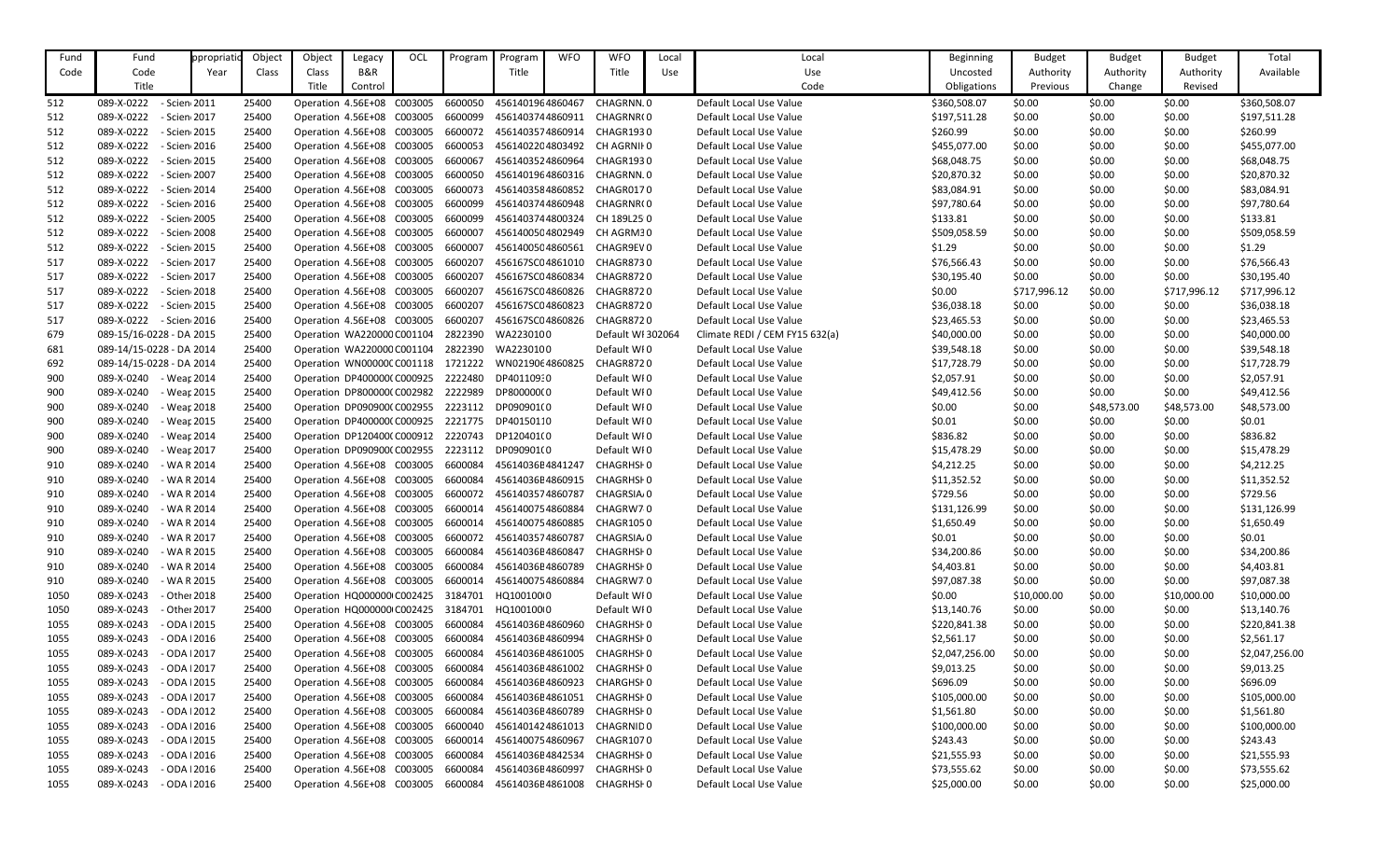| Fund         | Fund                                   | ppropriat                    | Object | Object                              | Legacy         | OCL | Program | Program                                      | <b>WFO</b> | <b>WFO</b>       | Local | Local                   | <b>Beginning</b>            | <b>Budget</b> | <b>Budget</b> | <b>Budget</b> | Total        |
|--------------|----------------------------------------|------------------------------|--------|-------------------------------------|----------------|-----|---------|----------------------------------------------|------------|------------------|-------|-------------------------|-----------------------------|---------------|---------------|---------------|--------------|
| Code         | Code                                   | Year                         | Class  | Class                               | <b>B&amp;R</b> |     |         | Title                                        |            | Title            | Use   | Use                     | Uncosted                    | Authority     | Authority     | Authority     | Available    |
|              | Title                                  |                              |        | Title                               | Control        |     |         |                                              |            |                  |       | Code                    | Obligations                 | Previous      | Change        | Revised       |              |
| 1055         | 089-X-0243                             | $-$ ODA $12016$              | 25400  | Operation 4.56E+08 C003005          |                |     | 6600084 | 45614036E4860960                             |            | CHAGRHSI 0       |       | Default Local Use Value | \$90,000.00                 | \$0.00        | \$0.00        | \$0.00        | \$90,000.00  |
| 1055         | 089-X-0243                             | $-$ ODA $ 2012$              | 25400  | Operation 4.56E+08 C003005          |                |     | 6600084 | 45614036E4860604                             |            | CHAGRHSI 0       |       | Default Local Use Value | \$20,000.00                 | \$0.00        | \$0.00        | \$0.00        | \$20,000.00  |
| 1055         | 089-X-0243                             | $-$ ODA $12015$              | 25400  | Operation 4.56E+08 C003005          |                |     | 6600084 | 45614036E4842545                             |            | CHAGRHSI 0       |       | Default Local Use Value | \$2,702.32                  | \$0.00        | \$0.00        | \$0.00        | \$2,702.32   |
| 1055         | 089-X-0243                             | $-$ ODA $12017$              | 25400  | Operation 4.56E+08 C003005          |                |     | 6600040 | 4561401424861055                             |            | <b>CHAGRNCSO</b> |       | Default Local Use Value | \$400,000.00                | \$0.00        | \$0.00        | \$0.00        | \$400,000.00 |
| 1055         | 089-X-0243                             | $-$ ODA $ 2016$              | 25400  | Operation 4.56E+08 C003005          |                |     | 6600033 | 4561401244861006                             |            | CHAGR1000        |       | Default Local Use Value | \$9,664.04                  | \$0.00        | \$0.00        | \$0.00        | \$9,664.04   |
| 1055         | 089-X-0243                             | $-$ ODA $12017$              | 25400  | Operation 4.56E+08 C003005          |                |     | 6600084 | 45614036E4861049                             |            | CHAGRHSI 0       |       | Default Local Use Value | \$10,281.56                 | \$0.00        | \$0.00        | \$0.00        | \$10,281.56  |
| 1055         | 089-X-0243                             | $-$ ODA $12017$              | 25400  | Operation 4.56E+08 C003005          |                |     | 6600084 | 45614036E4861038                             |            | AGRHSHQI0        |       | Default Local Use Value | \$535.90                    | \$0.00        | \$0.00        | \$0.00        | \$535.90     |
| 1055         | 089-X-0243                             | $-$ ODA $ 2015$              | 25400  | Operation 4.56E+08 C003005          |                |     | 6600084 | 45614036E4860933                             |            | CHAGRHSI 0       |       | Default Local Use Value | \$2,147.71                  | \$0.00        | \$0.00        | \$0.00        | \$2,147.71   |
| 1055         | 089-X-0243                             | $-$ ODA $ 2016$              | 25400  | Operation 4.56E+08 C003005          |                |     | 6600084 | 45614036E4861005                             |            | CHAGRHSI 0       |       | Default Local Use Value | \$543,163.05                | \$0.00        | \$0.00        | \$0.00        | \$543,163.05 |
| 1055         | 089-X-0243                             | $-$ ODA $12017$              | 25400  | Operation 4.56E+08 C003005          |                |     | 6600084 | 45614036E4861024                             |            | CHAGRHSI 0       |       | Default Local Use Value | \$40,000.00                 | \$0.00        | \$0.00        | \$0.00        | \$40,000.00  |
| 1055         | 089-X-0243                             | $-$ ODA $12012$              | 25400  | Operation 4.56E+08 C003005          |                |     | 6600084 | 45614036E4860643                             |            | CHAGRHSI 0       |       | Default Local Use Value | \$7,027.90                  | \$0.00        | \$0.00        | \$0.00        | \$7,027.90   |
| 1055         | 089-X-0243                             | $-$ ODA $12010$              | 25400  | Operation 4.56E+08 C003005          |                |     | 6600040 | 4561401424860682                             |            | CHAGREAC 0       |       | Default Local Use Value | \$1,372.48                  | \$0.00        | \$0.00        | \$0.00        | \$1,372.48   |
| 1055         | 089-X-0243                             | $-$ ODA $12017$              | 25400  | Operation 4.56E+08 C003005          |                |     | 6600084 | 45614036E4861048                             |            | CHAGRHSI 0       |       | Default Local Use Value | \$400,000.00                | \$0.00        | \$0.00        | \$0.00        | \$400,000.00 |
| 1055         | 089-X-0243                             | $-$ ODA $ 2011$              | 25400  | Operation 4.56E+08 C003005          |                |     | 6600020 | 4561400864860694                             |            | CHAGRN000        |       | Default Local Use Value | \$2,572.20                  | \$0.00        | \$0.00        | \$0.00        | \$2,572.20   |
| 1055         | 089-X-0243                             | $-$ ODA $12009$              | 25400  | Operation 4.56E+08 C003005          |                |     | 6600020 | 4561400864860535                             |            | CHAGRN000        |       | Default Local Use Value | \$1.63                      | \$0.00        | \$0.00        | \$0.00        | \$1.63       |
| 1055         | 089-X-0243                             | $-$ ODA $ 2011$              | 25400  | Operation 4.56E+08 C003005          |                |     | 6600084 | 45614036E4860604                             |            | CHAGRHSI 0       |       | Default Local Use Value | \$25,454.80                 | \$0.00        | \$0.00        | \$0.00        | \$25,454.80  |
| 1060         | 089-X-0243                             | $-$ ODA $:2017$              | 25400  | Operation GD600000 C002970          |                |     | 3203761 | GD602010(0                                   |            | Default WI0      |       | Default Local Use Value | \$99,987.56                 | \$0.00        | \$0.00        | \$0.00        | \$99,987.56  |
| 1060         | 089-X-0243                             | $-$ ODA $:2016$              | 25400  | Operation GD600000 C002970          |                |     | 3203764 | GD602040(0                                   |            | Default WI0      |       | Default Local Use Value | \$11,412.93                 | \$0.00        | \$0.00        | \$0.00        | \$11,412.93  |
| 1060         | 089-X-0243                             | $-$ ODA $:2017$              | 25400  | Operation GD600000 C002970 3203763  |                |     |         | GD602030(0                                   |            | Default WI0      |       | Default Local Use Value | \$348,672.66                | \$0.00        | \$0.00        | \$0.00        | \$348,672.66 |
| 1060         | 089-X-0243                             | $-$ ODA $:2017$              | 25400  | Operation GD600000 C002970 3203780  |                |     |         | GD605020(0                                   |            | Default WI0      |       | Default Local Use Value | \$126,271.10                | \$0.00        | \$0.00        | \$0.00        | \$126,271.10 |
| 1060         | 089-X-0243                             | $-$ ODA $:2018$              | 25400  | Operation GD600000 C002970 3203780  |                |     |         | GD605020(0                                   |            | Default WI0      |       | Default Local Use Value | \$0.00                      | \$82,404.00   | \$0.00        | \$82,404.00   | \$82,404.00  |
| 1060         | 089-X-0243                             | $-$ ODA $:2017$              | 25400  | Operation GD600000 C002970          |                |     | 3203769 | GD602090(0                                   |            | Default WI0      |       | Default Local Use Value | \$172,424.87                | \$0.00        | \$0.00        | \$0.00        | \$172,424.87 |
| 1060         | 089-X-0243                             | $-$ ODA $:2018$              | 25400  | Operation GD600000 C002970          |                |     | 3203761 | GD602010(0                                   |            | Default WI0      |       | Default Local Use Value | \$0.00                      | \$71,570.00   | \$0.00        | \$71,570.00   | \$71,570.00  |
| 1060         | 089-X-0243                             | $-$ ODA $:2018$              | 25400  | Operation GD600000 C002970 3203769  |                |     |         | GD602090(0                                   |            | Default WI0      |       | Default Local Use Value | \$0.00                      | \$162,190.00  | \$0.00        | \$162,190.00  | \$162,190.00 |
| 1060         | 089-X-0243                             | $-$ ODA $:2015$              | 25400  | Operation GD250000 C002546 3203755  |                |     |         | GD254025(0                                   |            | Default WI0      |       | Default Local Use Value | \$38,022.43                 | \$0.00        | \$0.00        | \$0.00        | \$38,022.43  |
| 1060         | 089-X-0243                             | $-$ ODA $:2018$              | 25400  | Operation GD600000 C002970 3203763  |                |     |         | GD602030(0                                   |            | Default WI0      |       | Default Local Use Value | \$0.00                      | \$307,010.00  | \$0.00        | \$307,010.00  | \$307,010.00 |
|              | 089-X-0243                             | $-$ ODA : 2017               | 25400  | Operation GD600000 C002970 3203764  |                |     |         | GD602040(0                                   |            | Default WI0      |       | Default Local Use Value |                             | \$0.00        | \$0.00        | \$0.00        |              |
| 1060<br>1060 |                                        |                              | 25400  | Operation GD600000 C002970 3203779  |                |     |         | GD605010(0                                   |            |                  |       |                         | \$25,765.00<br>\$113,058.15 | \$0.00        | \$0.00        | \$0.00        | \$25,765.00  |
|              | 089-X-0243<br>089-16/17-0243 - OD 2016 | $-$ ODA $:2017$              |        |                                     |                |     |         |                                              |            | Default WI0      |       | Default Local Use Value |                             |               |               |               | \$113,058.15 |
| 1079         |                                        |                              | 25400  | Operation CS0000000 C000892 1713352 |                |     |         | CS70000000                                   |            | Default WI0      |       | Default Local Use Value | \$24,072.62                 | \$0.00        | \$0.00        | \$0.00        | \$24,072.62  |
| 1551         | 089-X-0309                             | - Defer 2017                 | 25400  | Operation DN400000 C003042 2223094  |                |     |         | DN400101(0                                   |            | Default WI0      |       | Default Local Use Value | \$295,963.81                | \$0.00        | \$0.00        | \$0.00        | \$295,963.81 |
| 1551         | 089-X-0309                             | - Defer 2017<br>- Defer 2013 | 25400  | Operation DN300100 C003039 2223080  |                |     |         | DN300102(0                                   |            | Default WI0      |       | Default Local Use Value | \$7,011.34                  | \$0.00        | \$0.00        | \$0.00        | \$7,011.34   |
| 1551         | 089-X-0309                             |                              | 25400  | Operation NN400000 C001056 2222721  |                |     |         | NN401001 0                                   |            | Default WI0      |       | Default Local Use Value | \$348.29                    | \$0.00        | \$0.00        | \$0.00        | \$348.29     |
| 1551         | 089-X-0309                             | - Defer 2017                 | 25400  | Operation CT000000C C003007 2223023 |                |     |         | CT840401C0                                   |            | Default WI0      |       | Default Local Use Value | \$4,995.57                  | \$0.00        | \$0.00        | \$0.00        | \$4,995.57   |
| 1551         | 089-X-0309                             | - Defer 2016                 | 25400  | Operation DN100100 C003034          |                |     | 2223053 | DN100102.0                                   |            | Default WI0      |       | Default Local Use Value | \$596,721.35                | \$0.00        | \$0.00        | \$0.00        | \$596,721.35 |
| 1551         | 089-X-0309                             | - Defer 2017                 | 25400  | Operation CT000000C C003007         |                |     | 2223025 | CT840501C0                                   |            | Default WI0      |       | Default Local Use Value | \$319.64                    | \$0.00        | \$0.00        | \$0.00        | \$319.64     |
| 1551         | 089-X-0309                             | - Defer 2015                 | 25400  | Operation NN400000 C001056          |                |     | 2222717 | NN4009010                                    |            | Default WI0      |       | Default Local Use Value | \$30,331.23                 | \$0.00        | \$0.00        | \$0.00        | \$30,331.23  |
| 1551         | 089-X-0309                             | - Defer 2015                 | 25400  | Operation NN400000 C001056 2222733  |                |     |         | NN4012040                                    |            | Default WI0      |       | Default Local Use Value | \$52,839.60                 | \$0.00        | \$0.00        | \$0.00        | \$52,839.60  |
| 1551         | 089-X-0309                             | - Defer 2018                 | 25400  | Operation CT000000C C003007 2223025 |                |     |         | CT840501C0                                   |            | Default WI0      |       | Default Local Use Value | \$0.00                      | \$0.00        | \$2,803.00    | \$2,803.00    | \$2,803.00   |
| 1551         | 089-X-0309                             | - Defer 2017                 | 25400  | Operation DN400000 C003042 2223106  |                |     |         | DN400404(0                                   |            | Default WI0      |       | Default Local Use Value | \$26.66                     | \$0.00        | \$0.00        | \$0.00        | \$26.66      |
| 1551         | 089-X-0309                             | - Defer 2013                 | 25400  |                                     |                |     |         | Operation NN500000 C001058 2221240 NN5004010 |            | Default WI0      |       | Default Local Use Value | \$116,033.19                | \$0.00        | \$0.00        | \$0.00        | \$116,033.19 |
| 1551         | 089-X-0309                             | - Defer 2015                 | 25400  | Operation NN500000 C001058          |                |     | 2221243 | NN5005010                                    |            | Default WI0      |       | Default Local Use Value | \$54,437.77                 | \$0.00        | \$0.00        | \$0.00        | \$54,437.77  |
| 1551         | 089-X-0309                             | - Defer 2018                 | 25400  | Operation DN400000 C003042 2223095  |                |     |         | DN400102(0                                   |            | Default WI0      |       | Default Local Use Value | \$0.00                      | \$0.00        | \$94,702.97   | \$94,702.97   | \$94,702.97  |
| 1551         | 089-X-0309                             | - Defer 2018                 | 25400  | Operation DN400000 C003042 2223102  |                |     |         | DN400302(0                                   |            | Default WI0      |       | Default Local Use Value | \$0.00                      | \$0.00        | \$81,600.36   | \$81,600.36   | \$81,600.36  |
| 1551         | 089-X-0309                             | - Defer 2017                 | 25400  | Operation DN200000 C003038          |                |     | 2223154 | DN20060000                                   |            | Default WI0      |       | Default Local Use Value | \$283,177.06                | \$0.00        | \$0.00        | \$0.00        | \$283,177.06 |
| 1551         | 089-X-0309                             | - Defer 2017                 | 25400  | Operation DN200000 C003038 2223076  |                |     |         | DN200100(0                                   |            | Default WI0      |       | Default Local Use Value | \$480,711.69                | \$0.00        | \$0.00        | \$0.00        | \$480,711.69 |
| 1551         | 089-X-0309                             | - Defer 2015                 | 25400  | Operation NN400000 C001056 2222718  |                |     |         | NN400902+0                                   |            | Default WI0      |       | Default Local Use Value | \$1,520.12                  | \$0.00        | \$0.00        | \$0.00        | \$1,520.12   |
| 1551         | 089-X-0309                             | - Defer 2014                 | 25400  | Operation NN500000 C001058 2222881  |                |     |         | NN5070040                                    |            | Default WI0      |       | Default Local Use Value | \$27,382.94                 | \$0.00        | \$0.00        | \$0.00        | \$27,382.94  |
| 1551         | 089-X-0309                             | - Defer 2017                 | 25400  | Operation DN400000 C003042 2223103  |                |     |         | DN400401(0                                   |            | Default WI0      |       | Default Local Use Value | \$25,181.87                 | \$0.00        | \$0.00        | \$0.00        | \$25,181.87  |

| <b>Beginning</b> | <b>Budget</b> | <b>Budget</b> | <b>Budget</b> | Total        |
|------------------|---------------|---------------|---------------|--------------|
| Uncosted         | Authority     | Authority     | Authority     | Available    |
| Obligations      | Previous      | Change        | Revised       |              |
| \$90,000.00      | \$0.00        | \$0.00        | \$0.00        | \$90,000.00  |
| \$20,000.00      | \$0.00        | \$0.00        | \$0.00        | \$20,000.00  |
| \$2,702.32       | \$0.00        | \$0.00        | \$0.00        | \$2,702.32   |
| \$400,000.00     | \$0.00        | \$0.00        | \$0.00        | \$400,000.00 |
| \$9,664.04       | \$0.00        | \$0.00        | \$0.00        | \$9,664.04   |
| \$10,281.56      | \$0.00        | \$0.00        | \$0.00        | \$10,281.56  |
| \$535.90         | \$0.00        | \$0.00        | \$0.00        | \$535.90     |
| \$2,147.71       | \$0.00        | \$0.00        | \$0.00        | \$2,147.71   |
| \$543,163.05     | \$0.00        | \$0.00        | \$0.00        | \$543,163.05 |
| \$40,000.00      | \$0.00        | \$0.00        | \$0.00        | \$40,000.00  |
| \$7,027.90       | \$0.00        | \$0.00        | \$0.00        | \$7,027.90   |
| \$1,372.48       | \$0.00        | \$0.00        | \$0.00        | \$1,372.48   |
| \$400,000.00     | \$0.00        | \$0.00        | \$0.00        | \$400,000.00 |
| \$2,572.20       | \$0.00        | \$0.00        | \$0.00        | \$2,572.20   |
| \$1.63           | \$0.00        | \$0.00        | \$0.00        | \$1.63       |
| \$25,454.80      | \$0.00        | \$0.00        | \$0.00        | \$25,454.80  |
| \$99,987.56      | \$0.00        | \$0.00        | \$0.00        | \$99,987.56  |
| \$11,412.93      | \$0.00        | \$0.00        | \$0.00        | \$11,412.93  |
| \$348,672.66     | \$0.00        | \$0.00        | \$0.00        | \$348,672.66 |
| \$126,271.10     | \$0.00        | \$0.00        | \$0.00        | \$126,271.10 |
| \$0.00           | \$82,404.00   | \$0.00        | \$82,404.00   | \$82,404.00  |
| \$172,424.87     | \$0.00        | \$0.00        | \$0.00        | \$172,424.87 |
| \$0.00           | \$71,570.00   | \$0.00        | \$71,570.00   | \$71,570.00  |
| \$0.00           | \$162,190.00  | \$0.00        | \$162,190.00  | \$162,190.00 |
| \$38,022.43      | \$0.00        | \$0.00        | \$0.00        | \$38,022.43  |
| \$0.00           | \$307,010.00  | \$0.00        | \$307,010.00  | \$307,010.00 |
| \$25,765.00      | \$0.00        | \$0.00        | \$0.00        | \$25,765.00  |
| \$113,058.15     | \$0.00        | \$0.00        | \$0.00        | \$113,058.15 |
| \$24,072.62      | \$0.00        | \$0.00        | \$0.00        | \$24,072.62  |
| \$295,963.81     | \$0.00        | \$0.00        | \$0.00        | \$295,963.81 |
| \$7,011.34       | \$0.00        | \$0.00        | \$0.00        | \$7,011.34   |
| \$348.29         | \$0.00        | \$0.00        | \$0.00        | \$348.29     |
| \$4,995.57       | \$0.00        | \$0.00        | \$0.00        | \$4,995.57   |
| \$596,721.35     | \$0.00        | \$0.00        | \$0.00        | \$596,721.35 |
| \$319.64         | \$0.00        | \$0.00        | \$0.00        | \$319.64     |
| \$30,331.23      | \$0.00        | \$0.00        | \$0.00        | \$30,331.23  |
| \$52,839.60      | \$0.00        | \$0.00        | \$0.00        | \$52,839.60  |
| \$0.00           | \$0.00        | \$2,803.00    | \$2,803.00    | \$2,803.00   |
| \$26.66          | \$0.00        | \$0.00        | \$0.00        | \$26.66      |
| \$116,033.19     | \$0.00        | \$0.00        | \$0.00        | \$116,033.19 |
| \$54,437.77      | \$0.00        | \$0.00        | \$0.00        | \$54,437.77  |
| \$0.00           | \$0.00        | \$94,702.97   | \$94,702.97   | \$94,702.97  |
| \$0.00           | \$0.00        | \$81,600.36   | \$81,600.36   | \$81,600.36  |
| \$283,177.06     | \$0.00        | \$0.00        | \$0.00        | \$283,177.06 |
| \$480,711.69     | \$0.00        | \$0.00        | \$0.00        | \$480,711.69 |
| \$1,520.12       | \$0.00        | \$0.00        | \$0.00        | \$1,520.12   |
| \$27,382.94      | \$0.00        | \$0.00        | \$0.00        | \$27,382.94  |
| \$25,181.87      | \$0.00        | \$0.00        | \$0.00        | \$25,181.87  |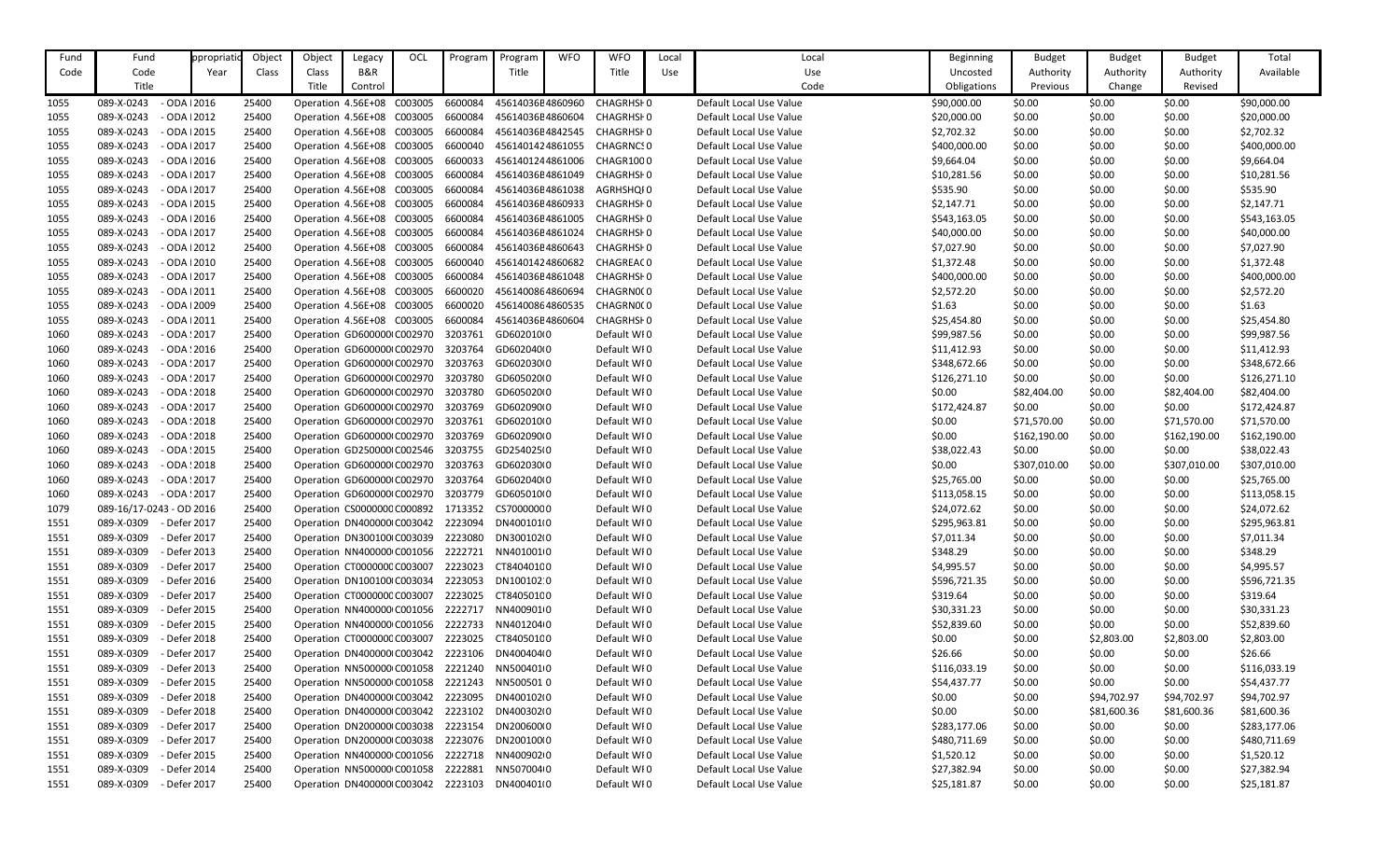| Fund         | Fund                        | ppropriat                 | Object         | Object | Legacy                                                             | OCL | Program                                        | Program    | <b>WFO</b> | <b>WFO</b>        | Local | Local                   | <b>Beginning</b>             | <b>Budget</b>    | <b>Budget</b>    | <b>Budget</b>    | Total                      |
|--------------|-----------------------------|---------------------------|----------------|--------|--------------------------------------------------------------------|-----|------------------------------------------------|------------|------------|-------------------|-------|-------------------------|------------------------------|------------------|------------------|------------------|----------------------------|
| Code         | Code                        | Year                      | Class          | Class  | B&R                                                                |     |                                                | Title      |            | Title             | Use   | Use                     | Uncosted                     | Authority        | Authority        | Authority        | Available                  |
|              | Title                       |                           |                | Title  | Control                                                            |     |                                                |            |            |                   |       | Code                    | Obligations                  | Previous         | Change           | Revised          |                            |
| 1551         | 089-X-0309                  | - Defer 2015              | 25400          |        | Operation NN910000 C002938                                         |     | 2222883                                        | NN91000000 |            | Default WI0       |       | Default Local Use Value | \$952.05                     | \$0.00           | \$0.00           | \$0.00           | \$952.05                   |
| 1551         | 089-X-0309                  | - Defer 2014              | 25400          |        | Operation NN400000 C001056                                         |     | 2222722                                        | NN4010020  |            | Default WI0       |       | Default Local Use Value | \$327.66                     | \$0.00           | \$0.00           | \$0.00           | \$327.66                   |
| 1551         | 089-X-0309                  | - Defer 2015              | 25400          |        | Operation NN930000 C002936                                         |     | 2222890                                        | NN9301000  |            | Default WI0       |       | Default Local Use Value | \$23,901.61                  | \$0.00           | \$0.00           | \$0.00           | \$23,901.61                |
| 1551         | 089-X-0309                  | - Defer 2015              | 25400          |        | Operation NN200000 C001052                                         |     | 2221132                                        | NN20010000 |            | Default WI0       |       | Default Local Use Value | \$26,300.17                  | \$0.00           | \$0.00           | \$0.00           | \$26,300.17                |
| 1551         | 089-X-0309                  | - Defer 2017              | 25400          |        | Operation DN400000 C003042                                         |     | 2223102                                        | DN400302I0 |            | Default WI0       |       | Default Local Use Value | \$32,240.31                  | \$0.00           | \$0.00           | \$0.00           | \$32,240.31                |
| 1551         | 089-X-0309                  | - Defer 2017              | 25400          |        | Operation DN400000 C003042                                         |     | 2223096                                        | DN400103(0 |            | Default WI0       |       | Default Local Use Value | \$155,393.01                 | \$0.00           | \$0.00           | \$0.00           | \$155,393.01               |
| 1551         | 089-X-0309                  | - Defer 2014              | 25400          |        | Operation NN500000 C001058                                         |     | 2221235                                        | NN50020200 |            | Default WI0       |       | Default Local Use Value | \$570,714.02                 | \$0.00           | \$0.00           | \$0.00           | \$570,714.02               |
| 1551         | 089-X-0309                  | - Defer 2018              | 25400          |        | Operation DN400000 C003042                                         |     | 2223096                                        | DN400103(0 |            | Default WI0       |       | Default Local Use Value | \$0.00                       | \$0.00           | \$161,999.34     | \$161,999.34     | \$161,999.34               |
| 1551         | 089-X-0309                  | - Defer 2018              | 25400          |        | Operation DN200000 C003038                                         |     | 2223076                                        | DN20010000 |            | Default WI0       |       | Default Local Use Value | \$0.00                       | \$0.00           | \$118,124.98     | \$118,124.98     | \$118,124.98               |
| 1551         | 089-X-0309                  | - Defer 2013              | 25400          |        | Operation NN500000 C001058                                         |     | 2222811                                        | NN5003040  |            | Default WI0       |       | Default Local Use Value | \$2,868.79                   | \$0.00           | \$0.00           | \$0.00           | \$2,868.79                 |
| 1551         | 089-X-0309                  | - Defer 2016              | 25400          |        | Operation DN400000 C003042                                         |     | 2223101                                        | DN4003010  |            | Default WI0       |       | Default Local Use Value | \$2,912.16                   | \$0.00           | \$0.00           | \$0.00           | \$2,912.16                 |
| 1551         | 089-X-0309                  | - Defer 2015              | 25400          |        | Operation NN400000 C001056                                         |     | 2222730                                        | NN4012010  |            | Default WI0       |       | Default Local Use Value | \$2,345.59                   | \$0.00           | \$0.00           | \$0.00           | \$2,345.59                 |
| 1551         | 089-X-0309                  | - Defer 2015              | 25400          |        | Operation NN400000 C001056                                         |     | 2222719                                        | NN4009030  |            | Default WI0       |       | Default Local Use Value | \$2,773.36                   | \$0.00           | \$0.00           | \$0.00           | \$2,773.36                 |
| 1551         | 089-X-0309                  | - Defer 2017              | 25400          |        | Operation DN300100 C003039                                         |     | 2223079                                        | DN3001010  |            | Default WI0       |       | Default Local Use Value | \$10,135.62                  | \$0.00           | \$0.00           | \$0.00           | \$10,135.62                |
| 1551         | 089-X-0309                  | - Defer 2015              | 25400          |        | Operation NN500000 C001058                                         |     | 2221235                                        | NN5002020  |            | Default WI0       |       | Default Local Use Value | \$1,298,068.16               | \$0.00           | \$0.00           | \$0.00           | \$1,298,068.16             |
| 1551         | 089-X-0309                  | - Defer 2017              | 25400          |        | Operation CT000000C C003007                                        |     | 2223014                                        | CT810100C0 |            | Default WI0       |       | Default Local Use Value | \$230,790.44                 | \$0.00           | \$0.00           | \$0.00           | \$230,790.44               |
| 1551         | 089-X-0309                  | - Defer 2015              | 25400          |        | Operation NN500000 C001058                                         |     | 2222881                                        | NN5070040  |            | Default WI0       |       | Default Local Use Value | \$15,000.00                  | \$0.00           | \$0.00           | \$0.00           | \$15,000.00                |
| 1551         | 089-X-0309                  | - Defer 2015              | 25400          |        | Operation NN500000 C001058                                         |     | 2221240                                        | NN5004010  |            | Default WI0       |       | Default Local Use Value | \$33,515.04                  | \$0.00           | \$0.00           | \$0.00           | \$33,515.04                |
| 1551         | 089-X-0309                  | - Defer 2017              | 25400          |        | Operation DN100500 C003088                                         |     | 2223152                                        | DN1005010  |            | Default WI0       |       | Default Local Use Value | \$40,000.00                  | \$0.00           | \$0.00           | \$0.00           | \$40,000.00                |
| 1551         | 089-X-0309                  | - Defer 2018              | 25400          |        | Operation CT000000C C003007                                        |     | 2223023                                        | CT840401C0 |            | Default WI0       |       | Default Local Use Value | \$0.00                       | \$0.00           | \$21,565.00      | \$21,565.00      | \$21,565.00                |
| 1551         | 089-X-0309                  | - Defer 2016              | 25400          |        | Operation DN400000 C003042                                         |     | 2223105                                        | DN400403(0 |            | Default WI0       |       | Default Local Use Value | \$127,037.86                 | \$0.00           | \$0.00           | \$0.00           | \$127,037.86               |
| 1551         | 089-X-0309                  | - Defer 2015              | 25400          |        | Operation NN400000 C001056                                         |     | 2222728                                        | NN4011020  |            | Default WI0       |       | Default Local Use Value | \$1,486.29                   | \$0.00           | \$0.00           | \$0.00           | \$1,486.29                 |
| 1551         | 089-X-0309                  | - Defer 2015              | 25400          |        | Operation NN400000 C001056                                         |     | 2222732                                        | NN4012030  |            | Default WI0       |       | Default Local Use Value | \$830.02                     | \$0.00           | \$0.00           | \$0.00           | \$830.02                   |
| 1551         | 089-X-0309                  | - Defer 2015              | 25400          |        | Operation NN500000 C001058                                         |     | 2221234                                        | NN5002010  |            | Default WI0       |       | Default Local Use Value | \$426,518.22                 | \$0.00           | \$0.00           | \$0.00           | \$426,518.22               |
| 1551         | 089-X-0309                  | - Defer 2016              | 25400          |        | Operation DN100100 C003034                                         |     | 2223049                                        | DN1001010  |            | Default WI0       |       | Default Local Use Value | \$72,500.55                  | \$0.00           | \$0.00           | \$0.00           | \$72,500.55                |
| 1551         | 089-X-0309                  | - Defer 2017              | 25400          |        | Operation DN400000 C003042                                         |     | 2223095                                        | DN40010210 |            | Default WI0       |       | Default Local Use Value | \$953,147.65                 | \$0.00           | \$0.00           | \$0.00           | \$953,147.65               |
| 1551         | 089-X-0309                  | - Defer 2017              | 25400          |        | Operation CT000000C C003007                                        |     | 2223020                                        | CT840100C0 |            | Default WI0       |       | Default Local Use Value | \$1,086,494.82               | \$0.00           | \$0.00           | \$0.00           | \$1,086,494.82             |
| 1551         | 089-X-0309                  | - Defer 2014              | 25400          |        | Operation NN500000 C001058                                         |     | 2221231                                        | NN5001010  |            | Default WI0       |       | Default Local Use Value | \$72.68                      | \$0.00           | \$0.00           | \$0.00           | \$72.68                    |
| 1551         | 089-X-0309                  | - Defer 2015              | 25400          |        | Operation NN500000 C001058                                         |     | 2221241                                        | NN5004020  |            | Default WI0       |       | Default Local Use Value | \$29.25                      | \$0.00           | \$0.00           | \$0.00           | \$29.25                    |
|              | 089-X-0309                  | - Defer 2018              | 25400          |        | Operation DN400000 C003042                                         |     | 2223094                                        | DN4001010  |            | Default WI0       |       | Default Local Use Value | \$0.00                       | \$0.00           | \$99,771.32      | \$99,771.32      | \$99,771.32                |
| 1551         | 089-X-0309                  | - Defer 2018              | 25400          |        | Operation CT000000C C003007                                        |     | 2223020                                        | CT840100C0 |            | Default WI0       |       | Default Local Use Value | \$0.00                       | \$0.00           | \$607,109.00     | \$607,109.00     | \$607,109.00               |
| 1551         | 089-X-0309                  | - Defer 2018              |                |        | Operation DN400000 C003042                                         |     | 2223103                                        | DN4004010  |            | Default WI0       |       | Default Local Use Value | \$0.00                       |                  |                  | \$27,218.90      | \$27,218.90                |
| 1551         | 089-X-0309                  | - Defer 2017              | 25400          |        |                                                                    |     | 2223049                                        | DN100101 0 |            | Default WI0       |       | Default Local Use Value |                              | \$0.00           | \$27,218.90      |                  |                            |
| 1551         | 089-X-0309                  | - Defer 2017              | 25400<br>25400 |        | Operation DN100100 C003034<br>Operation DN100300 C003036           |     | 2223063                                        | DN100301 0 |            | Default WI0       |       | Default Local Use Value | \$140,000.00<br>\$341,187.02 | \$0.00           | \$0.00<br>\$0.00 | \$0.00<br>\$0.00 | \$140,000.00               |
| 1551         | 089-X-0309                  | - Defer 2014              | 25400          |        | Operation NN500000 C001058                                         |     | 2221241                                        | NN5004020  |            | Default WI0       |       | Default Local Use Value | \$22,388.44                  | \$0.00<br>\$0.00 | \$0.00           |                  | \$341,187.02               |
| 1551         | 089-X-0309                  | - Defer 2015              | 25400          |        | Operation NN500000 C001058                                         |     | 2222810                                        | NN5002040  |            | Default WI0       |       | Default Local Use Value | \$69,665.61                  | \$0.00           | \$0.00           | \$0.00<br>\$0.00 | \$22,388.44<br>\$69,665.61 |
| 1551<br>1557 | 089-X-0309                  | $-DNN:2012$               | 25400          |        | Operation NN500000 C001058                                         |     | 2222290                                        | NN5010000  |            | Default WI0       |       | Default Local Use Value | \$46,587.47                  | \$0.00           | \$0.00           | \$0.00           | \$46,587.47                |
|              | - Office 2010<br>089-X-0313 |                           | 25400          |        |                                                                    |     | Operation PS0000000 C001075 2221514 PS02021320 |            |            | Default WI0       |       | Default Local Use Value | \$38,795.51                  | \$0.00           | \$0.00           | \$0.00           | \$38,795.51                |
| 1650         | 089-14/15-0313 - Off 2014   |                           |                |        |                                                                    |     |                                                | PS02022000 |            | Default WI0       |       | Default Local Use Value |                              |                  |                  |                  |                            |
| 1689         | 089-X-0315                  | - Non-I 2013              | 25400          |        | Operation PS0000000 C001075<br>Operation EZ5000000 C002226 1110981 |     | 2222565                                        | EZ50123000 |            | Default WI0       |       | Default Local Use Value | \$2,021.13<br>\$510,649.00   | \$0.00           | \$0.00<br>\$0.00 | \$0.00           | \$2,021.13                 |
| 1751         | 089-X-0315                  | - Non-I 2015              | 25400<br>25400 |        | Operation EZ5000000 C002226                                        |     | 1110981                                        | EZ50123000 |            | Default WI0       |       | Default Local Use Value | \$47.62                      | \$0.00           | \$0.00           | \$0.00<br>\$0.00 | \$510,649.00<br>\$47.62    |
| 1751         |                             |                           |                |        |                                                                    |     | 2924424                                        |            |            |                   |       |                         |                              | \$0.00           |                  |                  |                            |
| 2300         | 089-X-4180                  | - Isoto <sub>l</sub> 2017 | 25400          |        | Operation ST0000000 C001087                                        |     |                                                | ST50010400 |            | Default WI0       |       | Default Local Use Value | \$100,000.00                 | \$0.00           | \$200,000.00     | \$200,000.00     | \$300,000.00               |
| 2300         | 089-X-4180                  | - Isoto <sub>l</sub> 2017 | 25400          |        | Operation ST0000000 C001087                                        |     | 2720715                                        | ST50010300 |            | Default WI0       |       | Default Local Use Value | \$408,904.78                 | \$0.00           | \$220,000.00     | \$220,000.00     | \$628,904.78               |
| 2300         | 089-X-4180                  | - Isoto <sub>l</sub> 2016 | 25400          |        | Operation ST0000000 C001087                                        |     | 2924282                                        | ST60010360 |            | Default WI0       |       | Default Local Use Value | \$19,083.00                  | \$0.00           | \$0.00           | \$0.00           | \$19,083.00                |
| 2300         | 089-X-4180                  | - Isoto <sub>l</sub> 2017 | 25400          |        | Operation ST0000000 C001087                                        |     | 2924306                                        | ST60010310 |            | Default WI0       |       | Default Local Use Value | \$2,160,000.00               | \$0.00           | \$191,000.00     | \$191,000.00     | \$2,351,000.00             |
| 2300         | 089-X-4180                  | - Isoto <sub>l</sub> 2016 | 25400          |        | Operation ST0000000 C001087                                        |     | 2924424                                        | ST50010400 |            | Default WI0       |       | Default Local Use Value | \$100,000.00                 | \$0.00           | \$0.00           | \$0.00           | \$100,000.00               |
| 2300         | 089-X-4180                  | - Isoto <sub>l</sub> 2014 | 25400          |        | Operation ST0000000 C001087                                        |     | 2720714                                        | ST50010200 |            | Default WI0       |       | Default Local Use Value | \$229,180.08                 | \$0.00           | \$0.00           | \$0.00           | \$229,180.08               |
| 2300         | 089-X-4180                  | - Isoto <sub>l</sub> 2015 | 32003          |        | Accelerato ST0000000 C001087                                       |     | 2924281                                        | ST60010340 |            | Default WI 485395 |       | <b>CHAIP</b>            | \$152,000.00                 | \$0.00           | \$0.00           | \$0.00           | \$152,000.00               |

| Beginning      | <b>Budget</b> | <b>Budget</b> | <b>Budget</b> | Total          |
|----------------|---------------|---------------|---------------|----------------|
| Uncosted       | Authority     | Authority     | Authority     | Available      |
| Obligations    | Previous      | Change        | Revised       |                |
| \$952.05       | \$0.00        | \$0.00        | \$0.00        | \$952.05       |
| \$327.66       | \$0.00        | \$0.00        | \$0.00        | \$327.66       |
| \$23,901.61    | \$0.00        | \$0.00        | \$0.00        | \$23,901.61    |
| \$26,300.17    | \$0.00        | \$0.00        | \$0.00        | \$26,300.17    |
| \$32,240.31    | \$0.00        | \$0.00        | \$0.00        | \$32,240.31    |
| \$155,393.01   | \$0.00        | \$0.00        | \$0.00        | \$155,393.01   |
| \$570,714.02   | \$0.00        | \$0.00        | \$0.00        | \$570,714.02   |
| \$0.00         | \$0.00        | \$161,999.34  | \$161,999.34  | \$161,999.34   |
| \$0.00         | \$0.00        | \$118,124.98  | \$118,124.98  | \$118,124.98   |
| \$2,868.79     | \$0.00        | \$0.00        | \$0.00        | \$2,868.79     |
| \$2,912.16     | \$0.00        | \$0.00        | \$0.00        | \$2,912.16     |
| \$2,345.59     | \$0.00        | \$0.00        | \$0.00        | \$2,345.59     |
| \$2,773.36     | \$0.00        | \$0.00        | \$0.00        | \$2,773.36     |
| \$10,135.62    | \$0.00        | \$0.00        | \$0.00        | \$10,135.62    |
| \$1,298,068.16 | \$0.00        | \$0.00        | \$0.00        | \$1,298,068.16 |
| \$230,790.44   | \$0.00        | \$0.00        | \$0.00        | \$230,790.44   |
| \$15,000.00    | \$0.00        | \$0.00        | \$0.00        | \$15,000.00    |
| \$33,515.04    | \$0.00        | \$0.00        | \$0.00        | \$33,515.04    |
| \$40,000.00    | \$0.00        | \$0.00        | \$0.00        | \$40,000.00    |
| \$0.00         | \$0.00        | \$21,565.00   | \$21,565.00   | \$21,565.00    |
| \$127,037.86   | \$0.00        | \$0.00        | \$0.00        | \$127,037.86   |
| \$1,486.29     | \$0.00        | \$0.00        | \$0.00        | \$1,486.29     |
| \$830.02       | \$0.00        | \$0.00        | \$0.00        | \$830.02       |
| \$426,518.22   | \$0.00        | \$0.00        | \$0.00        | \$426,518.22   |
| \$72,500.55    | \$0.00        | \$0.00        | \$0.00        | \$72,500.55    |
| \$953,147.65   | \$0.00        | \$0.00        | \$0.00        | \$953,147.65   |
| \$1,086,494.82 | \$0.00        | \$0.00        | \$0.00        | \$1,086,494.82 |
| \$72.68        | \$0.00        | \$0.00        | \$0.00        | \$72.68        |
| \$29.25        | \$0.00        | \$0.00        | \$0.00        | \$29.25        |
| \$0.00         | \$0.00        | \$99,771.32   | \$99,771.32   | \$99,771.32    |
| \$0.00         | \$0.00        | \$607,109.00  | \$607,109.00  | \$607,109.00   |
| \$0.00         | \$0.00        | \$27,218.90   | \$27,218.90   | \$27,218.90    |
| \$140,000.00   | \$0.00        | \$0.00        | \$0.00        | \$140,000.00   |
| \$341,187.02   | \$0.00        | \$0.00        | \$0.00        | \$341,187.02   |
| \$22,388.44    | \$0.00        | \$0.00        | \$0.00        | \$22,388.44    |
| \$69,665.61    | \$0.00        | \$0.00        | \$0.00        | \$69,665.61    |
| \$46,587.47    | \$0.00        | \$0.00        | \$0.00        | \$46,587.47    |
| \$38,795.51    | \$0.00        | \$0.00        | \$0.00        | \$38,795.51    |
| \$2,021.13     | \$0.00        | \$0.00        | \$0.00        | \$2,021.13     |
| \$510,649.00   | \$0.00        | \$0.00        | \$0.00        | \$510,649.00   |
| \$47.62        | \$0.00        | \$0.00        | \$0.00        | \$47.62        |
| \$100,000.00   | \$0.00        | \$200,000.00  | \$200,000.00  | \$300,000.00   |
| \$408,904.78   | \$0.00        | \$220,000.00  | \$220,000.00  | \$628,904.78   |
| \$19,083.00    | \$0.00        | \$0.00        | \$0.00        | \$19,083.00    |
| \$2,160,000.00 | \$0.00        | \$191,000.00  | \$191,000.00  | \$2,351,000.00 |
| \$100,000.00   | \$0.00        | \$0.00        | \$0.00        | \$100,000.00   |
| \$229,180.08   | \$0.00        | \$0.00        | \$0.00        | \$229,180.08   |
| \$152,000.00   | \$0.00        | \$0.00        | \$0.00        | \$152,000.00   |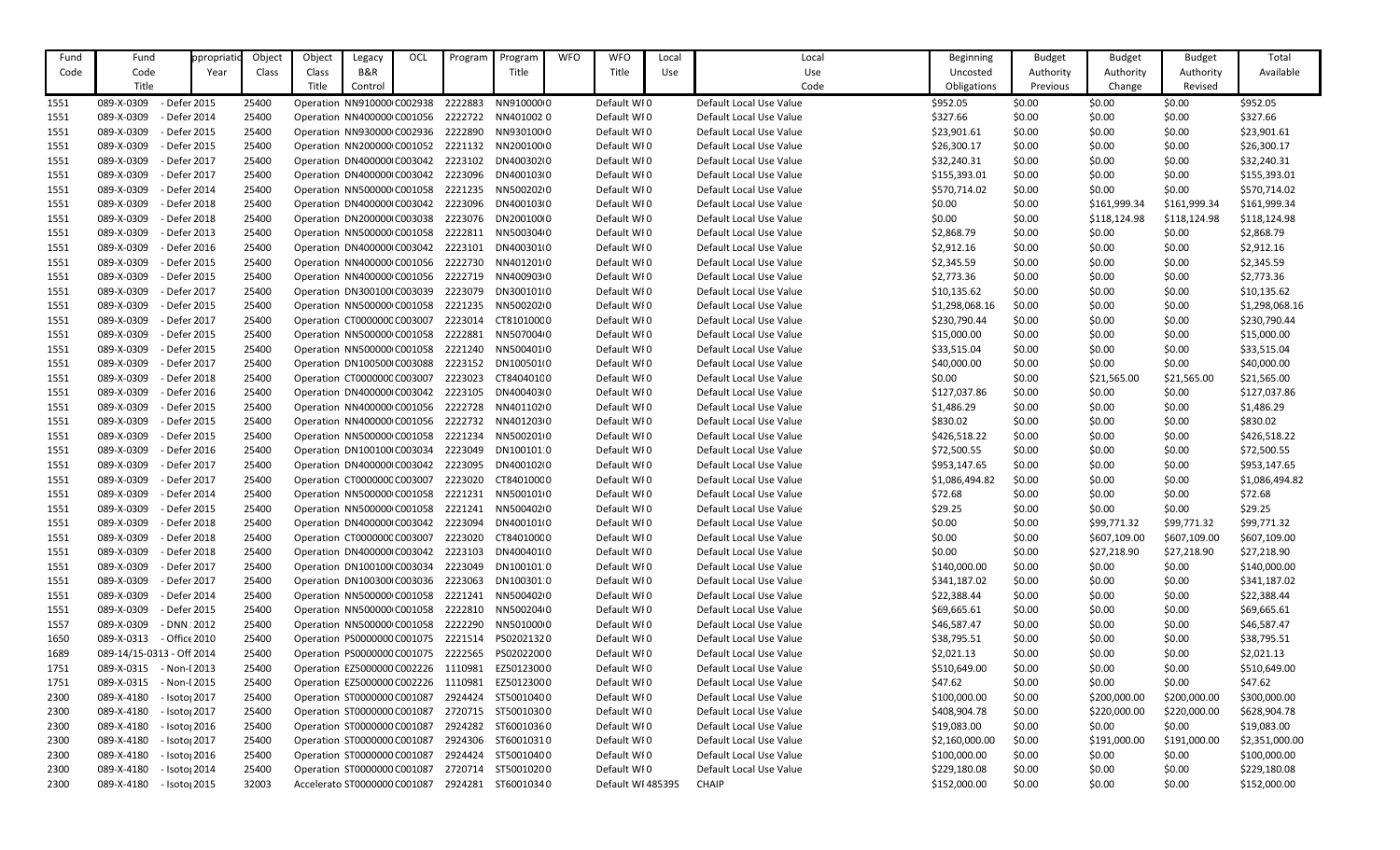| Fund | Fund       | ppropriat                 | Object | Object | Legacy                              | OCL | Program                                       | Program    | <b>WFO</b> | <b>WFO</b>        | Local | Local                        | <b>Beginning</b> | <b>Budget</b> | <b>Budget</b> | <b>Budget</b> | Total          |
|------|------------|---------------------------|--------|--------|-------------------------------------|-----|-----------------------------------------------|------------|------------|-------------------|-------|------------------------------|------------------|---------------|---------------|---------------|----------------|
| Code | Code       | Year                      | Class  | Class  | B&R                                 |     |                                               | Title      |            | Title             | Use   | Use                          | Uncosted         | Authority     | Authority     | Authority     | Available      |
|      | Title      |                           |        | Title  | Control                             |     |                                               |            |            |                   |       | Code                         | Obligations      | Previous      | Change        | Revised       |                |
| 2300 | 089-X-4180 | - Isoto <sub>l</sub> 2017 | 25400  |        | Operation ST0000000 C001087         |     | 2720718                                       | ST60010200 |            | Default WI0       |       | Default Local Use Value      | \$241,530.03     | \$0.00        | \$160,000.00  | \$160,000.00  | \$401,530.03   |
| 2300 | 089-X-4180 | - Isotoj 2014             | 25400  |        | Operation ST0000000 C001087         |     | 2924424                                       | ST50010400 |            | Default WI0       |       | Default Local Use Value      | \$46,351.44      | \$0.00        | \$0.00        | \$0.00        | \$46,351.44    |
| 2300 | 089-X-4180 | - Isoto <sub>l</sub> 2017 | 25400  |        | Operation ST0000000 C001087         |     | 2924281                                       | ST60010340 |            | Default WI0       |       | Default Local Use Value      | \$592,572.04     | \$0.00        | \$0.00        | \$0.00        | \$592,572.04   |
| 2300 | 089-X-4180 | - Isoto <sub>l</sub> 2014 | 32003  |        | Accelerato ST0000000 C001087        |     | 2924281                                       | ST60010340 |            | Default WI 485395 |       | <b>CHAIP</b>                 | \$123,010.46     | \$0.00        | \$0.00        | \$0.00        | \$123,010.46   |
| 2300 | 089-X-4180 | - Isoto <sub>l</sub> 2017 | 25400  |        | Operation ST0000000 C001087         |     | 2924280                                       | ST60010320 |            | Default WI0       |       | Default Local Use Value      | \$658,053.20     | \$0.00        | \$650,000.00  | \$650,000.00  | \$1,308,053.20 |
| 2300 | 089-X-4180 | - Isoto <sub>l</sub> 2016 | 25400  |        | Operation ST0000000 C001087         |     | 2720716                                       | ST50020000 |            | Default WI0       |       | Default Local Use Value      | \$1,292.10       | \$0.00        | \$0.00        | \$0.00        | \$1,292.10     |
| 2300 | 089-X-4180 | - Isoto <sub>l</sub> 2016 | 25400  |        | Operation ST0000000 C001087         |     | 2924306                                       | ST60010310 |            | Default WI0       |       | Default Local Use Value      | \$428,187.59     | \$0.00        | \$0.00        | \$0.00        | \$428,187.59   |
| 5300 | 089-X-0318 | - Electr 2017             | 25400  |        | Operation TE1100000 C002798         |     | 3123785                                       | TE11030000 |            | Default WI0       |       | Default Local Use Value      | \$517,786.00     | \$0.00        | \$0.00        | \$0.00        | \$517,786.00   |
| 5300 | 089-X-0318 | - Electr 2016             | 25400  |        | Operation TE1300000 C002800         |     | 3123804                                       | TE13020000 |            | Default WI0       |       | Default Local Use Value      | \$200.26         | \$0.00        | \$0.00        | \$0.00        | \$200.26       |
| 5300 | 089-X-0318 | - Electr 2017             | 25400  |        | Operation TE1200000 C002799         |     | 3123809                                       | TE12030000 |            | Default WI0       |       | Default Local Use Value      | \$6,380.00       | \$0.00        | \$0.00        | \$0.00        | \$6,380.00     |
| 5300 | 089-X-0318 | - Electr 2017             | 25400  |        | Operation TE1100000 C002798         |     | 3123816 TE11040100                            |            |            | Default WI0       |       | Default Local Use Value      | \$44,125.59      | \$0.00        | \$0.00        | \$0.00        | \$44,125.59    |
| 5300 | 089-X-0318 | - Electr 2016             | 25400  |        | Operation TF0000000 C002802         |     | 3123796                                       | TF00000000 |            | Default WI0       |       | Default Local Use Value      | \$121.66         | \$0.00        | \$0.00        | \$0.00        | \$121.66       |
| 5300 | 089-X-0318 | - Electr 2016             | 25400  |        | Operation TE1200000 C002799         |     | 3123792                                       | TE12010000 |            | Default WI0       |       | Default Local Use Value      | \$2,262.82       | \$0.00        | \$0.00        | \$0.00        | \$2,262.82     |
| 5300 | 089-X-0318 | - Electr 2017             | 25400  |        | Operation TE1400000 C002801         |     | 3123795                                       | TE14000000 |            | Default WI0       |       | Default Local Use Value      | \$260.97         | \$0.00        | \$0.00        | \$0.00        | \$260.97       |
| 5300 | 089-X-0318 | - Electr 2016             | 25400  |        | Operation TE1200000 C002799         |     | 3123810                                       | TE12040000 |            | Default WI0       |       | Default Local Use Value      | \$205.91         | \$0.00        | \$0.00        | \$0.00        | \$205.91       |
| 5300 | 089-X-0318 | - Electr 2016             | 25400  |        | Operation TE1300000 C002800         |     | 3123815 TE13050000                            |            |            | Default WI0       |       | Default Local Use Value      | \$2,255.84       | \$0.00        | \$0.00        | \$0.00        | \$2,255.84     |
| 5300 | 089-X-0318 | - Electr 2017             | 25400  |        | Operation TE1200000 C002799         |     | 3123811                                       | TE12050000 |            | Default WI0       |       | Default Local Use Value      | \$66,862.68      | \$0.00        | \$0.00        | \$0.00        | \$66,862.68    |
| 5300 | 089-X-0318 | - Electr 2016             | 25400  |        | Operation TE1100000 C002798         |     | 3123789                                       | TE11010000 |            | Default WI0       |       | Default Local Use Value      | \$136.88         | \$0.00        | \$0.00        | \$0.00        | \$136.88       |
| 5300 | 089-X-0318 | - Electr 2016             | 25400  |        | Operation TE1100000 C002798         |     | 3123785                                       | TE11030000 |            | Default WI0       |       | Default Local Use Value      | \$4,349.10       | \$0.00        | \$0.00        | \$0.00        | \$4,349.10     |
| 5300 | 089-X-0318 | - Electr 2016             | 25400  |        | Operation TE1100000 C002798 3123802 |     |                                               | TE11040000 |            | Default WI0       |       | Default Local Use Value      | \$200,456.62     | \$0.00        | \$0.00        | \$0.00        | \$200,456.62   |
| 5300 | 089-X-0318 | - Electr 2016             | 25400  |        | Operation TE1200000 C002799         |     | 3123812                                       | TE12060000 |            | Default WI0       |       | Default Local Use Value      | \$22.70          | \$0.00        | \$0.00        | \$0.00        | \$22.70        |
| 5300 | 089-X-0318 | - Electr 2017             | 25400  |        | Operation TE1300000 C002800         |     | 3123803                                       | TE13010000 |            | Default WI0       |       | Default Local Use Value      | \$28,066.30      | \$0.00        | \$0.00        | \$0.00        | \$28,066.30    |
| 5350 | 089-X-0319 | - Nucle 2017              | 25400  |        | Operation AF580000C C000822         |     | 2720667                                       | AF581000C0 |            | Default WI0       |       | Default Local Use Value      | \$116,766.49     | \$0.00        | \$0.00        | \$0.00        | \$116,766.49   |
| 5350 | 089-X-0319 | - Nucle 2016              | 25400  |        | Operation AF040000C C002768         |     | 2720880                                       | AF044000C0 |            | Default WI0       |       | Default Local Use Value      | \$2,801.06       | \$0.00        | \$0.00        | \$0.00        | \$2,801.06     |
| 5350 | 089-X-0319 | - Nucle 2013              | 25400  |        | Operation NT010000(C002769          |     | 2720775                                       | NT010400(0 |            | Default WI0       |       | Default Local Use Value      | \$15,703.42      | \$0.00        | \$0.00        | \$0.00        | \$15,703.42    |
| 5350 | 089-X-0319 | - Nucle 2018              | 25400  |        | Operation AF580000C C000822         |     | 2720875                                       | AF583203C0 |            | Default WI0       |       | Default Local Use Value      | \$0.00           | \$9,660.00    | \$0.00        | \$9,660.00    | \$9,660.00     |
| 5350 | 089-X-0319 | - Nucle 2018              | 25400  |        | Operation RC050000(C003095          |     | 2720978                                       | RC05040000 |            | Default WI0       |       | Default Local Use Value      | \$0.00           | \$0.00        | \$25,806.00   | \$25,806.00   | \$25,806.00    |
| 5350 | 089-X-0319 | - Nucle 2017              | 25400  |        |                                     |     | Operation AF580000CC000822 2720874 AF583202C0 |            |            | Default WI0       |       | Default Local Use Value      | \$253,116.01     | \$0.00        | \$0.00        | \$0.00        | \$253,116.01   |
| 5350 | 089-X-0319 | - Nucle 2017              | 25400  |        | Operation AF580000C C000822 2720875 |     |                                               | AF583203C0 |            | Default WI0       |       | Default Local Use Value      | \$236,776.05     | \$0.00        | \$0.00        | \$0.00        | \$236,776.05   |
| 5350 | 089-X-0319 | - Nucle 2018              | 25400  |        | Operation AF580000C C000822 2720667 |     |                                               | AF581000C0 |            | Default WI0       |       | Default Local Use Value      | \$0.00           | \$168,000.00  | \$0.00        | \$168,000.00  | \$168,000.00   |
| 5350 | 089-X-0319 | - Nucle 2017              | 25400  |        | Operation AF580000C C000822 2720965 |     |                                               | AF586101C0 |            | Default WI0       |       | Default Local Use Value      | \$88,979.28      | \$0.00        | \$0.00        | \$0.00        | \$88,979.28    |
| 5350 | 089-X-0319 | - Nucle 2017              | 25400  |        | Operation AF580000C C000822 2720625 |     |                                               | AF585500C0 |            | Default WI0       |       | Default Local Use Value      | \$1,298.93       | \$0.00        | \$0.00        | \$0.00        | \$1,298.93     |
| 5350 | 089-X-0319 | - Nucle 2018              | 25400  |        | Operation AF580000C C000822 2720874 |     |                                               | AF583202C0 |            | Default WI0       |       | Default Local Use Value      | \$0.00           | \$96,600.00   | \$0.00        | \$96,600.00   | \$96,600.00    |
| 5350 | 089-X-0319 | - Nucle 2017              | 25400  |        | Operation RC040000(C002775          |     | 2720918                                       | RC04240000 |            | Default WI0       |       | Default Local Use Value      | \$13,562.95      | \$0.00        | \$0.00        | \$0.00        | \$13,562.95    |
| 5450 | 089-X-0321 | - Energ 2016              | 25400  |        | Operation ED000000(C000949          |     | 1009209                                       | ED270100(0 |            | Default WI0       |       | Default Local Use Value      | \$491,168.00     | \$0.00        | \$0.00        | \$0.00        | \$491,168.00   |
| 5450 | 089-X-0321 | - Energ 2018              | 25400  |        | Operation VT000000C C001096         |     | 1005554                                       | VT12010000 |            | Default WI0       |       | Default Local Use Value      | \$0.00           | \$200,000.00  | \$400,000.00  | \$600,000.00  | \$600,000.00   |
| 5450 | 089-X-0321 | - Energ 2014              | 25400  |        | Operation BM010000 C000846          |     | 1009218                                       | BM0107000  |            | Default WI0       |       | Default Local Use Value      | \$1,252.09       | \$0.00        | \$0.00        | \$0.00        | \$1,252.09     |
| 5450 | 089-X-0321 | - Energ 2016              | 25400  |        | Operation SL0000000 C002911         |     | 1005616                                       | SL03000000 |            | Default WI0       |       | Default Local Use Value      | \$7,158.23       | \$0.00        | \$0.00        | \$0.00        | \$7,158.23     |
| 5450 | 089-X-0321 | - Energ 2017              | 25400  |        | Operation HT0000000 C002796         |     | 2223156                                       | HT110000(0 |            | Default WI0       |       | Default Local Use Value      | \$25,779.00      | \$0.00        | \$0.00        | \$0.00        | \$25,779.00    |
| 5450 | 089-X-0321 | - Energ 2016              | 25400  |        | Operation HT0000000 C002796         |     | 1009198                                       | HT080000(0 |            | Default WI0       |       | Default Local Use Value      | \$714.20         | \$0.00        | \$0.00        | \$0.00        | \$714.20       |
| 5450 | 089-X-0321 | - Energ 2014              | 25400  |        | Operation GT000000(C002910          |     | 1005612                                       | GT010000(0 |            | Default WI0       |       | Default Local Use Value      | \$6,283.33       | \$0.00        | \$0.00        | \$0.00        | \$6,283.33     |
| 5450 | 089-X-0321 | - Energ 2016              | 25400  |        | Operation VT000000C C001096         |     | 1005556                                       | VT13010000 |            | Default WI0       |       | Default Local Use Value      | \$5,774.29       | \$0.00        | \$0.00        | \$0.00        | \$5,774.29     |
| 5450 | 089-X-0321 | - Energ 2016              | 25400  |        | Operation HT000000(C002796          |     | 1009190                                       | HT010000(0 |            | Default WI 302017 |       | TCF Funding - Managed by OTT | \$294.34         | \$0.00        | \$0.00        | \$0.00        | \$294.34       |
| 5450 | 089-X-0321 | - Energ 2015              | 25400  |        | Operation ED000000(C000949          |     | 1009209                                       | ED270100(0 |            | Default WI0       |       | Default Local Use Value      | \$172,184.72     | \$0.00        | \$0.00        | \$0.00        | \$172,184.72   |
| 5450 | 089-X-0321 | - Energ 2017              | 25400  |        | Operation SL0000000 C002911         |     | 1005616                                       | SL03000000 |            | Default WI0       |       | Default Local Use Value      | \$500,000.00     | \$0.00        | \$0.00        | \$0.00        | \$500,000.00   |
| 5450 | 089-X-0321 | - Energ 2017              | 25400  |        | Operation VT000000C C001096         |     | 1005556                                       | VT13010000 |            | Default WI0       |       | Default Local Use Value      | \$7,401.00       | \$0.00        | \$0.00        | \$0.00        | \$7,401.00     |
| 5450 | 089-X-0321 | - Energ 2016              | 25400  |        | Operation PG000000(C002840          |     | 1005604                                       | PG040000(0 |            | Default WI0       |       | Default Local Use Value      | \$62,004.64      | \$0.00        | \$0.00        | \$0.00        | \$62,004.64    |
| 5450 | 089-X-0321 | - Energ 2015              | 25400  |        | Operation SL0000000 C002911 1005616 |     |                                               | SL03000000 |            | Default WI0       |       | Default Local Use Value      | \$801.50         | \$0.00        | \$0.00        | \$0.00        | \$801.50       |
|      |            |                           |        |        |                                     |     |                                               |            |            |                   |       |                              |                  |               |               |               |                |

| <b>Beginning</b> | <b>Budget</b> | <b>Budget</b> | <b>Budget</b> | Total          |
|------------------|---------------|---------------|---------------|----------------|
| Uncosted         | Authority     | Authority     | Authority     | Available      |
| Obligations      | Previous      | Change        | Revised       |                |
| \$241,530.03     | \$0.00        | \$160,000.00  | \$160,000.00  | \$401,530.03   |
| \$46,351.44      | \$0.00        | \$0.00        | \$0.00        | \$46,351.44    |
| \$592,572.04     | \$0.00        | \$0.00        | \$0.00        | \$592,572.04   |
| \$123,010.46     | \$0.00        | \$0.00        | \$0.00        | \$123,010.46   |
| \$658,053.20     | \$0.00        | \$650,000.00  | \$650,000.00  | \$1,308,053.20 |
| \$1,292.10       | \$0.00        | \$0.00        | \$0.00        | \$1,292.10     |
| \$428,187.59     | \$0.00        | \$0.00        | \$0.00        | \$428,187.59   |
| \$517,786.00     | \$0.00        | \$0.00        | \$0.00        | \$517,786.00   |
| \$200.26         | \$0.00        | \$0.00        | \$0.00        | \$200.26       |
| \$6,380.00       | \$0.00        | \$0.00        | \$0.00        | \$6,380.00     |
| \$44,125.59      | \$0.00        | \$0.00        | \$0.00        | \$44,125.59    |
| \$121.66         | \$0.00        | \$0.00        | \$0.00        | \$121.66       |
| \$2,262.82       | \$0.00        | \$0.00        | \$0.00        | \$2,262.82     |
| \$260.97         | \$0.00        | \$0.00        | \$0.00        | \$260.97       |
| \$205.91         | \$0.00        | \$0.00        | \$0.00        | \$205.91       |
| \$2,255.84       | \$0.00        | \$0.00        | \$0.00        | \$2,255.84     |
| \$66,862.68      | \$0.00        | \$0.00        | \$0.00        | \$66,862.68    |
| \$136.88         | \$0.00        | \$0.00        | \$0.00        | \$136.88       |
| \$4,349.10       | \$0.00        | \$0.00        | \$0.00        | \$4,349.10     |
| \$200,456.62     | \$0.00        | \$0.00        | \$0.00        | \$200,456.62   |
| \$22.70          | \$0.00        | \$0.00        | \$0.00        | \$22.70        |
| \$28,066.30      | \$0.00        | \$0.00        | \$0.00        | \$28,066.30    |
| \$116,766.49     | \$0.00        | \$0.00        | \$0.00        | \$116,766.49   |
| \$2,801.06       | \$0.00        | \$0.00        | \$0.00        | \$2,801.06     |
| \$15,703.42      | \$0.00        | \$0.00        | \$0.00        | \$15,703.42    |
| \$0.00           | \$9,660.00    | \$0.00        | \$9,660.00    | \$9,660.00     |
| \$0.00           | \$0.00        | \$25,806.00   | \$25,806.00   | \$25,806.00    |
| \$253,116.01     | \$0.00        | \$0.00        | \$0.00        | \$253,116.01   |
| \$236,776.05     | \$0.00        | \$0.00        | \$0.00        | \$236,776.05   |
| \$0.00           | \$168,000.00  | \$0.00        | \$168,000.00  | \$168,000.00   |
| \$88,979.28      | \$0.00        | \$0.00        | \$0.00        | \$88,979.28    |
| \$1,298.93       | \$0.00        | \$0.00        | \$0.00        | \$1,298.93     |
| \$0.00           | \$96,600.00   | \$0.00        | \$96,600.00   | \$96,600.00    |
| \$13,562.95      | \$0.00        | \$0.00        | \$0.00        | \$13,562.95    |
| \$491,168.00     | \$0.00        | \$0.00        | \$0.00        | \$491,168.00   |
| \$0.00           | \$200,000.00  | \$400,000.00  | \$600,000.00  | \$600,000.00   |
| \$1,252.09       | \$0.00        | \$0.00        | \$0.00        | \$1,252.09     |
| \$7,158.23       | \$0.00        | \$0.00        | \$0.00        | \$7,158.23     |
| \$25,779.00      | \$0.00        | \$0.00        | \$0.00        | \$25,779.00    |
| \$714.20         | \$0.00        | \$0.00        | \$0.00        | \$714.20       |
| \$6,283.33       | \$0.00        | \$0.00        | \$0.00        | \$6,283.33     |
| \$5,774.29       | \$0.00        | \$0.00        | \$0.00        | \$5,774.29     |
| \$294.34         | \$0.00        | \$0.00        | \$0.00        | \$294.34       |
| \$172,184.72     | \$0.00        | \$0.00        | \$0.00        | \$172,184.72   |
| \$500,000.00     | \$0.00        | \$0.00        | \$0.00        | \$500,000.00   |
| \$7,401.00       | \$0.00        | \$0.00        | \$0.00        | \$7,401.00     |
| \$62,004.64      | \$0.00        | \$0.00        | \$0.00        | \$62,004.64    |
| \$801.50         | \$0.00        | \$0.00        | \$0.00        | \$801.50       |
|                  |               |               |               |                |